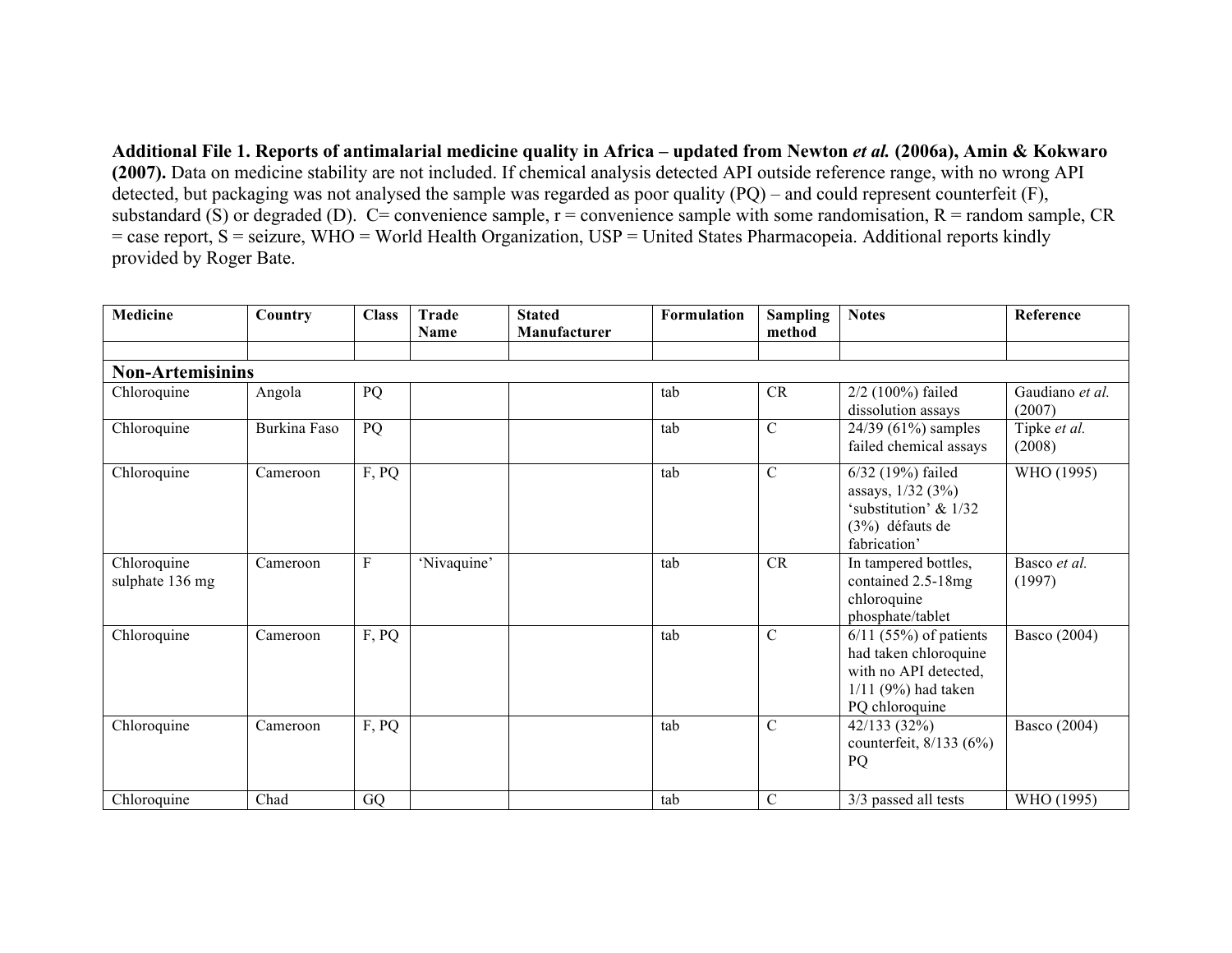| Chloroquine | Cote d'Ivoire | F            | 'Nirupquin' | 'Syncom<br>Formulations<br>(India)' | tab                   | $\mathcal{C}$ | 113.2% of stated API<br>in $1/4$ samples. $3/4$<br>contained correct<br>chloroquine content. A<br>copy of Nivaquine of<br>Aventis | Legris $(2005)$          |
|-------------|---------------|--------------|-------------|-------------------------------------|-----------------------|---------------|-----------------------------------------------------------------------------------------------------------------------------------|--------------------------|
| Chloroquine | Gabon         | GQ           |             |                                     | syrup                 | $\mathcal{C}$ | 0/8 failed chemical<br>assays                                                                                                     | WHO (2003)               |
| Chloroquine | Gabon         | PQ           |             |                                     | tab                   | $\mathcal{C}$ | 5/17 (29%) failed<br>content assays & 1/7<br>$(14%)$ failed<br>dissolution tests                                                  | WHO (2003)               |
| Chloroquine | Ghana         | PQ           |             |                                     | syrup                 | $\mathcal{C}$ | $1/20$ (5%) failed<br>content assays                                                                                              | WHO (2003)               |
| Chloroquine | Ghana         | PQ           |             |                                     | tab                   | $\mathcal{C}$ | 12/18 (66.7%) failed<br>content assays and 3/15<br>$(20\%)$ failed<br>dissolution assays                                          | WHO (2003)               |
| Chloroquine | Guinea        | $\mathbf{F}$ |             |                                     | oral                  | CR            | Made of aspirin                                                                                                                   | WHO (1995)               |
| Chloroquine | Guinea        | $\mathbf{F}$ | 'Nivaquine' | 'Rhône Poulenc'                     | syrup                 | <b>CR</b>     | No API detected, syrup<br>more viscous than the<br>genuine product                                                                | Barbereau<br>(2006)      |
| Chloroquine | Kenya         | GQ           |             |                                     | tab                   | $\mathcal{C}$ | All 13 samples passed<br>assays                                                                                                   | Kibwage et al.<br>(1999) |
| Chloroquine | Kenya         | PQ           |             |                                     | tab $\&$<br>injection | $\mathcal{C}$ | $4/29$ (14%) tablet<br>samples failed assays.<br>The one injection<br>sample passed                                               | Thoithi et al.<br>(2002) |
| Chloroquine | Kenya         | PQ           |             |                                     | Syrup                 | $\mathcal{C}$ | $2/8$ (25%) failed<br>content assays                                                                                              | WHO (2003)               |
| Chloroquine | Kenya         | PQ           |             |                                     | tab                   | $\mathbf C$   | 3/7 (42.8%) failed<br>content assays & 2/7<br>$(28.6%)$ failed<br>dissolution assays                                              | WHO (2003)               |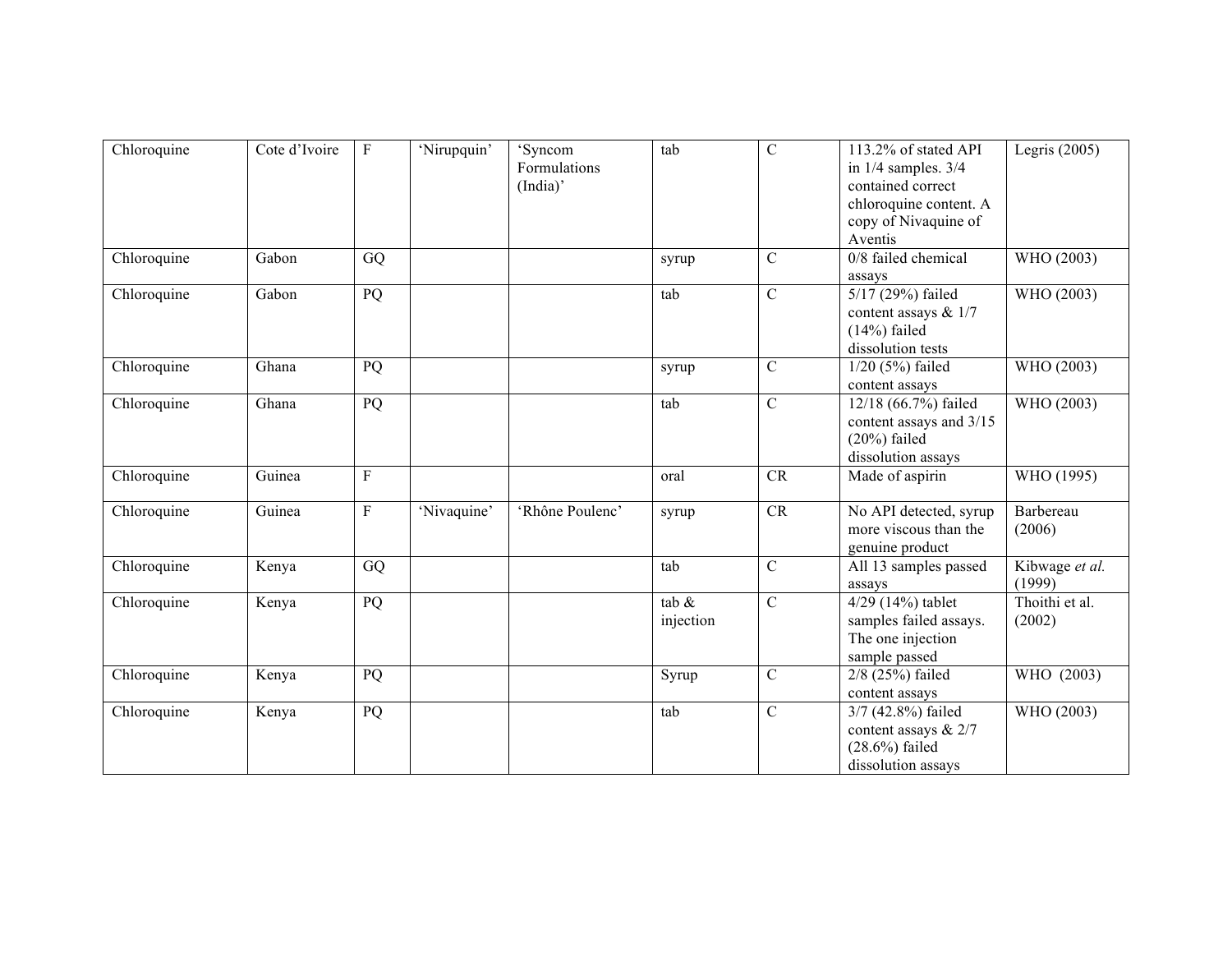| Chloroquine              | Madagascar           | ${\bf S}$       |             | tab                                | $\mathcal{C}$  | 2/8 (25%) défauts de<br>fabrication'                                                                               | WHO (1995)               |
|--------------------------|----------------------|-----------------|-------------|------------------------------------|----------------|--------------------------------------------------------------------------------------------------------------------|--------------------------|
| Chloroquine              | Mali                 | PQ              |             | syrup                              | $\mathcal{C}$  | 4/6 (66.7%) failed<br>content assays                                                                               | WHO (2003)               |
| Chloroquine              | Mali                 | PQ              |             | tab                                | $\mathcal{C}$  | 9/19 (47.3%) failed<br>content assays and 1/19<br>$(5.2\%)$ failed<br>dissolution tests                            | WHO (2003)               |
| Chloroquine              | Mozambique           | $\overline{PQ}$ |             | Syrup                              | $\overline{C}$ | 3/12 (25%) failed<br>content assays                                                                                | WHO (2003)               |
| Chloroquine              | Mozambique           | PQ              |             | tab                                | $\overline{C}$ | 3/15 (20%) failed<br>content assays $& 1/15$<br>$(6.7\%)$ failed<br>dissolution-tests                              | WHO (2003)               |
| Chloroquine              | Nigeria              | F, PQ           |             | oral                               | $\mathcal{C}$  | $2/32$ (8%) no API<br>detected, 8/32 failed BP<br>assays but chloroquine<br>detected                               | Shakoor et al.<br>(1997) |
| Chloroquine<br>phosphate | Nigeria              | PQ              |             | Caps<br>Syrups<br>Tab<br>Injection | $\mathbf R$    | $9/20$ (70%), $20\overline{20}$<br>$(100\%, 17/18(94\%),$<br>14/15 (93%) outside<br>British Pharmacopeia<br>limits | Taylor et al.<br>(2001)  |
| Chloroquine<br>sulphate  | Nigeria              | PQ              |             | Syrups<br>Tab<br>Capsules          | $\mathbf R$    | $8/11$ (73%), 15/19<br>$(93\%, 0/1 \text{ outside})$<br>British Pharmacopeia<br>limits                             | Taylor et al.<br>(2001)  |
| Chloroquine              | Nigeria              | $\mathbf{F}$    |             |                                    | CR             | Chlorpheniramine sold<br>as chloroquine                                                                            | Erhun et al.<br>(2001)   |
| Chloroquine              | Nigeria              | $\mathbf{F}$    | 'Nivaquine' | tab                                | S              | Fake labels seized                                                                                                 | Edike (2003)             |
| Chloroquine              | Nigeria              | $\rm F$         | 'Nivaquine' | syrup                              | ${\bf S}$      | Fake labels seized                                                                                                 | Edike (2003)             |
| Chloroquine              | Abeokuta,<br>Nigeria | F, S            |             |                                    | $\mathcal{C}$  | $3/50$ (6%) no API<br>detected, 16/50 (32%)<br>substandard                                                         | Idowu et al.<br>(2006)   |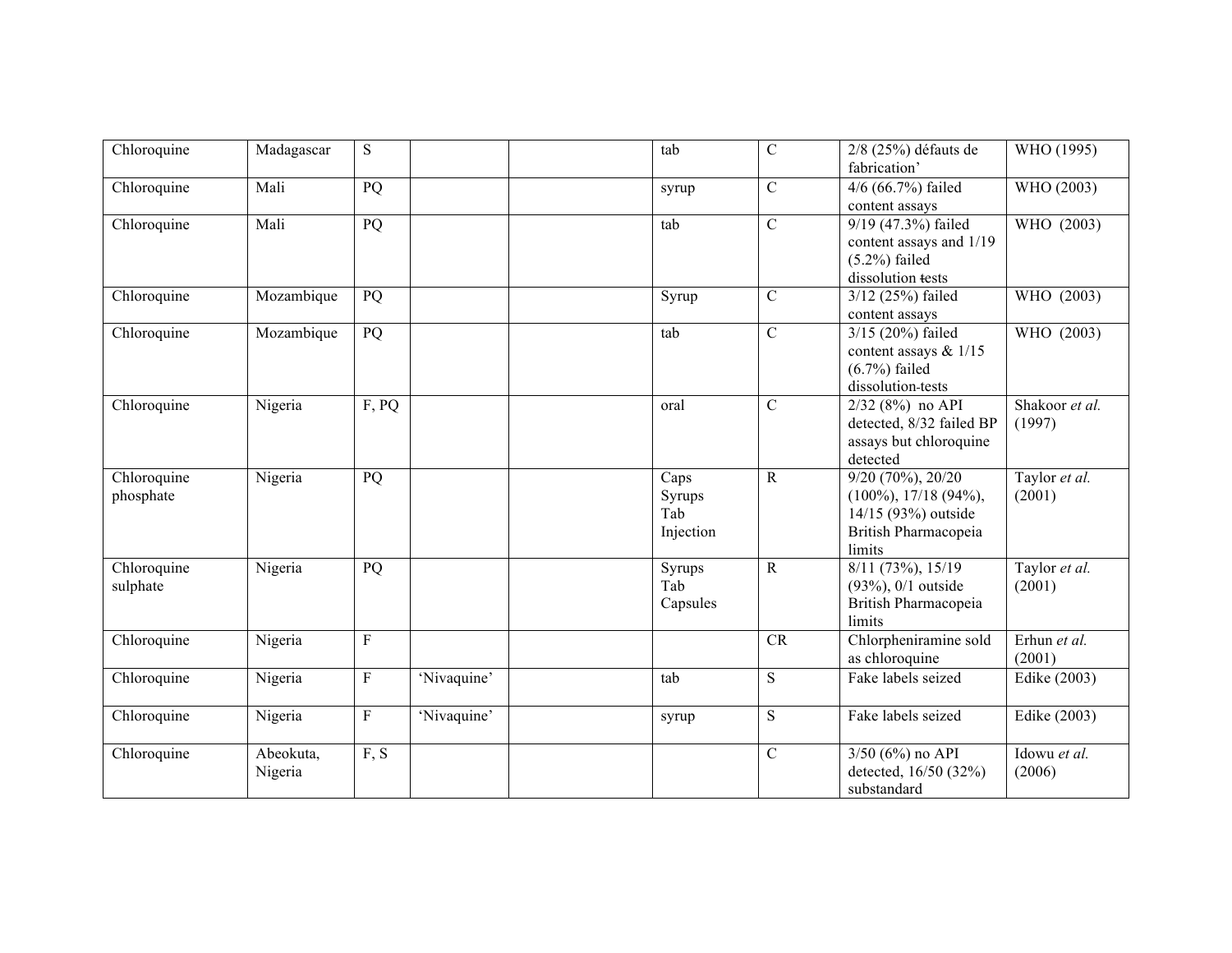| Chloroquine                    | Nigeria      | PQ             |                                                            | tab, syrup and<br>injection | $\mathbf C$    | 'Over $85%$ of $(14)$<br>tablet samples<br>complied' with content<br>assays and 21% failed<br>friability test. Over<br>90% of (13) syrups<br>failed content analysis<br>(API too high) and 23%<br>failed microbial growth<br>test. All 5 injections<br>failed content analysis.<br>All tablets passed<br>dissolution/disintegrati<br>on tests | Aina et al.<br>(2007)      |
|--------------------------------|--------------|----------------|------------------------------------------------------------|-----------------------------|----------------|-----------------------------------------------------------------------------------------------------------------------------------------------------------------------------------------------------------------------------------------------------------------------------------------------------------------------------------------------|----------------------------|
| Chloroquine                    | Nigeria      | F, PQ          |                                                            | tab                         | $\overline{C}$ | 2/56 failed chemical<br>assays, 1/56 no API<br>detected                                                                                                                                                                                                                                                                                       | Onwujekwe et<br>al. (2009) |
| Chloroquine                    | Senegal      | PQ             |                                                            | tab                         | $\overline{C}$ | 35% failed USP<br>monograph tests                                                                                                                                                                                                                                                                                                             | Smine et al.<br>(2002)     |
| Chloroquine<br>phosphate 250mg | Sierra Leone | $\mathbf F$    | 'The Wallis<br>Laboratory, 11<br>Camford Rd.,<br>Luton' UK | tab                         | CR             | Made of aspirin                                                                                                                                                                                                                                                                                                                               | Sesay (1988)               |
| Chloroquine                    | Sudan        | $\overline{S}$ |                                                            | tab                         | Bio            | 1/5 had significantly<br>lower bioavailability<br>than the other 4/5                                                                                                                                                                                                                                                                          | Mahmoud et al.<br>(1994)   |
| Chloroquine                    | Sudan        | PQ             |                                                            | tab                         | <b>CR</b>      | 8% tablets failed<br>chemical % API<br>analysis and 8% failed<br>dissolution tests                                                                                                                                                                                                                                                            | Alfadl et al.<br>(2006)    |
| Chloroquine                    | Sudan        | PQ             |                                                            | syrup                       | CR             | Some syrups and<br>suspension failed visual<br>inspection                                                                                                                                                                                                                                                                                     | Alfadl et al.<br>(2006)    |
| Chloroquine                    | Sudan        | GQ             |                                                            | injection                   | CR             | All passed visual<br>inspection and content<br>analysis                                                                                                                                                                                                                                                                                       | Alfadl et al.<br>(2006)    |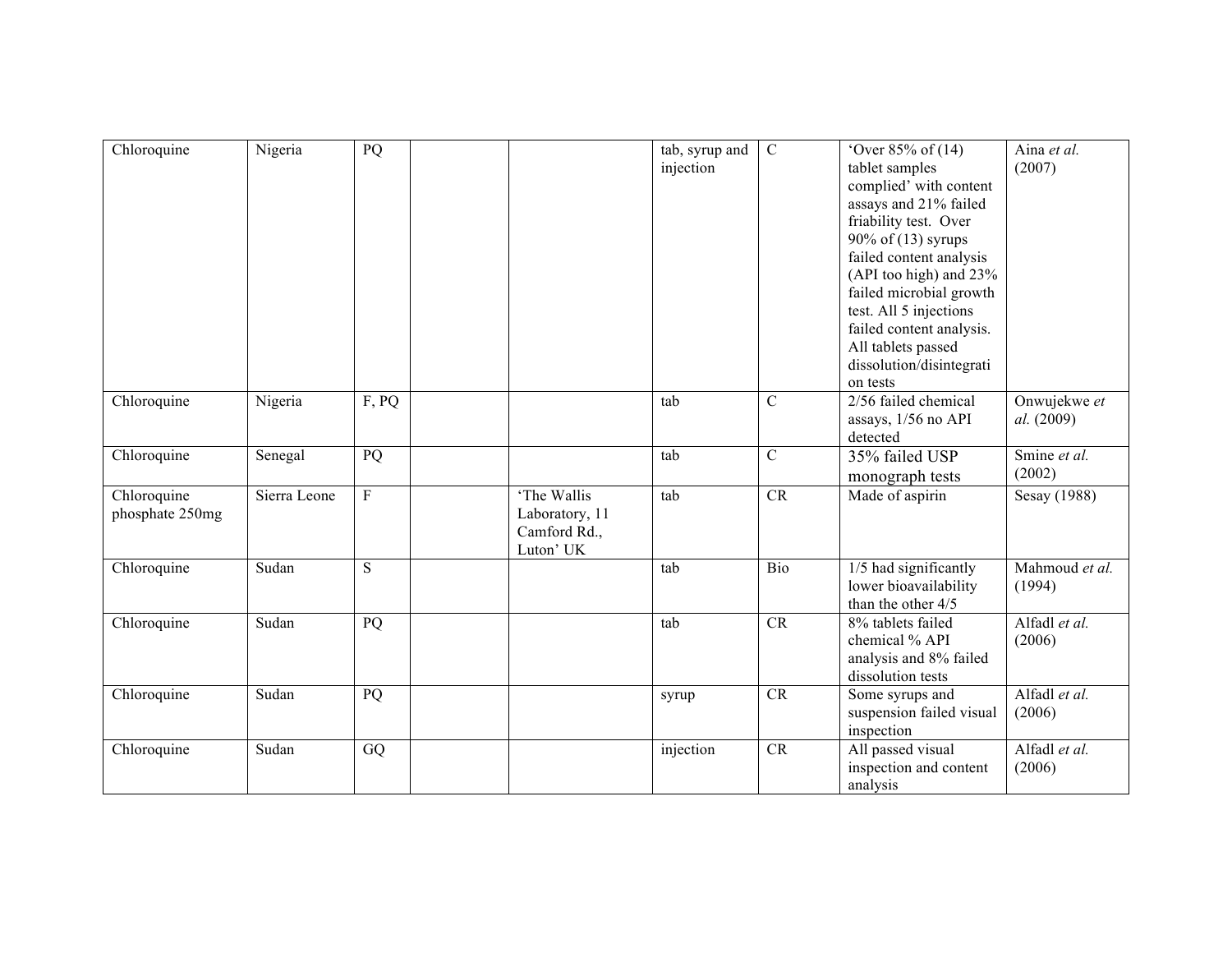| Chloroquine<br>phosphate 250mg<br>and chloroquine<br>sulphate 100mg | Tanzania | PQ        |                                                     |                                                                        | tab                  | $\mathcal{C}$  | 1/3 failed content assay<br>at 92% API. All passed<br>dissolution.                                            | Anthony &<br>Temu-Justin<br>(1999) |
|---------------------------------------------------------------------|----------|-----------|-----------------------------------------------------|------------------------------------------------------------------------|----------------------|----------------|---------------------------------------------------------------------------------------------------------------|------------------------------------|
| Chloroquine<br>phosphate 150 mg<br>base                             | Tanzania | GQ        | 'Dawaquine'<br>and 'Kabi-<br>Vitrum'<br>preparation | 'DAWA, Dar es<br>Salaam, Tanzania<br>and<br>Kabi-Vitrum,<br>Stockholm' | tab                  | Bio            | Passed bioequivalence<br>testing                                                                              | Nsimba et al.<br>(2001)            |
| Chloroquine<br>phosphate 250mg                                      | Tanzania | GQ        | 7 brands                                            |                                                                        | tab                  | $\mathbf C$    | Passed content and<br>dissolution tests                                                                       | Risha et al.<br>(2002)             |
| Chloroquine                                                         | Tanzania | ${\bf S}$ | Sugar coated<br>'Dawaquin'                          | 'Dawa<br>Pharmaceuticals,<br>Nairobi'                                  | tab                  | CR             | 99% API but low<br>bioavailability                                                                            | Rimoy et al.<br>(2002)             |
| Chloroquine                                                         | Tanzania | PQ        | 9 brands                                            |                                                                        | tab                  | $\mathcal{C}$  | All 9 passed content<br>assay but 1/9 failed<br>dissolution testing. The<br>failed sample was sugar<br>coated | Abdi et al.<br>(1995)              |
| Chloroquine                                                         | Uganda   | PQ        |                                                     |                                                                        | tab and<br>injection | $\overline{C}$ | Tablets 22/40 (55%)<br>and injection 30/48<br>$(63%)$ failed assay for<br>chloroquine content                 | Ogwal-Okeng et<br>al. (1998)       |
| Chloroquine                                                         | Uganda   | PQ        |                                                     |                                                                        | tab and<br>injection | $\mathcal{C}$  | Tablets 18/47 (39%)<br>and injection 23/45<br>$(51\%)$ failed assay for<br>chloroquine content                | Ogwal-Okeng et<br>al. (2003)       |
| Chloroquine                                                         | Zimbabwe | PQ        |                                                     |                                                                        | syrup                | $\overline{C}$ | 2/15 (13.3%) failed<br>content assays                                                                         | WHO (2003)                         |
| Chloroquine                                                         | Zimbabwe | PQ        |                                                     |                                                                        | tab                  | $\mathcal{C}$  | 8/14 (57.1%) failed<br>content assays and<br>$1/14$ (7.1%) failed<br>dissolution tests                        | WHO (2003)                         |
|                                                                     |          |           |                                                     |                                                                        |                      |                |                                                                                                               |                                    |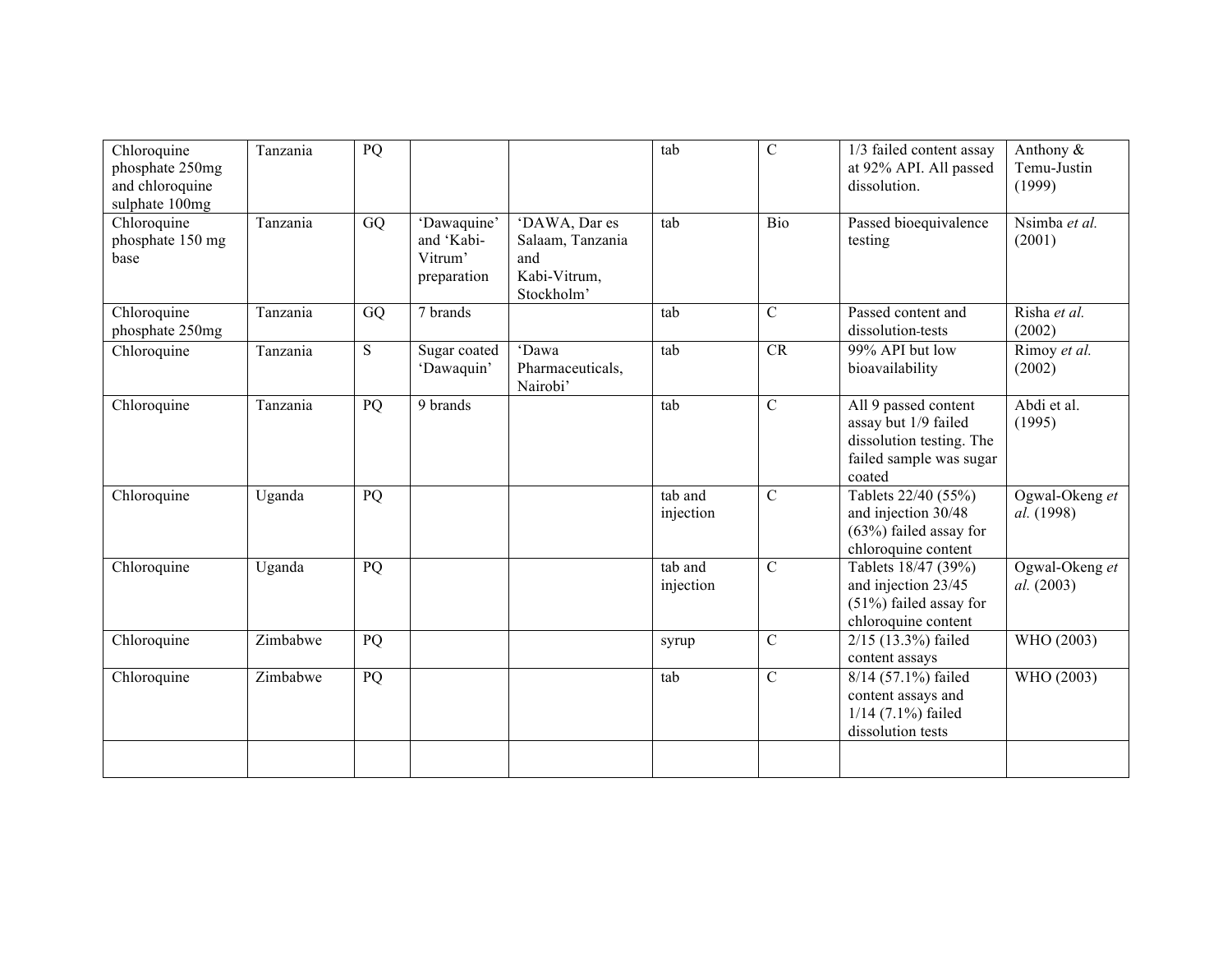| Amodiaquine | Burkina Faso | GQ        |           |                 | tab        | $\mathsf{C}$   | $0/6$ samples failed     | Tipke et al.   |
|-------------|--------------|-----------|-----------|-----------------|------------|----------------|--------------------------|----------------|
|             |              |           |           |                 |            |                | chemical assays          | (2008)         |
| Amodiaquine | Ghana        | PQ        |           |                 | tab        | $\mathcal{C}$  | $2/6$ (33%) failed TLC   | Bate et al.    |
|             |              |           |           |                 |            |                | and/or dissolution tests | (2008)         |
| Amodiaquine | Kenya        | GQ        |           |                 | tab        | $\mathsf{C}$   | One sample of one        | Kibwage et al. |
|             |              |           |           |                 |            |                | passed assays            | (1999)         |
| Amodiaquine | Kenya        | GQ        |           |                 | tab and    | $\mathcal{C}$  | One sample each of       | Thoithi et al. |
|             |              |           |           |                 | suspension |                | tablets and suspension   | (2002)         |
|             |              |           |           |                 |            |                | passed                   |                |
| Amodiaquine | Kenya        | PQ        |           |                 | tab        | $\mathbf{R}$   | 11/29 (38%) tablet       | Amin et al.    |
|             |              |           |           |                 | syrup      |                | samples $& 7/23 (30%)$   | (2005)         |
|             |              |           |           |                 |            |                | syrups failed content    |                |
|             |              |           |           |                 |            |                | and/or dissolution tests |                |
| Amodiaquine | Kenya        | PQ        |           |                 | tab        | $\mathbf C$    | 4/8 (50%) failed TLC     | Bate et al.    |
|             |              |           |           |                 |            |                | and/or dissolution tests | (2008)         |
| Amodiaquine | Nigeria      | PQ        |           |                 | tab        | $\mathcal{C}$  | 1/4 (25%) failed TLC     | Bate et al.    |
|             |              |           |           |                 |            |                | and/or dissolution tests | (2008)         |
| Amodiaquine | Senegal      | GQ        |           |                 | tab        | $\mathcal{C}$  | 'all of the              | Smine et al.   |
|             |              |           |           |                 |            |                | amodiaquine samples      | (2002)         |
|             |              |           |           |                 |            |                | passed the               |                |
|             |              |           |           |                 |            |                | monograph tests'         |                |
| Amodiaquine | Tanzania     | ${\bf S}$ | 'Emoquin' | 'Made in Kenya' | tab        | $\mathcal{C}$  | 2 (both 'Emoquin')/15    | Minzi et al.   |
|             |              |           |           |                 |            |                | $(13%)$ failed           | (2003)         |
|             |              |           |           |                 |            |                | dissolution tests        |                |
|             |              |           |           |                 |            | $\mathbf C$    | 6/100 failed chemical    |                |
| Amodiaquine | Tanzania     | PQ        |           |                 | tab        |                |                          | Kaur et al.    |
|             |              |           |           |                 |            |                | tests                    | (2008)         |
| Amodiaquine | Tanzania     | PQ        |           |                 | tab        | $\mathsf{C}$   | 2/2 (100%) failed TLC    | Bate et al.    |
|             |              |           |           |                 |            |                | and/or dissolution tests | (2008)         |
| Amodiaquine | Uganda       | PQ        |           |                 | tab        | $\overline{C}$ | 5/9 (56%) failed TLC     | Bate et al.    |
|             |              |           |           |                 |            |                | and/or dissolution tests | (2008)         |
| Amodiaquine | Nigeria      | PQ        |           |                 | tabs       | $\mathbf R$    | 1/5 failed dissolution   | Odunfa et al.  |
|             |              |           |           |                 |            |                | tests                    | (2009)         |
|             |              |           |           |                 |            |                |                          |                |
|             |              |           |           |                 |            |                |                          |                |
|             |              |           |           |                 |            |                |                          |                |
|             |              |           |           |                 |            |                |                          |                |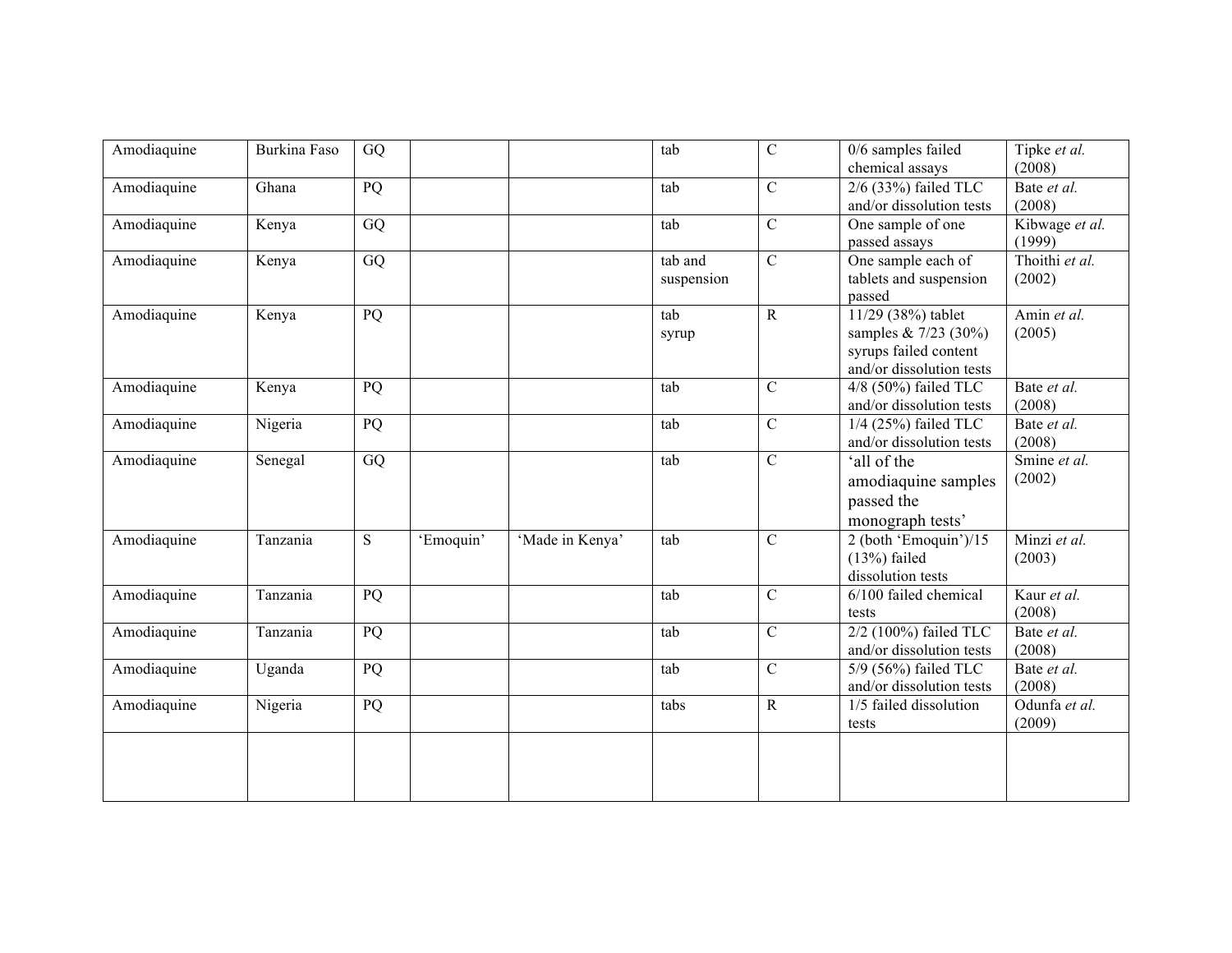| Primaquine<br>phosphate | Namibia                            | PQ             |          |       | tab                  | CR             | Peace Corp volunteer<br>contracted P. vivax<br>during prophylaxis with<br>primaquine containing<br>12mg/tablet, as<br>opposed to genuine<br>26.3mg | Kron (1996)                                                              |
|-------------------------|------------------------------------|----------------|----------|-------|----------------------|----------------|----------------------------------------------------------------------------------------------------------------------------------------------------|--------------------------------------------------------------------------|
|                         |                                    |                |          |       |                      |                |                                                                                                                                                    |                                                                          |
| Halofantrine            | Ghana,<br>Nigeria,<br>Sierra Leone | $\mathbf{F}$   | 'Halfan' | 'GSK' | syrup                | <b>CR</b>      | No API detected,<br>contained<br>sulfamethazine or<br>sulfisomidine                                                                                | Wolff et al.<br>$(2003)$ , Anon<br>(2003a),<br>Cockburn et al.<br>(2005) |
| Halofantrine            | Nigeria                            | ${\bf F}$      | 'Halfan' |       | tab                  | CR             | Fake labels seized                                                                                                                                 | Edike (2003)                                                             |
| Halofantrine            | Nigeria                            | ${\bf F}$      | 'Halfan' |       | tab                  | CR             | Smuggled amongst<br>imported clothes and<br>boots.                                                                                                 | Oyeniran (2007)                                                          |
| Halofantrine            | Tanzania                           | $\mathbf{F}$   | 'Halfan' |       | tab                  | CR             | 2005, Counterfeiters<br>extended shelf life of<br>expired halofantrine by<br>2 years                                                               | Ndomondo-<br>Sigonda $(2005)$                                            |
|                         |                                    |                |          |       |                      |                |                                                                                                                                                    |                                                                          |
| Quinine                 | Angola                             | PQ             |          |       | tab                  | CR             | 1/2 failed dissolution<br>tests                                                                                                                    | Gaudiano et al.<br>(2007)                                                |
| Quinine                 | Burkina Faso                       | PQ             |          |       | tab                  | $\overline{C}$ | 3/9 samples failed<br>chemical assays                                                                                                              | Tipke et al.<br>(2008)                                                   |
| Quinine                 | Burundi                            | $\rm F$        |          |       | tab                  | CR             | $1/3$ (30%) failed<br>content assay.<br>Contained chloroquine                                                                                      | Gaudiano et al.<br>(2007)                                                |
| Quinine                 | Cameroon                           | $\mathbf{F}$   |          |       | tab and<br>injection | $\mathbf C$    | $1/24$ (4%) no quinine<br>detected (tablet)                                                                                                        | WHO (1995)                                                               |
| Quinine                 | Cameroon                           | $\overline{F}$ |          |       | tab                  | $\mathcal{C}$  | $2/4$ (50%) of patients<br>who had taken<br>'quinine' had taken<br>fakes containing<br>chloroquine                                                 | <b>Basco</b> (2004)                                                      |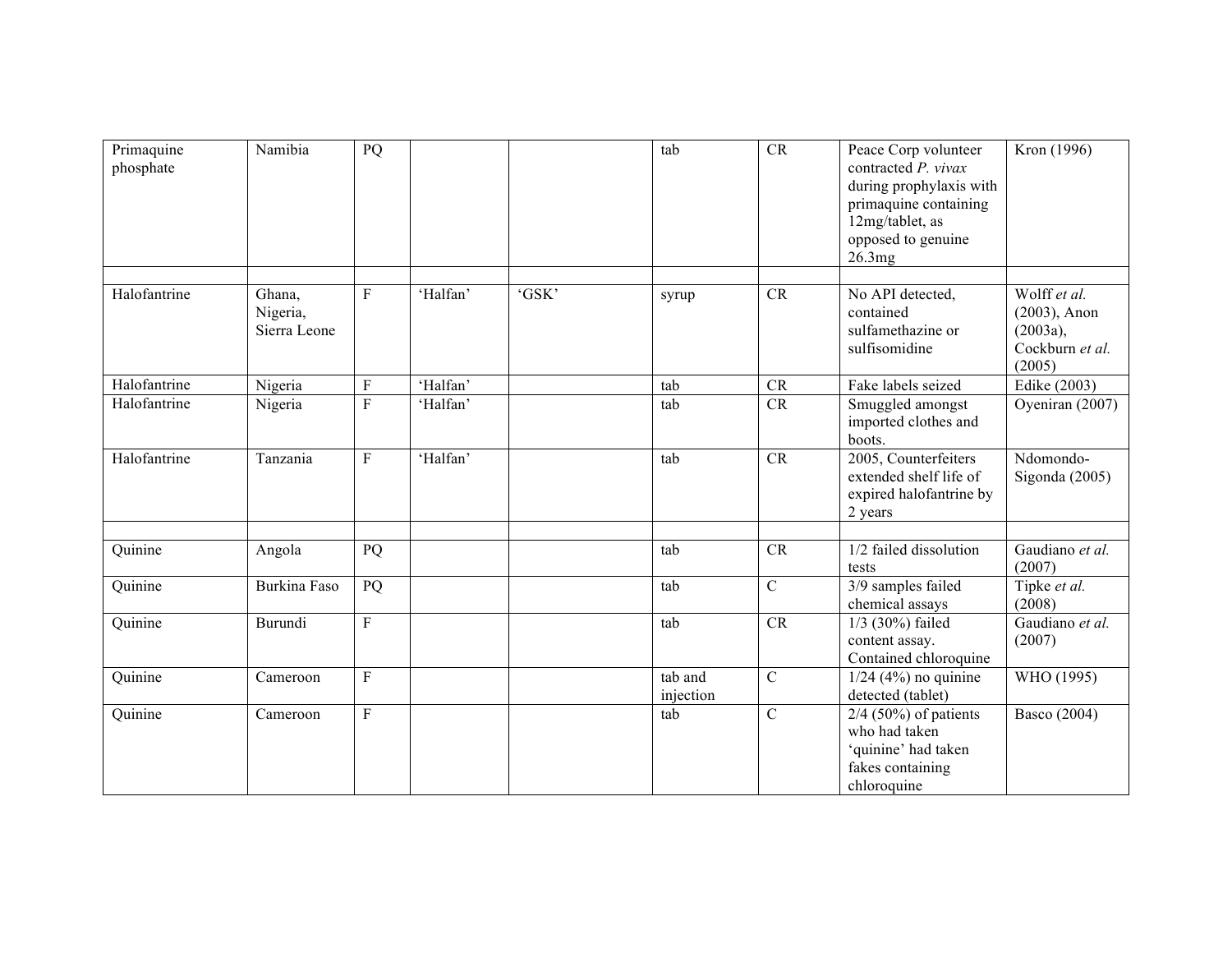| Quinine                  | Cameroon   | F, PQ       | tab                                            | $\overline{C}$ | 7/70 (10%) contained<br>no API; $45/70(64%)$<br>probably PQ                                                                                                                     | Basco (2004)                  |
|--------------------------|------------|-------------|------------------------------------------------|----------------|---------------------------------------------------------------------------------------------------------------------------------------------------------------------------------|-------------------------------|
| Quinine                  | Chad       | GQ          | tab and<br>injection                           | C              | 6/6 passed all tests                                                                                                                                                            | WHO (1995)                    |
| Quinine 300mg            | DR Congo   | PQ          | tab                                            | <b>CR</b>      | 88.6% quinine present                                                                                                                                                           | Gaudiano et al.<br>(2006)     |
| Quinine                  | DR Congo   | PQ          | tab                                            | CR             | $1/10$ (10%) failed<br>uniformity of mass<br>assay, 3/10 (30%)<br>failed dissolution tests<br>and $1/10$ (10%) failed<br>content assay. Total<br>failures were 4/10<br>$(40\%)$ | Gaudiano et al.<br>(2007)     |
| Quinine sulphate         | Ghana      | $\rm F$     | $\gamma$                                       | S.             | Stated to be counterfeit                                                                                                                                                        | Ghana News<br>Agency $(2010)$ |
| Quinine                  | Kenya      | PQ          | Raw material,<br>tabs, syrup $\&$<br>injection | C              | $\frac{1}{2}$ raw material failed,<br>$2/2$ tablets, $1/1$ syrups<br>and 1/1 injections<br>passed                                                                               | Thoithi et al.<br>(2002)      |
| Quinine                  | Madagascar | ${\bf S}$   | tab or<br>injection                            | C              | $1/11$ (9%) 'défauts de<br>fabrication'                                                                                                                                         | WHO (1995)                    |
| Quinine sulphate         | Nigeria    | $\mathbf F$ | tab                                            | Bio            | sugar-coated<br>tablets with no quinine<br>detected. Two other<br>oral preparations<br>passed bioequivalence<br>testing                                                         | Sowunmi et al.<br>(1994)      |
| Quinine<br>hydrochloride | Nigeria    | GQ          | injection                                      | R              | 10/10 passed British<br>Pharmacopeia limits                                                                                                                                     | Taylor et al.<br>(2001)       |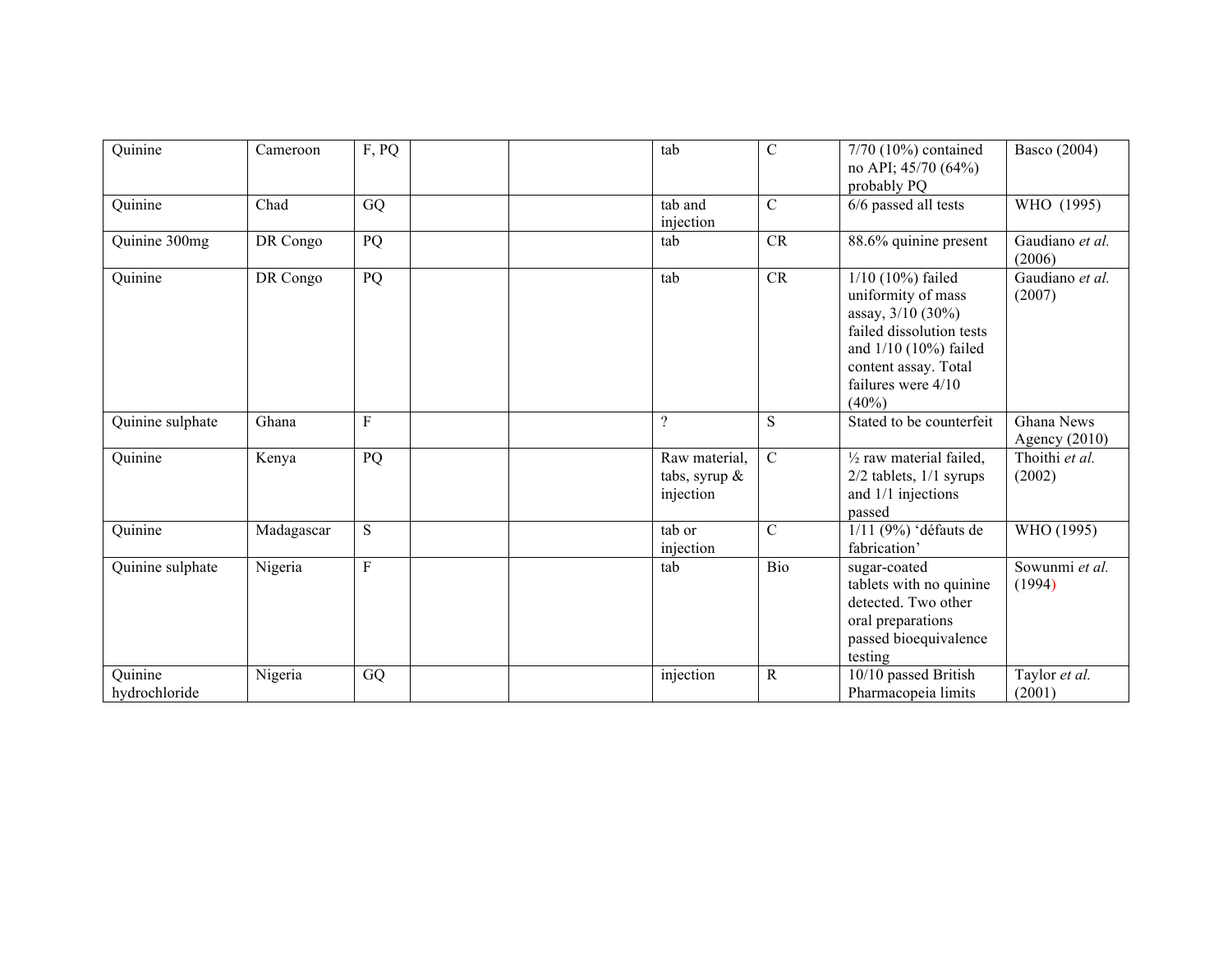| Quinine sulphate | Nigeria  | PQ           |                        | syrup<br>tab | $\overline{R}$ | $1/1$ & $4/17$ (24%) failed<br>British Pharmacopeia<br>limits                                                                                                                               | Taylor et al.<br>(2001)       |
|------------------|----------|--------------|------------------------|--------------|----------------|---------------------------------------------------------------------------------------------------------------------------------------------------------------------------------------------|-------------------------------|
| Quinine          | Nigeria  | $\rm F$      |                        | tab          | ${\bf R}$      | 13/28 (46%) failed<br>chemical assays, 7/28<br>$(25%)$ contained<br>chloroquine                                                                                                             | Onwujekwe et<br>al. (2009)    |
| Quinine          | Rwanda   | $\mathbf{F}$ |                        |              | CR             | Fake 'quinine is in the<br>form of yellow-coated<br>tablets in a white<br>cylindrical plastic tin<br>with the tablets being<br>housed in double layer<br>transparent cellophane<br>sachets' | Anon (2001)                   |
| Quinine          | Sudan    | PQ           |                        | injection    | CR             | Some failed due to<br>change in colour                                                                                                                                                      | Alfadl et al.<br>(2006)       |
| Quinine          | Sudan    | GQ           |                        | tab          | CR             | All samples $(\geq 50)$<br>passed assays                                                                                                                                                    | Alfadl et al.<br>(2006)       |
| Quinine          | Tanzania | ${\bf F}$    | 'company in<br>Cyprus' | injection    | CR             | 2001, expired<br>chloroquine injection<br>(from an unregistered<br>Indian company) was<br>relabeled as Quinine<br>Dihydrochloride<br>Injection 600mg/2ml<br>from a company in<br>Cyprus     | Ndomondo-<br>Sigonda (2005)   |
| Quinine          | Tanzania | $\rm F$      |                        | tab          | CR             | 2005, No API detected                                                                                                                                                                       | Ndomondo-<br>Sigonda $(2005)$ |
| Quinine          | Tanzania | PQ           |                        | tab          | ${\bf R}$      | 15/63 failed chemical<br>tests                                                                                                                                                              | Kaur et al.<br>(2008)         |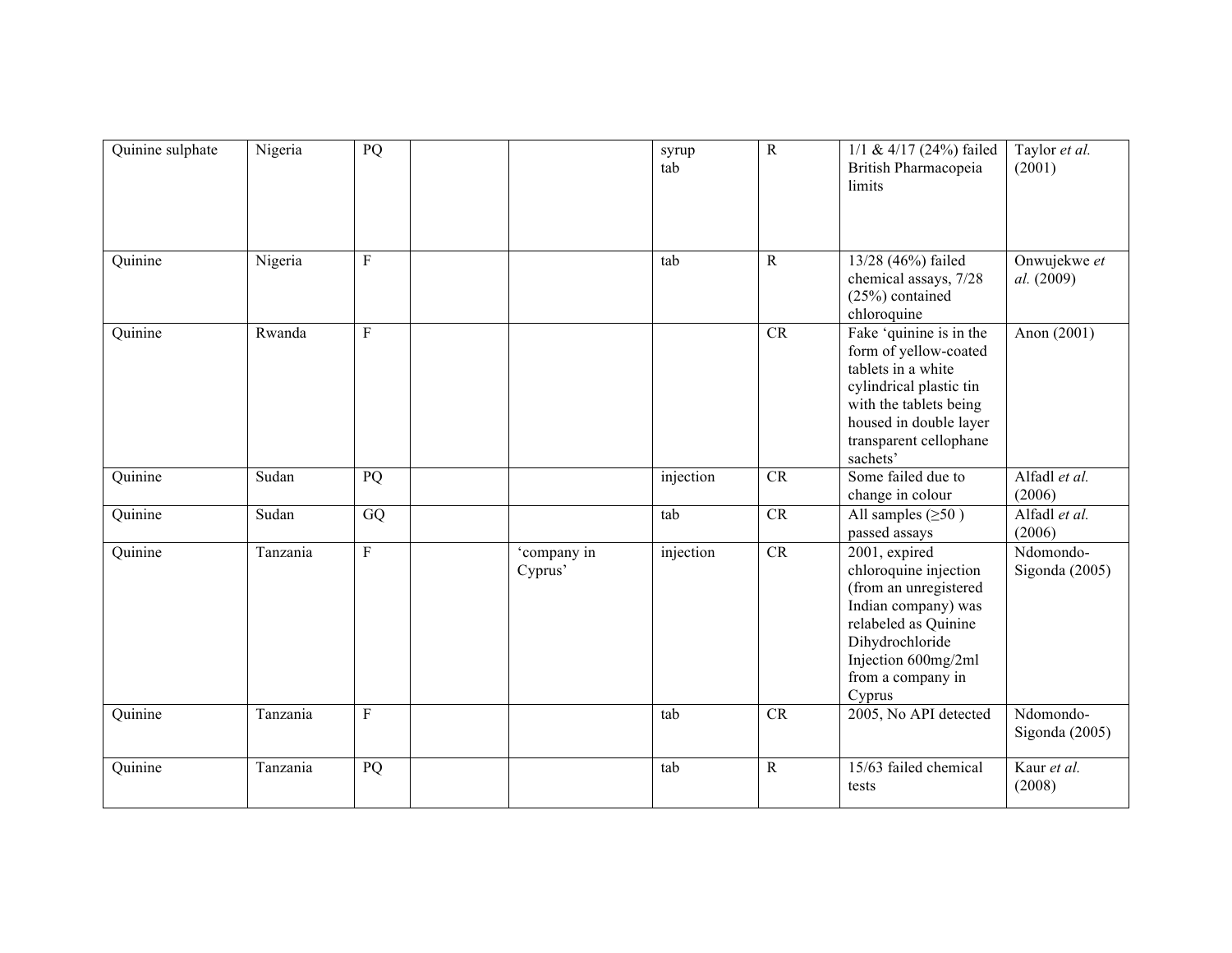| Quinine salts                  | Tanzania     | PQ             |                                           |      | $\mathcal{C}$ | $2/81$ ( $2\%$ ) failed tests at<br><b>Quality Control</b><br>Laboratory during one<br>vear | Risha et al.<br>(2008)      |
|--------------------------------|--------------|----------------|-------------------------------------------|------|---------------|---------------------------------------------------------------------------------------------|-----------------------------|
| Quinine                        | Uganda       | F              | 'Kampala<br>Pharmaceutical<br>Industries' | tab  | <b>CR</b>     | Counterfeit packaging,<br>no API detected                                                   | Bogere &<br>Nafula (2007)   |
| Quinine                        | Uganda       | $\mathbf{F}$   |                                           | tab  | CR            | Tin of 'magnesium'<br>relabelled as quinine                                                 | Mugabe (2009)               |
| Quinine                        | Uganda       | $\mathbf{F}$   |                                           | tab  | <b>CR</b>     | Chloroquine relabelled<br>as quinine                                                        | <b>Mugabe</b> (2009)        |
| Mefloquine                     | Angola       | GQ             |                                           | tab  | CR            | 2/2 passed API content<br>assays                                                            | Gaudiano et al.<br>(2007)   |
| Mefloquine                     | Ghana        | GQ             |                                           | tab  | $\mathcal{C}$ | 0/1 failed TLC and/or<br>dissolution tests                                                  | Bate et al.<br>(2008)       |
| Mefloquine                     | Nigeria      | PQ             |                                           |      | $\mathbf C$   | $1/2$ (50%) failed TLC<br>and/or dissolution                                                | Bate et al.<br>(2008)       |
| Mefloquine                     | Senegal      | ? PQ           |                                           | tab  | <b>CR</b>     | Failed prophylaxis.<br>Tablets not available<br>for analysis                                | Reidenberg et<br>al. (2001) |
| Mefloquine                     | Sudan        | GQ             |                                           | tab  | <b>CR</b>     | Passed assays                                                                               | Alfadl et al.<br>(2006)     |
| Mefloquine                     | Tanzania     | GQ             |                                           |      | $\mathcal{C}$ | 0/3 failed TLC and/or<br>dissolution tests                                                  | Bate et al.<br>(2008)       |
| Mefloquine                     | Uganda       | PQ             |                                           |      | $\mathcal{C}$ | 3/11 (27%) failed TLC<br>and/or dissolution tests                                           | Bate et al.<br>(2008)       |
| Sulphadoxine-<br>pyrimethamine | Burkina Faso | $\overline{F}$ |                                           | tab  | $\mathcal{C}$ | 1/9 samples failed<br>chemical assays.<br>Probably contained<br>metronidazole               | Tipke et al.<br>(2008)      |
| Sulphadoxine-<br>pyrimethamine | Cameroon     | $\rm F$        |                                           | oral | $\mathbf C$   | $1/9$ (11%) no API<br>detected                                                              | WHO (1995)                  |
| Sulphadoxine-<br>pyrimethamine | Cameroon     | $\mathbf{F}$   |                                           | tab  |               | 10/78 (13%) no API<br>detected                                                              | Basco (2004)                |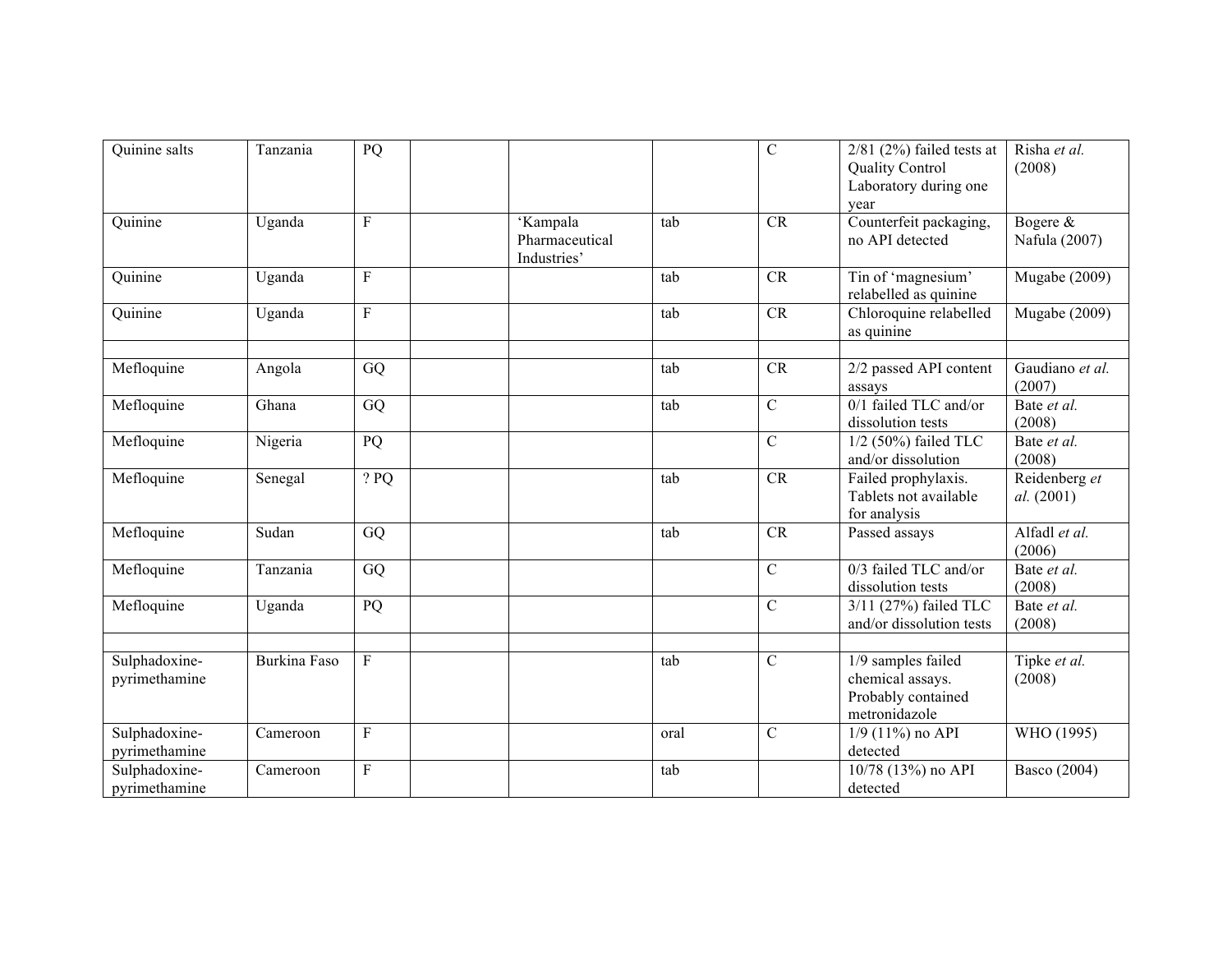| Sulphadoxine-<br>pyrimethamine | Cameroon         | PQ              |            | 'Ajanta Pharma<br>Limited, Mauritius'                    | tab  | $\mathbf r$    | Uniformity of mass<br>non-compliant                                                                                                                           | WHO (2011)                |
|--------------------------------|------------------|-----------------|------------|----------------------------------------------------------|------|----------------|---------------------------------------------------------------------------------------------------------------------------------------------------------------|---------------------------|
| Sulphadoxine-<br>pyrimethamine | Cameroon         | PQ              |            | 'Britlodge Ltd, UK'                                      | tab  | $\mathbf r$    | Sulphadoxine-<br>pyrimethamine failed<br>dissolution tests                                                                                                    | WHO (2011)                |
| Sulphadoxine-<br>pyrimethamine | Cameroon         | $\overline{PQ}$ |            | 'Simrone<br>Pharamceuticals<br>Industries Ltd,<br>India' | tab  | $\mathbf{r}$   | Tablets chipped.<br>Pyrimethamine 87.2%<br>API. Pyrimethamine<br>failed dissolution tests                                                                     | WHO (2011)                |
| Sulphadoxine-<br>pyrimethamine | Cameroon         | PQ              |            | 'Swiss Pharma<br>Nigeria Ltd,<br>Nigeria'                | tab  | $\mathbf{r}$   | Pyrimethamine failed<br>dissolution tests                                                                                                                     | WHO (2011)                |
| Sulphadoxine-<br>pyrimethamine | Congo            | PQ              |            |                                                          | tab  | <b>CR</b>      | $6/10$ (60%) failed<br>dissolution tests                                                                                                                      | Gaudiano et al.<br>(2007) |
| Sulphadoxine-<br>pyrimethamine | Chad             | GQ              |            |                                                          | oral | $\mathcal{C}$  | 3/3 passed % API<br>HPLC assays                                                                                                                               | WHO (1995)                |
| Sulphadoxine-<br>pyrimethamine | Côte<br>d'Ivoire | $\overline{F}$  | 'Maloxine' | 'Encore<br>Pharmaceuticals<br>India'                     | tab  | $\mathcal{C}$  | Contains 102.5% stated<br>dose of sulphadoxine<br>and 85.9% stated dose<br>of pyrimethamine.<br>Copy of packaging and<br>false information on<br>origin given | Legris $(2005)$           |
| Sulphadoxine-<br>pyrimethamine | Côte<br>d'Ivoire | $\mathbf{F}$    |            | 'Brown & Burk<br>Pharmaceutical Ltd.<br>India            | tab  | $\overline{C}$ | Copy of packaging and<br>false information on<br>origin given. Contains<br>correct amount of API                                                              | Legris $(2005)$           |
| Sulphadoxine-<br>pyrimethamine | Côte<br>d'Ivoire | $\overline{F}$  |            | 'Sarvodaya<br>Laboratories, India                        | tab  | $\overline{C}$ | Copy of packaging and<br>false information on<br>origin given. Contains<br>correct amount of API                                                              | Legris $(2005)$           |
| Sulphadoxine-<br>pyrimethamine | Côte<br>d'Ivoire | $\overline{F}$  |            | 'India'                                                  | tab  | $\overline{C}$ | Copy of packaging and<br>false information on<br>origin given. Contains<br>correct amount of API                                                              | Legris $(2005)$           |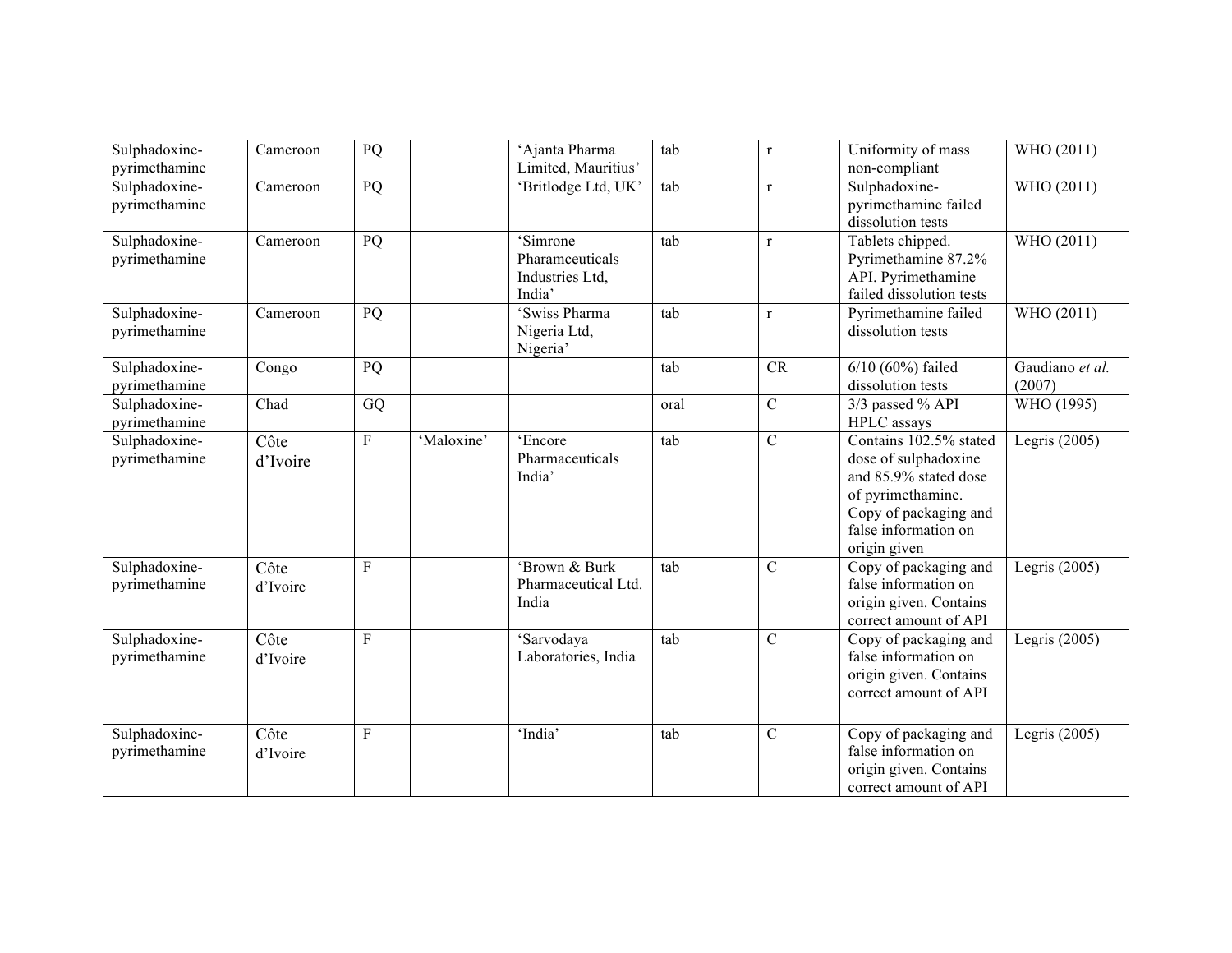| Sulphadoxine- | Côte     | $\rm F$ | 'Melaxime' | 'Syncom                         | tab | $\mathbf C$    | Copy of packaging.                        | Legris $(2005)$ |
|---------------|----------|---------|------------|---------------------------------|-----|----------------|-------------------------------------------|-----------------|
| pyrimethamine | d'Ivoire |         |            | Formulations,<br>India'         |     |                | Contains correct<br>amount of API         |                 |
| Sulphadoxine- | Gabon    | GQ      |            |                                 | tab | $\mathcal{C}$  | $0/10$ failed content                     | WHO (2003)      |
| pyrimethamine |          |         |            |                                 |     |                | assays                                    |                 |
| Sulphadoxine- | Ghana    | PQ      |            |                                 | tab | $\overline{C}$ | 3/8 (37.5%) failed                        | WHO (2003)      |
| pyrimethamine |          |         |            |                                 |     |                | content assays $& 3/4$                    |                 |
|               |          |         |            |                                 |     |                | $(75%)$ failed                            |                 |
|               |          |         |            |                                 |     |                | dissolution tests                         |                 |
| Sulphadoxine- | Ghana    | PQ      |            |                                 | tab | $\overline{C}$ | 3/6 (50%) failed TLC                      | Bate et al.     |
| pyrimethamine |          |         |            |                                 |     |                | and/or dissolution tests                  | (2008)          |
| Sulphadoxine- | Ghana    | PQ      |            | 'Ally Pharma                    | tab | $\mathbf{r}$   | Pyrimethamine failed                      | WHO (2011)      |
| pyrimethamine |          |         |            | Options, India'                 |     |                | dissolution tests.                        |                 |
|               |          |         |            |                                 |     |                | Contaminant on TLC                        |                 |
| Sulphadoxine- | Ghana    | PQ      |            | 'Kinapharma Ltd,                | tab | $\mathbf{r}$   | Pyrimethamine 83.9%                       | WHO (2011)      |
| pyrimethamine |          |         |            | Ghana'                          |     |                | API. Pyrimethamine                        |                 |
|               |          |         |            |                                 |     |                | failed dissolution tests                  |                 |
| Sulphadoxine- | Ghana    | PQ      |            | 'Mission                        | tab | $\mathbf{r}$   | Uniformity of mass                        | WHO (2011)      |
| pyrimethamine |          |         |            | Pharmaceuticals                 |     |                | non-compliant                             |                 |
|               |          |         |            | Ltd, India'                     |     |                |                                           |                 |
| Sulphadoxine- | Ghana    | PQ      |            | 'Phyto-Riker<br>Pharmaceuticals | tab | $\mathbf r$    | Sulphadoxine and                          | WHO (2011)      |
| pyrimethamine |          |         |            | Ltd, Ghana'                     |     |                | pyrimethamine failed<br>dissolution tests |                 |
| Sulphadoxine- | Ghana    | PQ      |            | 'Uni-Med, India'                | tab | $\mathbf r$    | Pyrimethamine failed                      | WHO (2011)      |
| pyrimethamine |          |         |            |                                 |     |                | dissolution tests                         |                 |
| Sulphadoxine- | Kenya    | GQ      | 'Fansidar' | 'Hoffman-La                     | tab | <b>Bio</b>     | No significant                            | Murphy &        |
| pyrimethamine |          |         | 'Falcidin' | Roche, Basel,                   |     |                | difference in                             | Mberu (1994)    |
|               |          |         |            | Switzerland' and                |     |                | bioavailability                           |                 |
|               |          |         |            | 'Cosmos Industries,             |     |                |                                           |                 |
|               |          |         |            | Nairobi, Kenya'                 |     |                |                                           |                 |
|               |          |         |            |                                 |     |                |                                           |                 |
|               |          |         |            |                                 |     |                |                                           |                 |
| Sulphadoxine- | Kenya    | GQ      |            |                                 | tab | $\overline{C}$ | All 3 samples passed                      | Kibwage et al.  |
| pyrimethamine |          |         |            |                                 |     |                | assays                                    | (1999)          |
|               |          |         |            |                                 |     |                |                                           |                 |
|               |          |         |            |                                 |     |                |                                           |                 |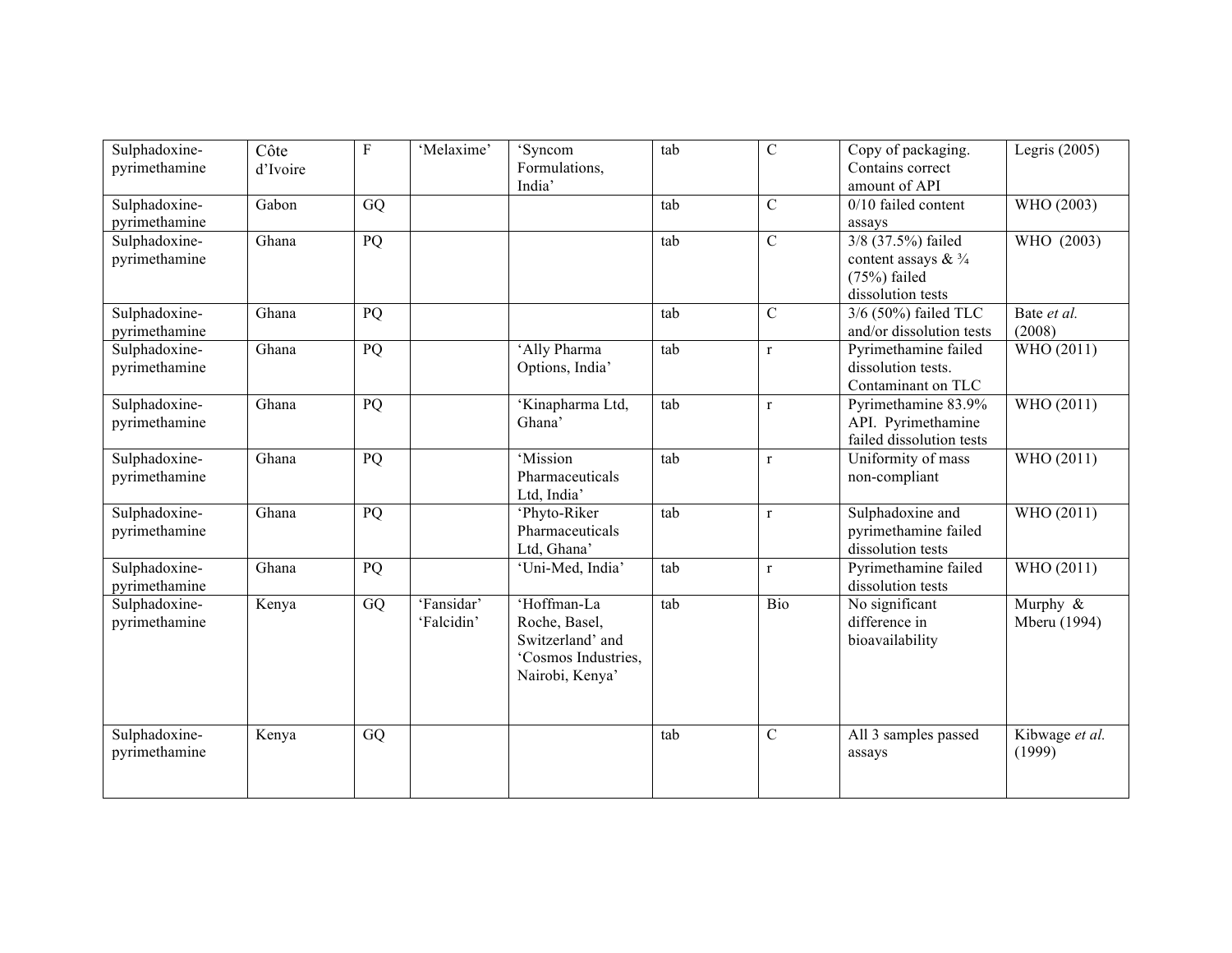| Sulphadoxine-<br>pyrimethamine | Kenya      | PQ |                                                          | tab                    | $\mathcal{C}$  | $1/17$ (6%) brands had<br>84.3% sulphadoxine<br>and 83.3%<br>pyrimethamine. 23/33<br>(70%) samples failed<br>dissolution tests | Kibwage &<br>Ngugi (2000) |
|--------------------------------|------------|----|----------------------------------------------------------|------------------------|----------------|--------------------------------------------------------------------------------------------------------------------------------|---------------------------|
| Sulphadoxine-<br>pyrimethamine | Kenya      | PQ |                                                          | tab $\&$<br>suspension | $\mathcal{C}$  | 15/39 (38%) tablet<br>samples failed and 2/3<br>$(67%)$ suspensions<br>failed content assays                                   | Thoithi et al.<br>(2002)  |
| Sulphadoxine-<br>pyrimethamine | Kenya      | PQ |                                                          | tab                    | $\mathbf C$    | $0/12$ failed content<br>assays & 11/12 (91.7%)<br>failed dissolution tests                                                    | WHO (2003)                |
| Sulphadoxine-<br>pyrimethamine | Kenya      | PQ |                                                          | tab<br>syrup           | $\overline{R}$ | 13/37 (35%) tablet<br>samples & 16/27 (59%)<br>syrup failed content<br>and/or dissolution test                                 | Amin et al.<br>(2005)     |
| Sulphadoxine-<br>pyrimethamine | Kenya      | PQ |                                                          | tab                    | $\overline{C}$ | 6/16 (38%) failed TLC<br>and/or dissolution tests                                                                              | Bate et al.<br>(2008)     |
| Sulphadoxine-<br>pyrimethamine | Madagascar | GQ |                                                          | tab                    | $\mathcal{C}$  | 5/5 passed all tests                                                                                                           | WHO (1995)                |
| Sulphadoxine-<br>pyrimethamine | Madagascar | PQ | 'Fastidar',<br>'Medodar',<br>Paludamine'<br>'Paludoxine' | tab                    | $\mathbf r$    | 11/21 (52%) failed<br>dissolution tests                                                                                        | USP (2009a)               |
| Sulphadoxine-<br>pyrimethamine | Mali       | PQ |                                                          | tab                    | $\mathcal{C}$  | 0/7 failed content<br>assays & $7/7$ (100%)<br>failed dissolution tests                                                        | WHO (2003)                |
| Sulphadoxine-<br>pyrimethamine | Mozambique | PQ |                                                          | tab                    | $\overline{C}$ | $1/18$ (5.5%) failed<br>content assays & 18/18<br>$(100\%)$ failed<br>dissolution tests                                        | WHO (2003)                |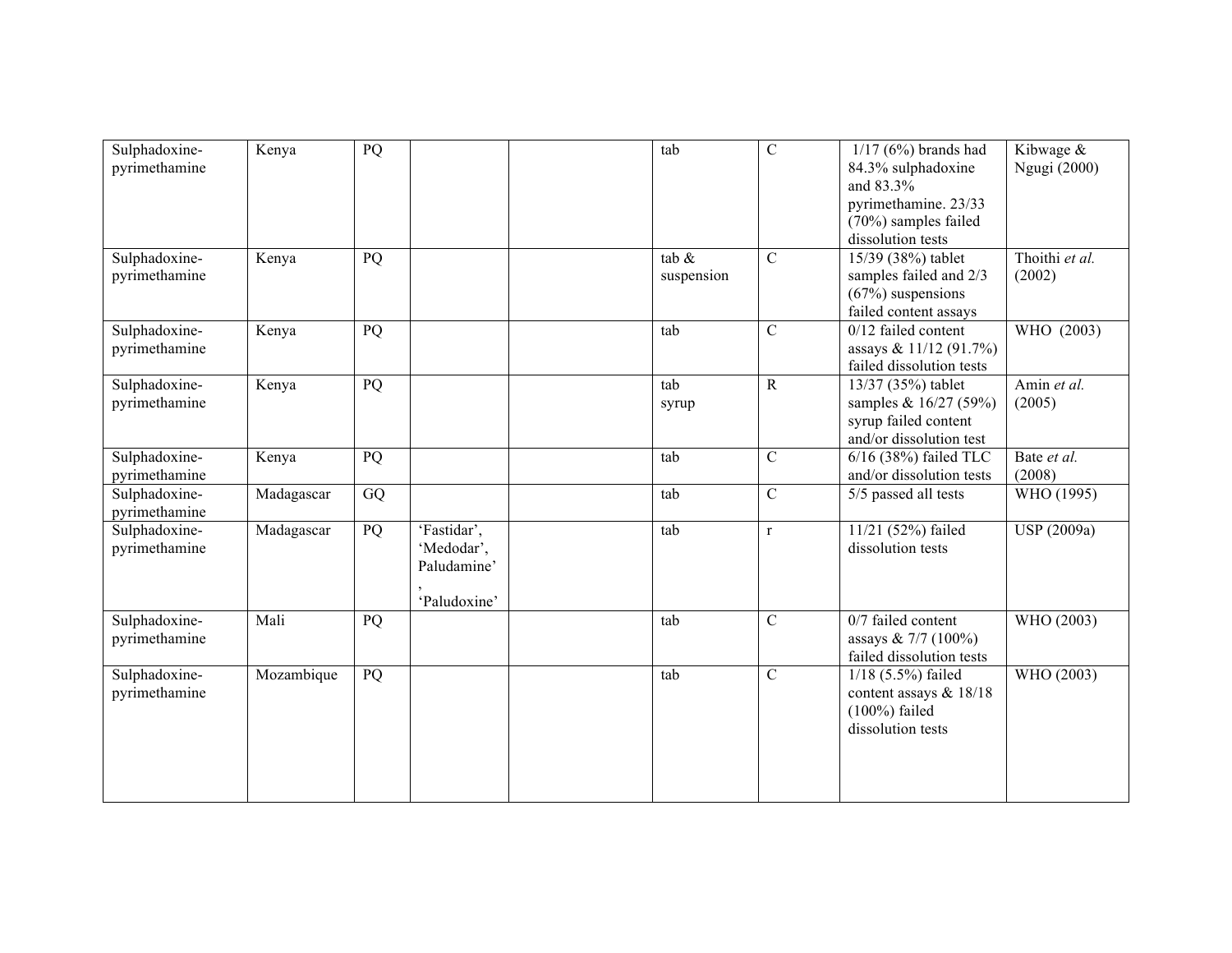| Sulphadoxine-<br>pyrimethamine | Nigeria | ${\bf F}$   | 'Fansidar'               | 'Roche' | tab          | CR            | No sulphadoxine or<br>pyrimethamine<br>detected. Contained<br>5 <sub>mg</sub><br>chloramphenicol/tablet                                                                                                               | ten Ham (1992)           |
|--------------------------------|---------|-------------|--------------------------|---------|--------------|---------------|-----------------------------------------------------------------------------------------------------------------------------------------------------------------------------------------------------------------------|--------------------------|
| Sulphadoxine-<br>pyrimethamine | Nigeria | PQ          |                          |         | tab<br>syrup | $\mathbf R$   | $2/50$ (4%) tabs failed<br>pyrimethamine, 11/50<br>tabs failed<br>sulphadoxine. 3/13<br>(23%) syrups failed<br>pyrimethamine and<br>5/13 (38%) failed<br>sulphadoxine by British<br>Pharmacopeia for API<br>% content | Taylor et al.<br>(2001)  |
| Sulphadoxine-<br>pyrimethamine | Nigeria | S           |                          |         | tab          | $\mathcal{C}$ | $5/8$ (63%) brands (all<br>labelled as made in<br>India) failed friability<br>tests, dissolution tests<br>or API % content<br>assays                                                                                  | Odeniyi et al.<br>(2003) |
| Sulphadoxine-<br>pyrimethamine | Nigeria | ${\bf F}$   | 'Fansidar'               |         | tab          | CR            | Paracetamol tablets<br>substituted for SP                                                                                                                                                                             | Anon (2003b)             |
| Sulphadoxine-<br>pyrimethamine | Nigeria | ${\bf F}$   | 'Fansidar'<br>'Maloxine' |         | tab          | CR            | Seizure of fake labels                                                                                                                                                                                                | Edike (2003)             |
| Sulphadoxine-<br>pyrimethamine | Nigeria | $\mathbf F$ |                          | 'Roche' | tab          | <b>CR</b>     | No API detected,<br>contained<br>chloramphenicol 5mg                                                                                                                                                                  | Deisingh (2005)          |
| Sulphadoxine-<br>pyrimethamine | Nigeria | PQ          |                          |         | tab          | $\mathcal{C}$ | 1/2 (50%) failed TLC<br>and/or dissolution tests                                                                                                                                                                      | Bate et al.<br>(2008)    |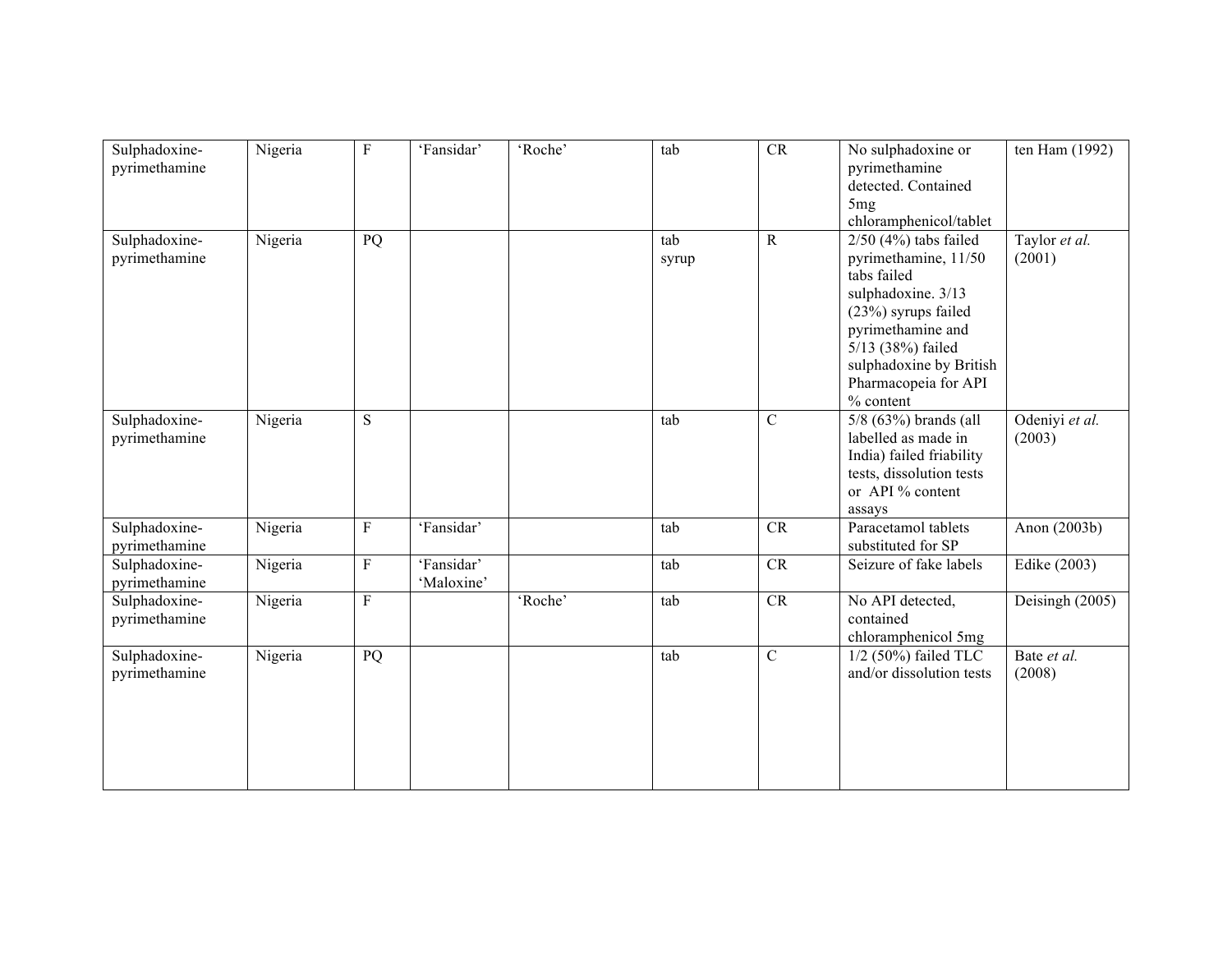| Sulphadoxine-<br>pyrimethamine | Nigeria | $\mathbf{F}$ | 'Maloxine' |     | CR          | 348,000 tablets in<br>sachets of three tablets<br>each, contained in<br>6,960 boxes packed in<br>960 cartons with Batch<br>No: EM-396 and<br>manufacturing and<br>expiring dates 04/2008<br>and 03/2011. In<br>container, shipped from<br>China, claimed to<br>contain sellotape                                            | Ogundipe<br>(2009)         |
|--------------------------------|---------|--------------|------------|-----|-------------|-----------------------------------------------------------------------------------------------------------------------------------------------------------------------------------------------------------------------------------------------------------------------------------------------------------------------------|----------------------------|
| Sulphadoxine-<br>pyrimethamine | Nigeria | ${\bf F}$    | 'Amalar'   | tab | <b>CR</b>   | $294,000$ sachets of<br>'Amalar' packed as<br>three tablets each,<br>contained in 5,880<br>boxes packed in 196<br>cartons with Batch No:<br>ARTP 0053 and<br>manufacturing and<br>expiring dates of<br>January 2007 and<br>January 2010<br>respectively. In<br>container, shipped from<br>China, claimed to be<br>sellotape | Ogundipe<br>(2009)         |
| Sulphadoxine-<br>pyrimethamine | Nigeria | PQ           |            | tab | $\mathbf R$ | 44/113 (39%) failed<br>API% HPLC assays<br>and/or dissolution tests                                                                                                                                                                                                                                                         | Onwujekwe et<br>al. (2009) |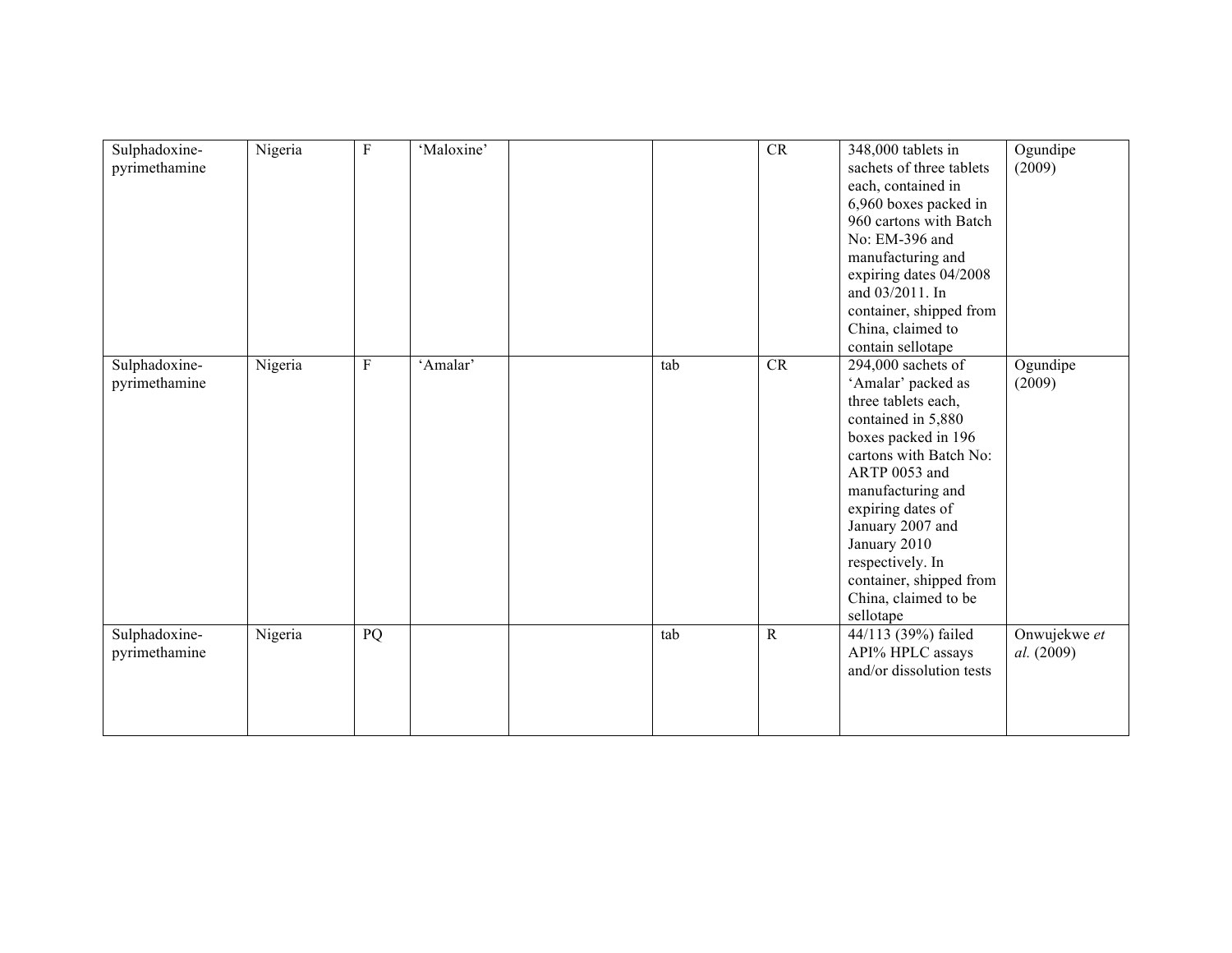| Sulphadoxine-<br>pyrimethamine | Nigeria | PQ | 'Bond Chemical<br>Ind. Ltd, Nigeria'                          | tab | $\mathbf{r}$ | Pyrimethamine 88.6%<br>API. Pyrimethamine<br>failed dissolution tests                                                                                                  | WHO (2011) |
|--------------------------------|---------|----|---------------------------------------------------------------|-----|--------------|------------------------------------------------------------------------------------------------------------------------------------------------------------------------|------------|
| Sulphadoxine-<br>pyrimethamine | Nigeria | PQ | 'Emzor Pharm Ind.<br>Ltd, Nigeria'                            | tab | $\mathbf{r}$ | $4/4(100\%)$<br>pyrimethamine failed<br>dissolution tests. 1/4<br>$(25%)$ sulphadoxine<br>failed dissolution tests,<br>$2/4$ (50%) uniformity<br>of mass non-compliant | WHO (2011) |
| Sulphadoxine-<br>pyrimethamine | Nigeria | PQ | 'Evans Medical Plc,<br>Nigeria'                               | tab | $\mathbf{r}$ | Sulphadoxine &<br>pyrimethamine failed<br>dissolution. Uniformity<br>of mass non-compliant                                                                             | WHO (2011) |
| Sulphadoxine-<br>pyrimethamine | Nigeria | PQ | 'May & Baker<br>Nigeria Plc,<br>Nigeria'                      | tab | $\mathbf{r}$ | Sulphadoxine &<br>pyrimethamine failed<br>dissolution tests                                                                                                            | WHO (2011) |
| Sulphadoxine-<br>pyrimethamine | Nigeria | PQ | 'Medrel<br>Pharmaceuticals<br>Ltd, India                      | tab | $\mathbf{r}$ | Uniformity of mass<br>non-compliant                                                                                                                                    | WHO (2011) |
| Sulphadoxine-<br>pyrimethamine | Nigeria | PQ | 'Neimeth<br>International<br>Pharmaceuticals<br>Plc, Nigeria' | tab | $\mathbf{r}$ | Uniformity of mass<br>non-compliant                                                                                                                                    | WHO (2011) |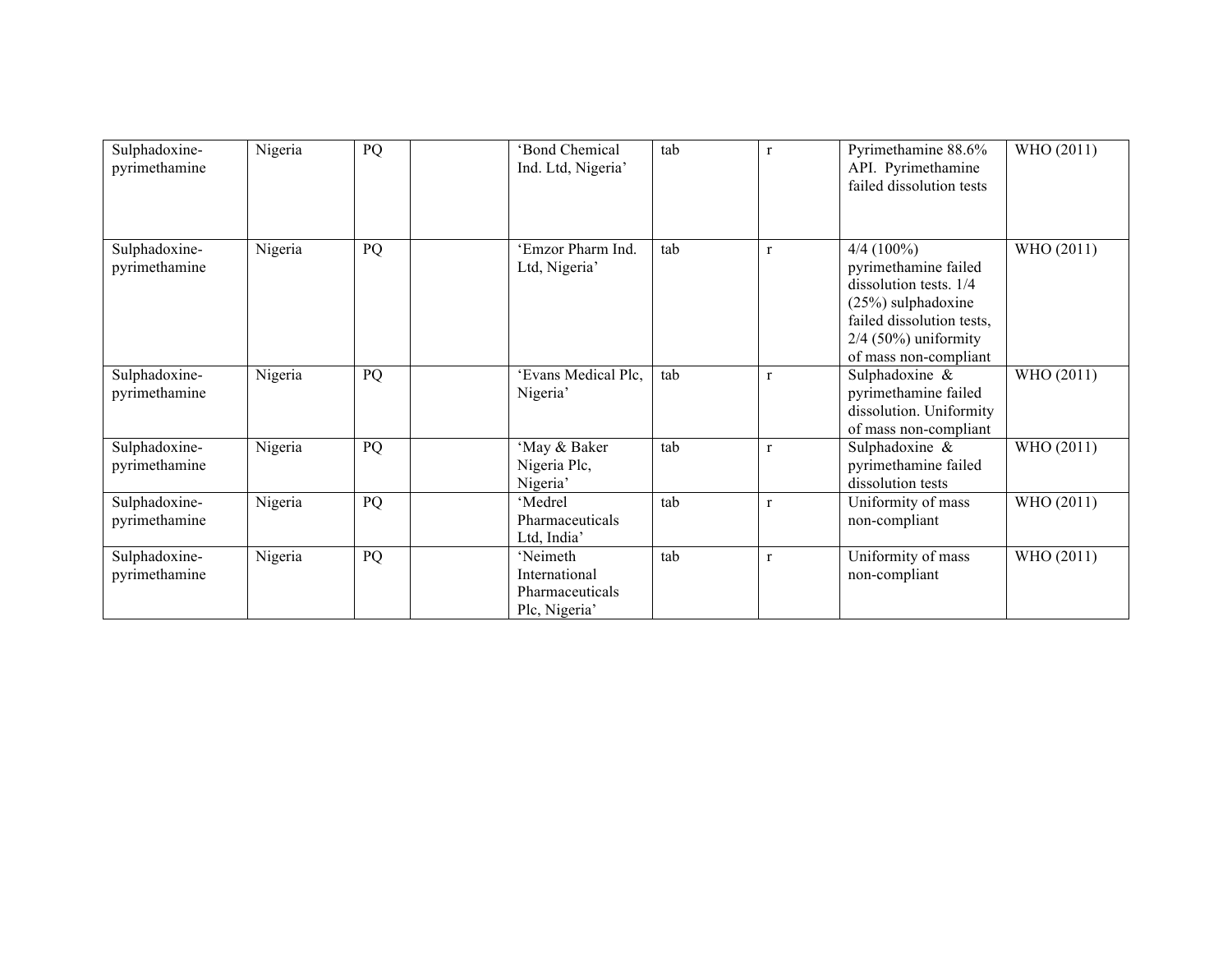| Sulphadoxine-<br>pyrimethamine | Nigeria      | $\mathcal{C}$ |                                                                     | 'Shreechem Lab,<br>India'                        | tab | $\mathbf{r}$   | Sulphadoxine 9.1%<br>API. Pyrimethamine<br>not detected.<br>Sulphadoxine failed<br>dissolution tests.<br>Tablets mottled.<br>Tablets differed from<br>other batches of same<br>'product' | WHO (2011)               |
|--------------------------------|--------------|---------------|---------------------------------------------------------------------|--------------------------------------------------|-----|----------------|------------------------------------------------------------------------------------------------------------------------------------------------------------------------------------------|--------------------------|
| Sulphadoxine-<br>pyrimethamine | Nigeria      | PQ            |                                                                     | 'Shreechem Lab,<br>India'                        | tab | $\mathbf r$    | Pyrimethamine failed<br>dissolution tests                                                                                                                                                | WHO (2011)               |
| Sulphadoxine-<br>pyrimethamine | Nigeria      | PQ            |                                                                     | 'Swiss Pharma<br>Nigeria Ltd,<br>Nigeria'        | tab | $\mathbf r$    | Sulphadoxine &<br>pyrimethamine failed<br>dissolution tests                                                                                                                              | WHO (2011)               |
| Sulphadoxine-<br>pyrimethamine | Nigeria      | PQ            |                                                                     | 'VITAPHOS<br>Laboratory Nigeria<br>Ltd, Nigeria' | tab | $\mathbf{r}$   | Pyrimethamine 80.2%<br>API. Sulphadoxine &<br>pyrimethamine failed<br>dissolution tests                                                                                                  | WHO (2011)               |
| Sulphadoxine-<br>pyrimethamine | Rwanda       | S             |                                                                     | 'Labophar, Butare,<br>Rwanda'                    | tab | $\overline{C}$ | Failed pyrimethamine<br>release requirement on<br>dissolution testing                                                                                                                    | Kayumba et al.<br>(2004) |
| Sulphadoxine-<br>pyrimethamine | Rwanda       | PQ            |                                                                     |                                                  | tab | $\mathcal{C}$  | 3/6 (50%) failed TLC<br>and/or dissolution tests                                                                                                                                         | Bate et al.<br>(2008)    |
| Sulphadoxine-<br>pyrimethamine | Senegal      | PQ            |                                                                     |                                                  | tab | $\mathcal{C}$  | 55% failed<br>monograph tests                                                                                                                                                            | Smine et al.<br>(2002)   |
| Sulphadoxine-<br>pyrimethamine | Senegal      | PQ            | 'Doximine',<br>'Madar',<br>'Malastop',<br>'Maloxine',<br>'Melaxime' |                                                  | tab | $\mathbf{r}$   | 13/27 failed dissolution<br>tests                                                                                                                                                        | USP (2009a)              |
| Sulphadoxine-<br>pyrimethamine | Sierra Leone | $\mathbf{F}$  |                                                                     | 'Roche'                                          | tab | CR             | Counterfeit                                                                                                                                                                              | Sesay (1988)             |
| Sulphadoxine-<br>pyrimethamine | Sudan        | PQ            |                                                                     |                                                  | tab | $\mathcal{C}$  | $0/20$ failed content<br>assays & $12/15(80\%)$<br>failed dissolution tests                                                                                                              | WHO (2003)               |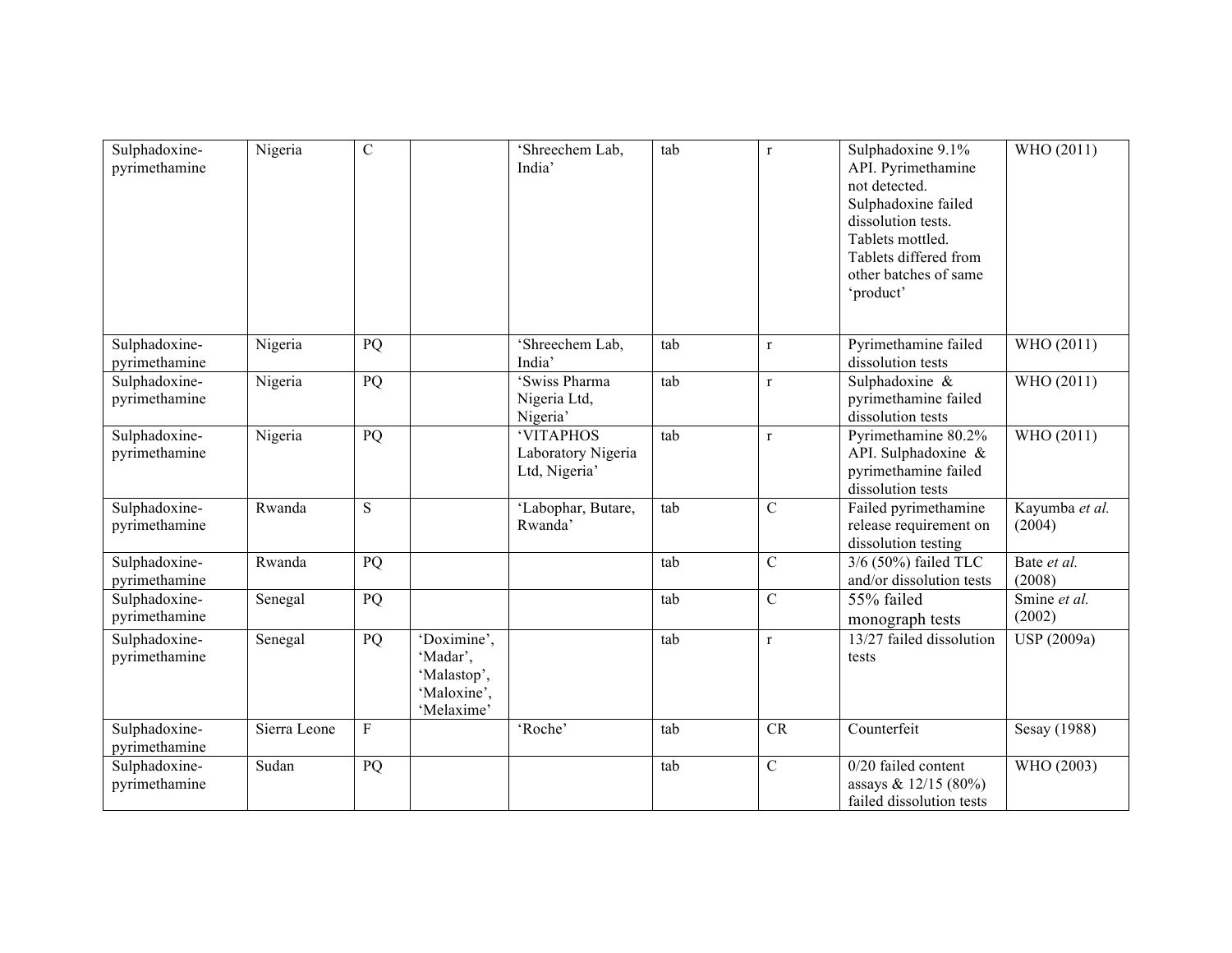| Sulphadoxine-<br>pyrimethamine | Tanzania | S  |                                                                                    |                                                                                        | tab | $\mathcal{C}$ | All 9 brands passed<br>content assay. 4/9<br>(44%) brands failed<br>dissolution assays                                                                                          | Jande et al.<br>(2000)  |
|--------------------------------|----------|----|------------------------------------------------------------------------------------|----------------------------------------------------------------------------------------|-----|---------------|---------------------------------------------------------------------------------------------------------------------------------------------------------------------------------|-------------------------|
| Sulphadoxine-<br>pyrimethamine | Tanzania | S  | 'Flamingo<br>Pharmaceuti<br>cals',<br>'Shelys<br>Pharmaceuti<br>cal<br>Industries' | 'India'<br>'Tanzania'                                                                  | tab | $\mathcal{C}$ | $2/4$ (50%) did not meet<br>tolerance limits for<br>dissolution tests                                                                                                           | Risha et al.<br>(2002)  |
| Sulphadoxine-<br>pyrimethamine | Tanzania | S  | 'Falsitat'<br>'Malaridox'<br>'SP'<br>Sulphadar'                                    | 'Cyprus<br>India<br>Tanzania<br>Tanzania'                                              | tab | $\mathcal{C}$ | $2/18$ (11%) & 8/18<br>$(44\%)$ samples failed<br>the assay for content<br>and dissolution tests,<br>respectively                                                               | Minzi et al.<br>(2003)  |
| Sulphadoxine-<br>pyrimethamine | Tanzania | S  | 'Tansidar'<br>'Malostat'<br>'Orodar'<br>'Malareich'                                | 'Tansidar<br>(Tanzania),<br>Malostat (India),<br>Orodar (Kenya),<br>Malareich (India)' | tab | $\mathcal{C}$ | $4/11$ (36%) brands<br>failed hardness,<br>friability or<br>disintegration tests. All<br>contained an impurity,<br>closely related<br>to sulphadoxine at $\sim$<br>$0.5\%$ w/w. | Hebron et al.<br>(2005) |
| Sulphadoxine-<br>pyrimethamine | Tanzania | S  | 'Amaximum                                                                          | 'Tanzania'                                                                             | tab | Bio           | Inferior bioavailability<br>in comparison to<br>Fansidar                                                                                                                        | Minzi et al.<br>(2006)  |
| Sulphadoxine-<br>pyrimethamine | Tanzania | PQ |                                                                                    |                                                                                        | tab | $\mathbf R$   | 8/58 failed chemical<br>tests                                                                                                                                                   | Kaur et al.<br>(2008)   |
| Sulphadoxine-<br>pyrimethamine | Tanzania | PQ |                                                                                    |                                                                                        | tab | $\mathsf{C}$  | 3/11 (27%) failed TLC<br>and/or dissolution tests                                                                                                                               | Bate et al.<br>(2008)   |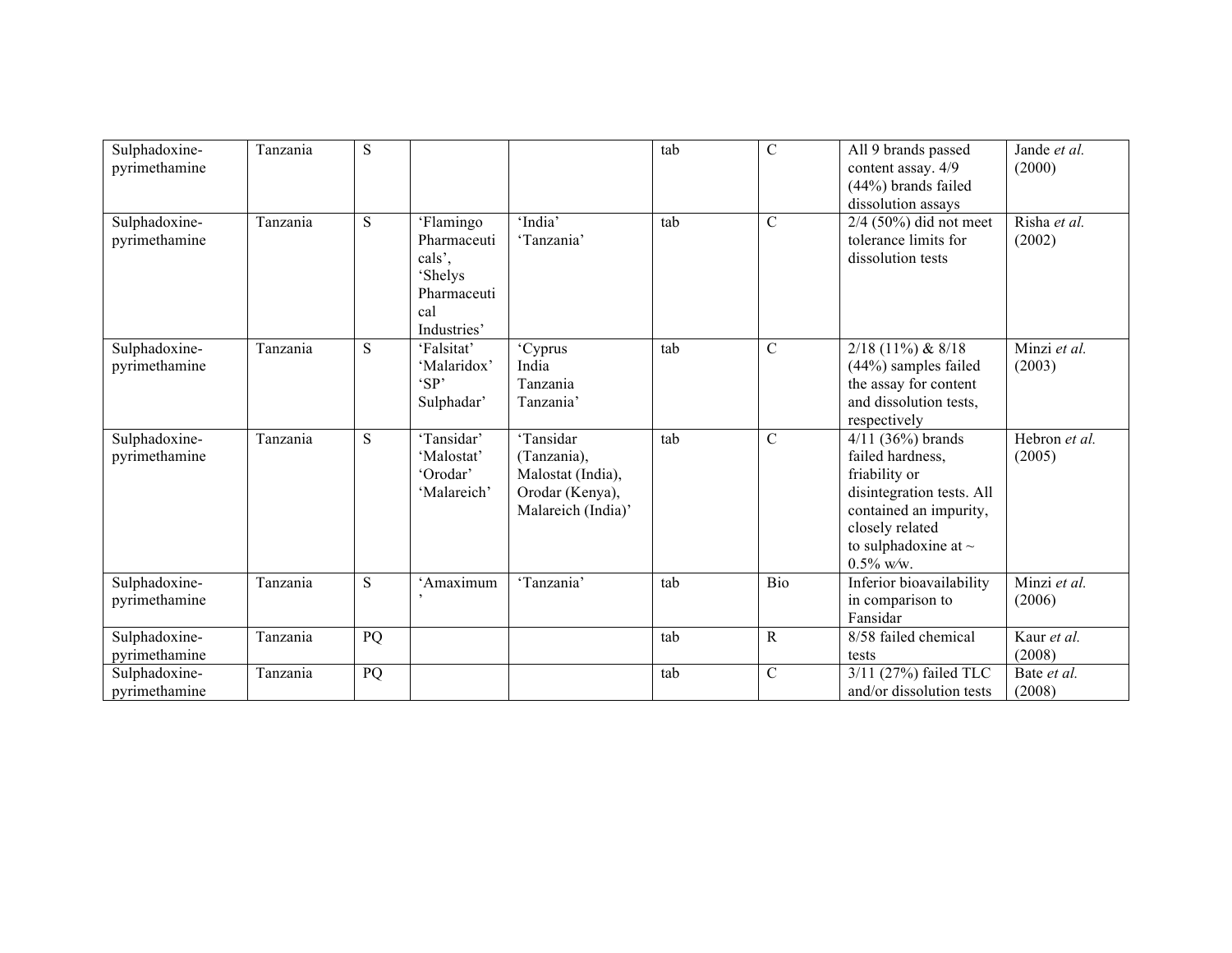| Sulphadoxine-<br>pyrimethamine | Tanzania               | PQ           |                                         |                                               | tab  | $\mathcal{C}$ | 39/258 (15%) failed<br>tests at Quality Control<br>Laboratory during one<br>year                          | Risha et al.<br>(2008)        |
|--------------------------------|------------------------|--------------|-----------------------------------------|-----------------------------------------------|------|---------------|-----------------------------------------------------------------------------------------------------------|-------------------------------|
| Sulphadoxine-<br>pyrimethamine | Tanzania               | PQ           |                                         | 'Shely's<br>Pharmaceuticals<br>Ltd, Tanzania' | tab  | $\mathbf{r}$  | Pyrimethamine failed<br>dissolution tests                                                                 | WHO (2011)                    |
| Sulphadoxine-<br>pyrimethamine | Tanzania               | PQ           |                                         | 'Shely's<br>Pharmaceuticals<br>Ltd, Tanzania' | tab  | $\mathbf{r}$  | Uniformity of mass<br>non-compliant                                                                       | WHO (2011)                    |
| Sulphadoxine-<br>pyrimethamine | To Togo via<br>Belgium | $\rm F$      | 'Fansidar'                              | 'Roche'                                       | tab  | CR            | In transit from<br>Mumbai, India, via<br>Morocco                                                          | Anon (2008)                   |
| Sulphadoxine-<br>pyrimethamine | Uganda                 | PQ           |                                         |                                               | tab  | $\mathcal{C}$ | 3/9 (33%) failed TLC<br>and/or dissolution tests                                                          | Bate et al.<br>(2008)         |
| Sulphadoxine-<br>pyrimethamine | Uganda                 | PQ           | 'Agosidar',<br>'L-Kelfin',<br>'Malagon' |                                               | tab  | $\mathbf{r}$  | 7/43 (16%) failed<br>dissolution tests and<br>3/43 (7%) failed<br>content assay                           | USP (2009a)                   |
| Sulphadoxine-<br>pyrimethamine | Zambia                 | $\mathbf{F}$ |                                         |                                               |      | CR            | Contains paracetamol                                                                                      | Koch et al.<br>(1994)         |
| Sulphadoxine-<br>pyrimethamine | Zimbabwe               | PQ           |                                         |                                               | tab  | $\mathcal{C}$ | $1/10$ (10%) failed<br>content assays $& 10/10$<br>$(100\%)$ failed<br>dissolution tests                  | WHO (2003)                    |
|                                |                        |              |                                         |                                               |      |               |                                                                                                           |                               |
| Sulfalene-<br>pyrimethamine    | Ghana,<br>Nigeria      | $\mathbf{F}$ | 'Metakelfin'                            | 'Pharmacia'                                   | oral | CR            | White sachets<br>withdrawn and replaced<br>by packaging of silver<br>foil. Fakes contained<br>paracetamol | Ghana News<br>Agency $(2002)$ |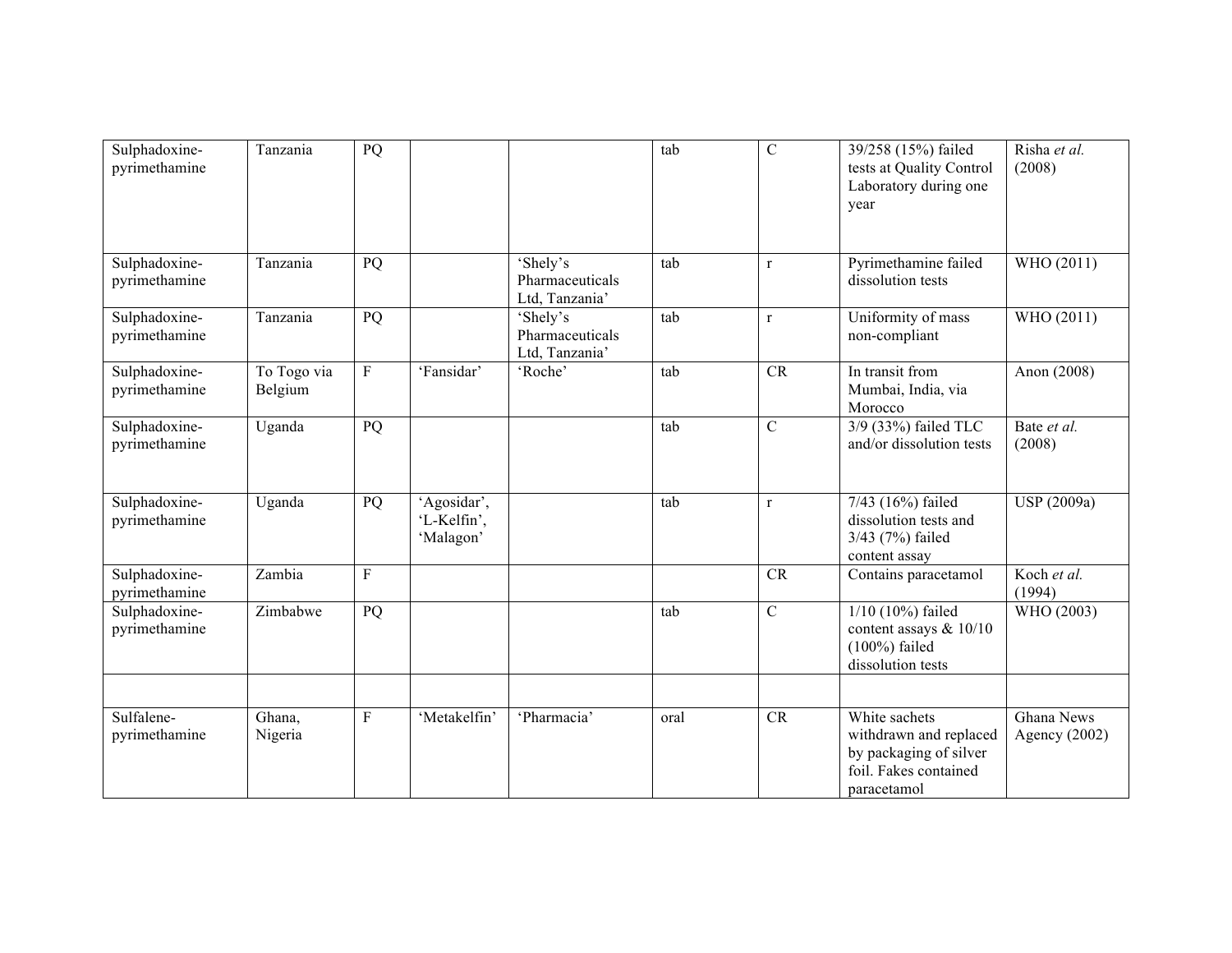| Sulfalene-<br>pyrimethamine | Ghana    | $\mathbf{F}$   | 'Metakelfin' | 'Pharmacia &<br>Upjohn'                        | oral          | ${\bf S}$      | Counterfeit packaging                                                                                                                                                                                                                                                                                                                                                      | Ghana News<br>Agency $(2010)$ |
|-----------------------------|----------|----------------|--------------|------------------------------------------------|---------------|----------------|----------------------------------------------------------------------------------------------------------------------------------------------------------------------------------------------------------------------------------------------------------------------------------------------------------------------------------------------------------------------------|-------------------------------|
| Sulfalene-<br>pyrimethamine | Kenya    | PQ             |              |                                                | tab & 'drops' | $\overline{C}$ | 1/1 tablet sample<br>passed and 1/2 'drops'<br>failed content assay                                                                                                                                                                                                                                                                                                        | Thoithi et al.<br>(2002)      |
| Sulfalene-<br>pyrimethamine | Kenya    | $\overline{F}$ | 'Metakelfin' |                                                | tab           |                | No API, contained<br>paracetamol                                                                                                                                                                                                                                                                                                                                           | Jähnke (2004)                 |
| Sulfalene-<br>pyrimethamine | Nigeria  | PQ             |              | 'Drugfield<br>Pharmaceuticals<br>Ltd, Nigeria' | tab           | $\mathbf{r}$   | 1/1 pyrimethamine<br>failed dissolution tests                                                                                                                                                                                                                                                                                                                              | WHO (2011)                    |
| Sulfalene-<br>pyrimethamine | Tanzania | $\rm F$        | 'Metakelfin' | 'Pharmacia and<br>Upjohn'<br>'Farmitalia'      | tab           | <b>CR</b>      | Contained paracetamol                                                                                                                                                                                                                                                                                                                                                      | Ndomondo-<br>Sigonda $(2005)$ |
| Sulfalene-<br>pyrimethamine | Tanzania | ${\bf F}$      | 'Metakelfin' |                                                |               | <b>CR</b>      | Notified by good<br>Samaritan. Batch<br>E378A (10/2006-<br>$10/2010$ ) no<br>pyrimethamine<br>detected, 0.4%<br>sulfalene. Batch E894A<br>$(10/2008 - 01/2012)$<br>detected, 75.6%<br>sulfalene. Fake blister<br>shining (rather than<br>'dim') silver with<br>instructions in English<br>& French (rather than<br>only English) with<br>embossed codes. Five<br>arrested. | Shekighenda<br>(2009)         |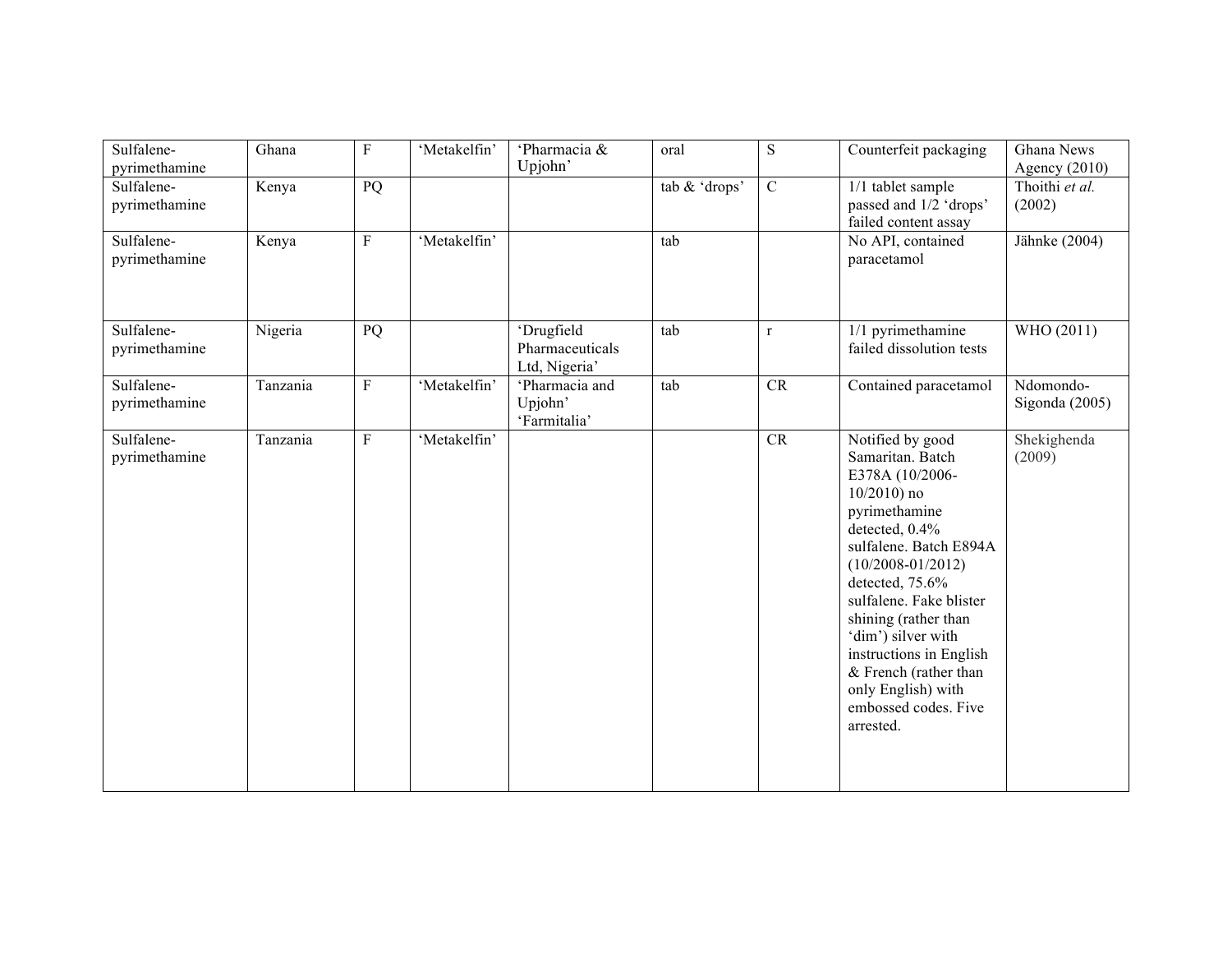| Sulfalene-<br>pyrimethamine | Tanzania   | PQ      |              |                                               | tab  | ${\bf R}$      | 9/42 failed API %<br>HPLC assays and<br>dissolution tests     | Kaur et al.<br>(2008)                    |
|-----------------------------|------------|---------|--------------|-----------------------------------------------|------|----------------|---------------------------------------------------------------|------------------------------------------|
| Sulfalene-<br>pyrimethamine | Tanzania   | $\rm F$ | 'Metakelfin' |                                               | tab  | <b>CR</b>      | Fakes found in 40<br>pharmacies                               | Economist<br>Intelligence Unit<br>(2009) |
| Sulfalene-<br>pyrimethamine | Tanzania   | PQ      |              | 'Shely's<br>Pharmaceuticals<br>Ltd, Tanzania' | tab  | $\mathbf r$    | Pyrimethamine failed<br>dissolution tests                     | WHO (2011)                               |
| Sulfalene-<br>pyrimethamine | Uganda     | $\rm F$ | 'Metakelfin' |                                               | tab  | CR             | fake                                                          | <b>Mugabe</b> (2009)                     |
| Tetracycline                | Cameroon   | GQ      |              |                                               | tab  | $\overline{C}$ | 13/13 passed HPLC<br>API% assays and mass<br>uniformity tests | WHO (1995)                               |
| Tetracycline                | Chad       | GQ      |              |                                               | tab  | $\overline{C}$ | 4/4 passed HPLC<br>API% assays and mass<br>uniformity tests   | WHO (1995)                               |
| Tetracycline                | Madagascar | GQ      |              |                                               | tab  | $\mathcal{C}$  | 8/8 passed HPLC<br>API% assays and mass<br>uniformity tests   | WHO (1995)                               |
| Tetracycline                | Nigeria    | PQ      |              |                                               | caps | $\overline{C}$ | 1/10 failed British<br>Pharmacopeia HPLC<br>API% assays       | Shakoor et al.<br>(1997)                 |
| Tetracycline                | Nigeria    | $\rm F$ |              |                                               |      | CR             | Relabelled expired<br>drugs                                   | Erhun et al.<br>(2001)                   |
| Doxycycline                 | Nigeria    | PQ      |              |                                               | caps | ${\bf R}$      | 6/19 (68%) failed<br>British Pharmacopeia<br>HPLC API% assays | Taylor et al.<br>(2001)                  |
|                             |            |         |              |                                               |      |                |                                                               |                                          |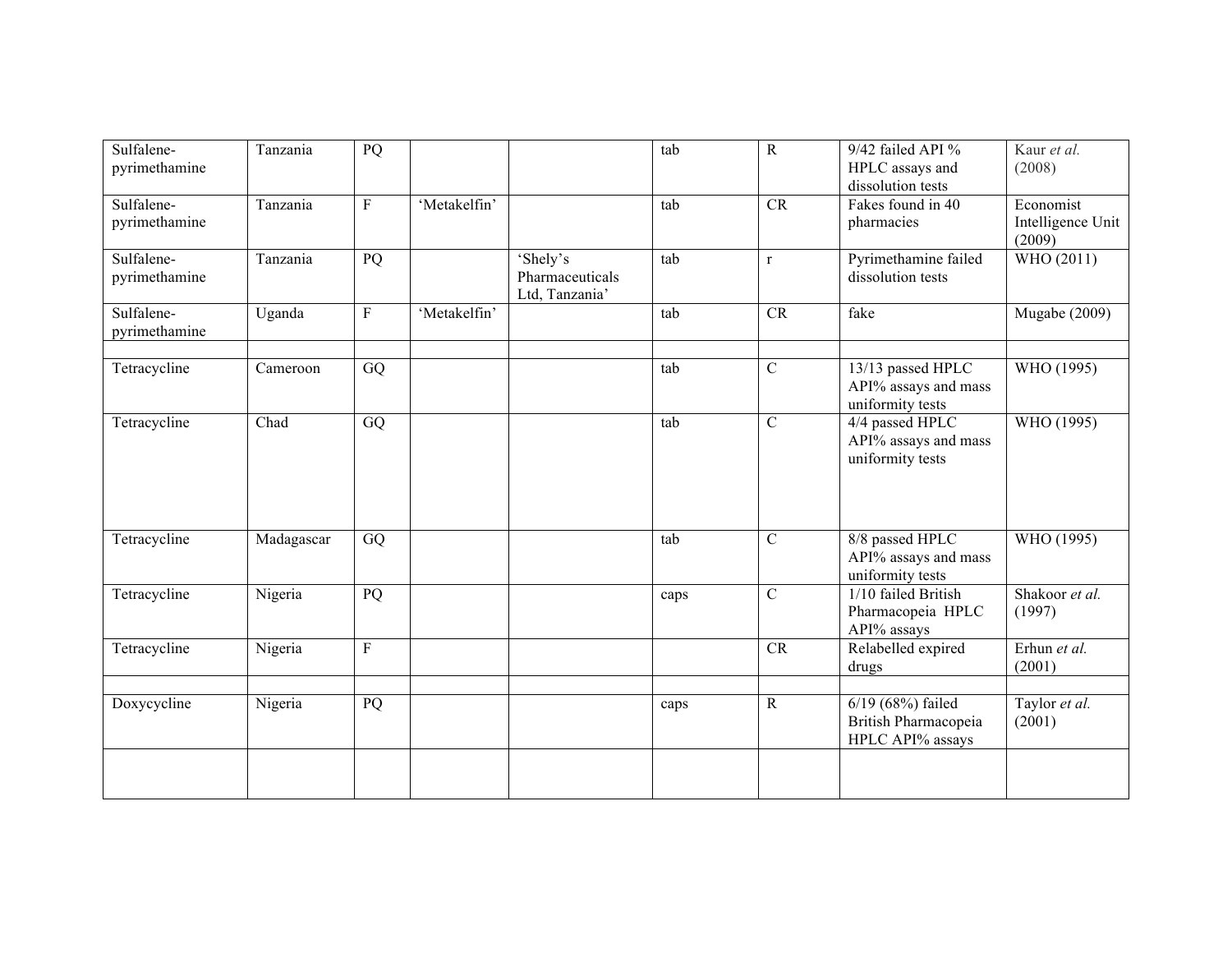| Proguanil                                                        | Nigeria           | GQ                    |           |                          | tab | $\mathbf R$  | 19/19 passed British<br>Pharmacopeia HPLC<br>API% assays                            | Taylor et al.<br>(2001)  |
|------------------------------------------------------------------|-------------------|-----------------------|-----------|--------------------------|-----|--------------|-------------------------------------------------------------------------------------|--------------------------|
|                                                                  |                   |                       |           |                          |     |              |                                                                                     |                          |
| Amodiaquine,<br>mefloquine and<br>sulphadoxine-<br>pyrimethamine | Accra, Ghana      | GQ,<br>PQ             |           |                          | tab | $\mathbf{r}$ | 2007 5/13 (38%),<br>2010 5/23 (22%) failed<br>Minilab tests<br>2007 1/13 (8%), 2010 | Bate & Hess<br>(2010)    |
|                                                                  |                   |                       |           |                          |     |              | $2/23$ (9%) failed visual<br>inspection                                             |                          |
| Amodiaquine,<br>mefloquine and<br>sulphadoxine-<br>pyrimethamine | Lagos,<br>Nigeria | GQ,<br>PQ             |           |                          | tab | $\mathbf{r}$ | 2007 3/8 (38%),<br>2008 8/59 (14%),<br>2010 5/30 (17%) failed<br>Minilab tests      | Bate & Hess<br>(2010)    |
|                                                                  |                   |                       |           |                          |     |              | 2007 1/8 (13%), 2008<br>3/59 (51%), 2010 4/30<br>(13%) failed visual<br>inspection  |                          |
| <b>Artemisinin monotherapies and ACTs</b>                        |                   |                       |           |                          |     |              |                                                                                     |                          |
|                                                                  |                   |                       |           |                          |     |              |                                                                                     |                          |
| Artesunate                                                       | Burkina Faso      | PQ,<br>(S or<br>$D$ ? |           |                          | tab | $\mathbf C$  | 1/9 artesunate samples<br>in poor physical<br>condition                             | Tipke et al.<br>(2008)   |
| Artesunate                                                       | Cameroon          | $\overline{F}$        | 'Arsuman' | 'Sanofi-<br>synathelabo' | tab | CR           | Copy of 'Arsumax'.<br>Contained correct<br>API% (50mg/tablet) by<br><b>HPLC</b>     | Newton et al.<br>(2006b) |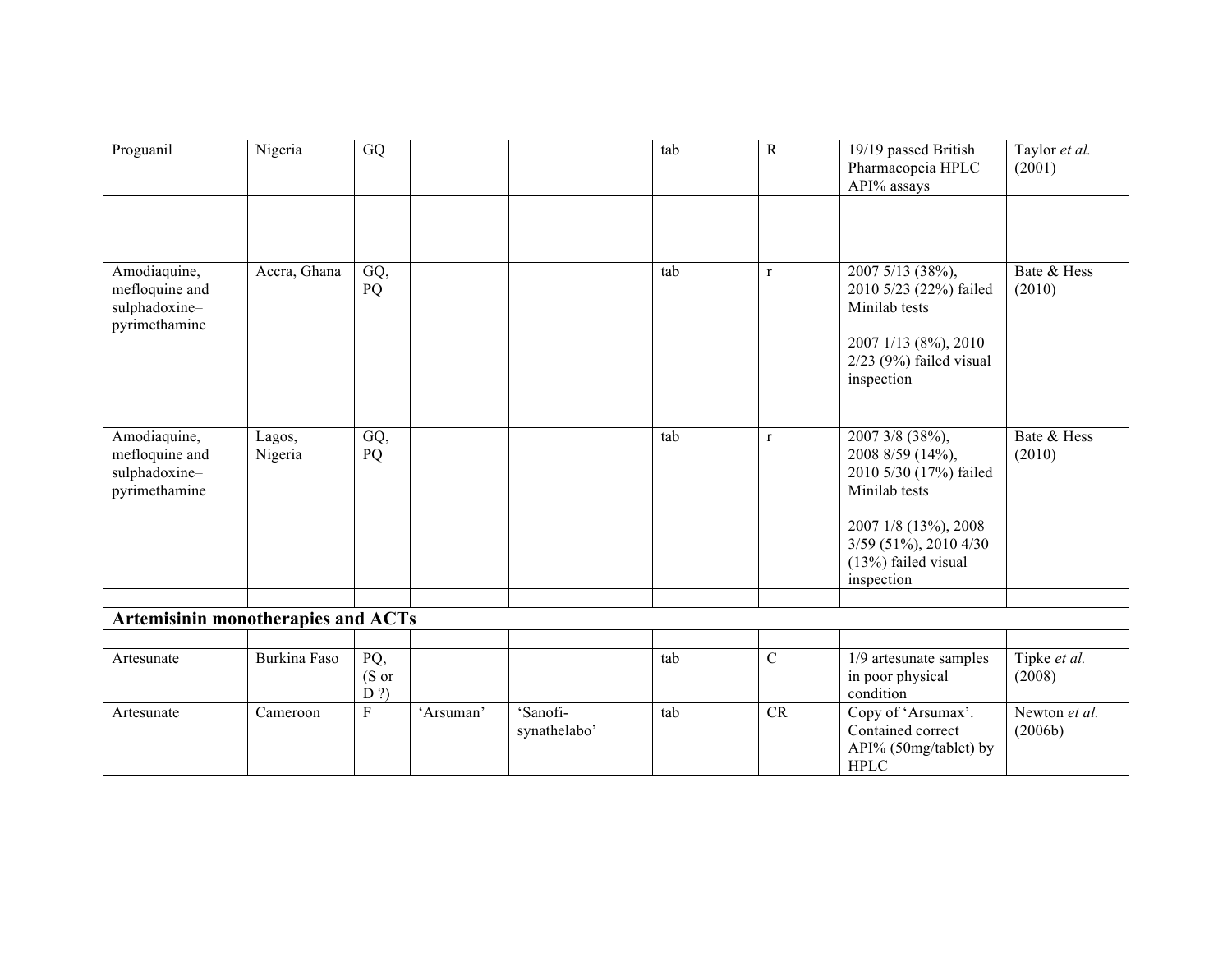| Artesunate       | Chad     | F              |                   |                                                                                  | tab | <b>CR</b>      | Counterfeit                                                                                                                                          | Aline Plançon<br>pers. obs    |
|------------------|----------|----------------|-------------------|----------------------------------------------------------------------------------|-----|----------------|------------------------------------------------------------------------------------------------------------------------------------------------------|-------------------------------|
| Artesunate 100mg | DR Congo | $\mathbf{F}$   | 'Saphnate'        | 'Saphire sprl'<br>'Belgium'                                                      | tab | $\mathcal{C}$  | Contained 98.9% API.<br>Stated manufacturer<br>'Saphire sprl'' does not<br>exist in Belgium at<br>address stated                                     | Atemnkeng et<br>al. (2007)    |
| Artesunate       | Ghana    | ${\bf S}$      |                   |                                                                                  | tab | $\mathcal{C}$  | 14 of 17 (82.4%)<br>sampled artesunate<br>tablets sold in<br>pharmacies in Kumasi<br>failed to meet European<br>Pharmacopeia content<br>requirements | Ofori-Kwakye<br>et al. (2008) |
| Artesunate       | Ghana    | PQ             |                   |                                                                                  | tab | $\mathcal{C}$  | 3/8 (38%) failed TLC<br>and/or dissolution tests                                                                                                     | Bate et al.<br>(2008)         |
| Artesunate       | Ghana    | $\mathbf{F}$   | 'Artesunate'      | 'Guilin<br>Pharmaceuticals<br>Co. Ltd'                                           | tab | CR             | Counterfeit packaging                                                                                                                                | Ghana News<br>Agency $(2011)$ |
| Artesunate       | Kenya    | PQ             | Gsunate<br>Forte' | 'GVS'                                                                            | tab | $\overline{C}$ | Contained 88.5% API                                                                                                                                  | Atemnkeng et<br>al. (2007)    |
| Artesunate       | Kenya    | PQ             |                   |                                                                                  | tab | $\overline{C}$ | $0/0$ failed TLC and/or<br>dissolution tests                                                                                                         | Bate et al.<br>(2008)         |
| Artesunate       | Nigeria  | $\overline{F}$ |                   |                                                                                  | tab | S              | Smuggled in handbags                                                                                                                                 | Oyeniran (2006)               |
| Artesunate       | Nigeria  | $\overline{F}$ |                   |                                                                                  | tab | S              | Smuggled amongst<br>imported clothes and<br>boots. Contained 60-<br>65% API                                                                          | Oyeniran (2007)               |
| Artesunate       | Nigeria  | PQ             |                   |                                                                                  | tab | Bio            | $1/9$ (11%) brands failed<br>dissolution tests                                                                                                       | Esimone et al.<br>(2008a)     |
| Artesunate       | Nigeria  | S              |                   | Failed brands were<br>labelled as from<br>'India, Vietnam,<br>Nigeria and China' | tab | $\mathcal{C}$  | $5/9$ (56%) brands failed<br>UV spectroscopic<br>assays                                                                                              | Esimone et al.<br>(2008b)     |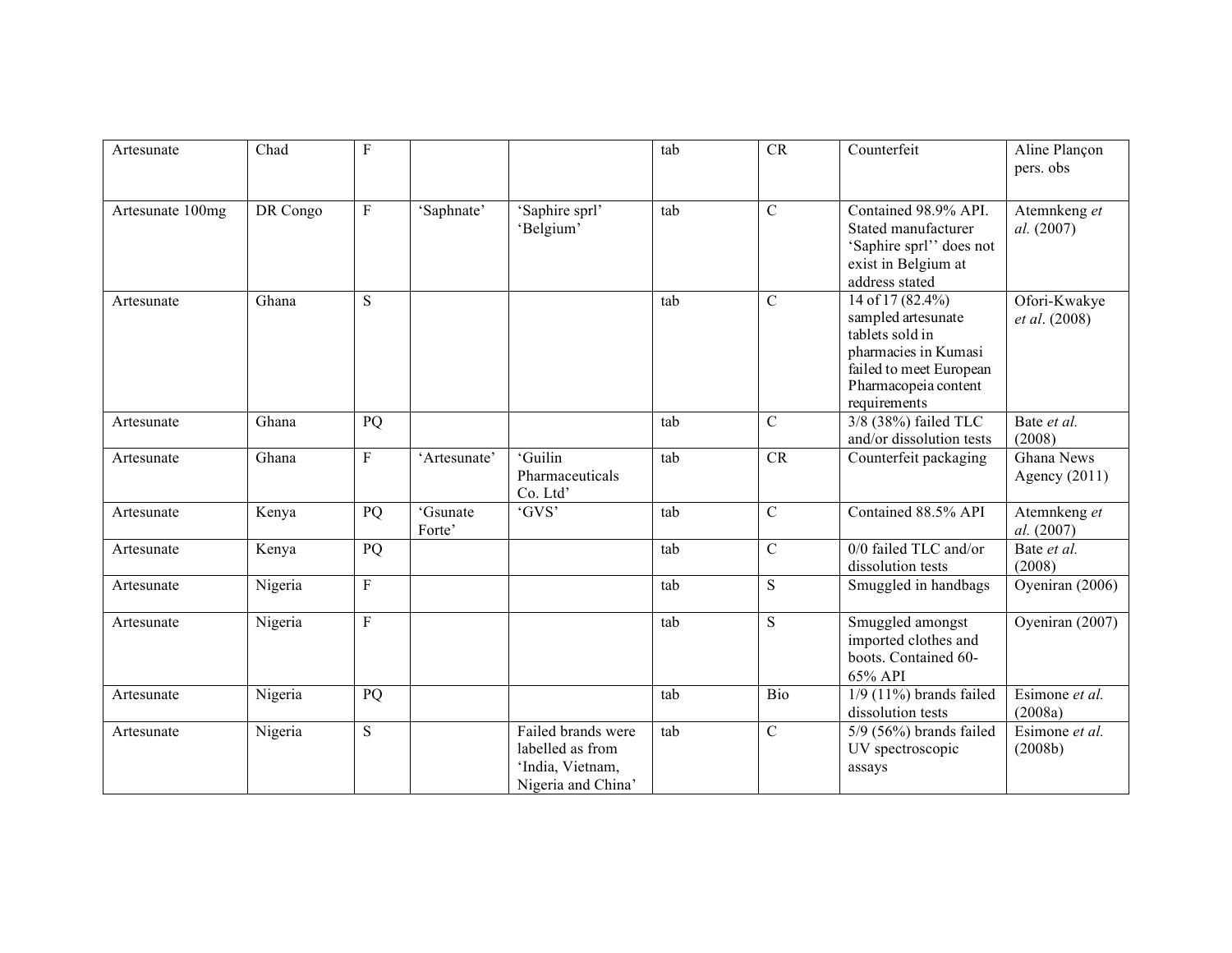| Artesunate       | Nigeria  | PQ              |             |                           | tab | $\mathbf C$    | 2/6 (33%) failed TLC<br>and/or dissolution tests                                                                  | Bate et al.<br>(2008)      |
|------------------|----------|-----------------|-------------|---------------------------|-----|----------------|-------------------------------------------------------------------------------------------------------------------|----------------------------|
| Artesunate       | Nigeria  | $\overline{GQ}$ |             |                           | tab | $\mathcal{C}$  | 0/24 failed API%<br>content HPLC assays<br>or dissolution tests                                                   | Onwujekwe et<br>al. (2009) |
| Artesunate       | Nigeria  | PQ              |             |                           | tab | $\mathbf R$    | $2/15$ contained <50%<br><b>API</b>                                                                               | Odunfa et al.<br>(2009)    |
| Artesunate       | Nigeria  | $\rm F$         | 'Artesunat' |                           | tab | S              | Imported from Hong<br>Kong                                                                                        | Udoh (2010b)               |
| Artesunate       | Tanzania | PQ              |             |                           | tab | $\mathcal{C}$  | $4/13$ (31%) failed TLC<br>and/or dissolution                                                                     | Bate et al.<br>(2008)      |
| Artesunate       | Tanzania | GQ              |             |                           |     | $\mathcal{C}$  | $0/22$ failed tests at<br><b>Quality Control</b><br>Laboratory during one<br>year                                 | Risha et al.<br>(2008)     |
| Artesunate       | Uganda   | PQ              |             |                           | tab | $\overline{C}$ | 6/18 (33%) failed TLC<br>and/or dissolution tests                                                                 | Bate et al.<br>(2008)      |
| Artemether 50mg  | DR Congo | $\rm F$         | 'Artesaph'  | 'Saphire sprl'<br>Belgium | tab | $\mathcal{C}$  | Contained 100.6% API.<br>Stated manufacturer<br>'Saphire sprl'' does not<br>exist in Belgium at<br>address stated | Atemnkeng et<br>al. (2007) |
| Artemether       | Ghana    | PQ              |             |                           | tab | $\mathcal{C}$  | 0/3 failed TLC and/or<br>dissolution tests                                                                        | Bate et al.<br>(2008)      |
| Artemether 150mg | Kenya    | PQ              | 'Emal'      | 'Themis'                  | Im  | $\mathcal{C}$  | Contained 77% API                                                                                                 | Atemnkeng et<br>al. (2007) |
| Artemether       | Kenya    | PQ              |             |                           | tab | $\overline{C}$ | $1/1$ (100%) failed TLC<br>and/or dissolution tests                                                               | Bate et al.<br>(2008)      |
| Artemether       | Sudan    | GQ              |             |                           | inj | <b>CR</b>      | Passed assays                                                                                                     | Alfadl et al.<br>(2006)    |
| Artemether       | Uganda   | PQ              |             |                           | tab | $\overline{C}$ | 2/7 (29%) failed TLC<br>and/or dissolution tests                                                                  | Bate et al.<br>(2008)      |
|                  |          |                 |             |                           |     |                |                                                                                                                   |                            |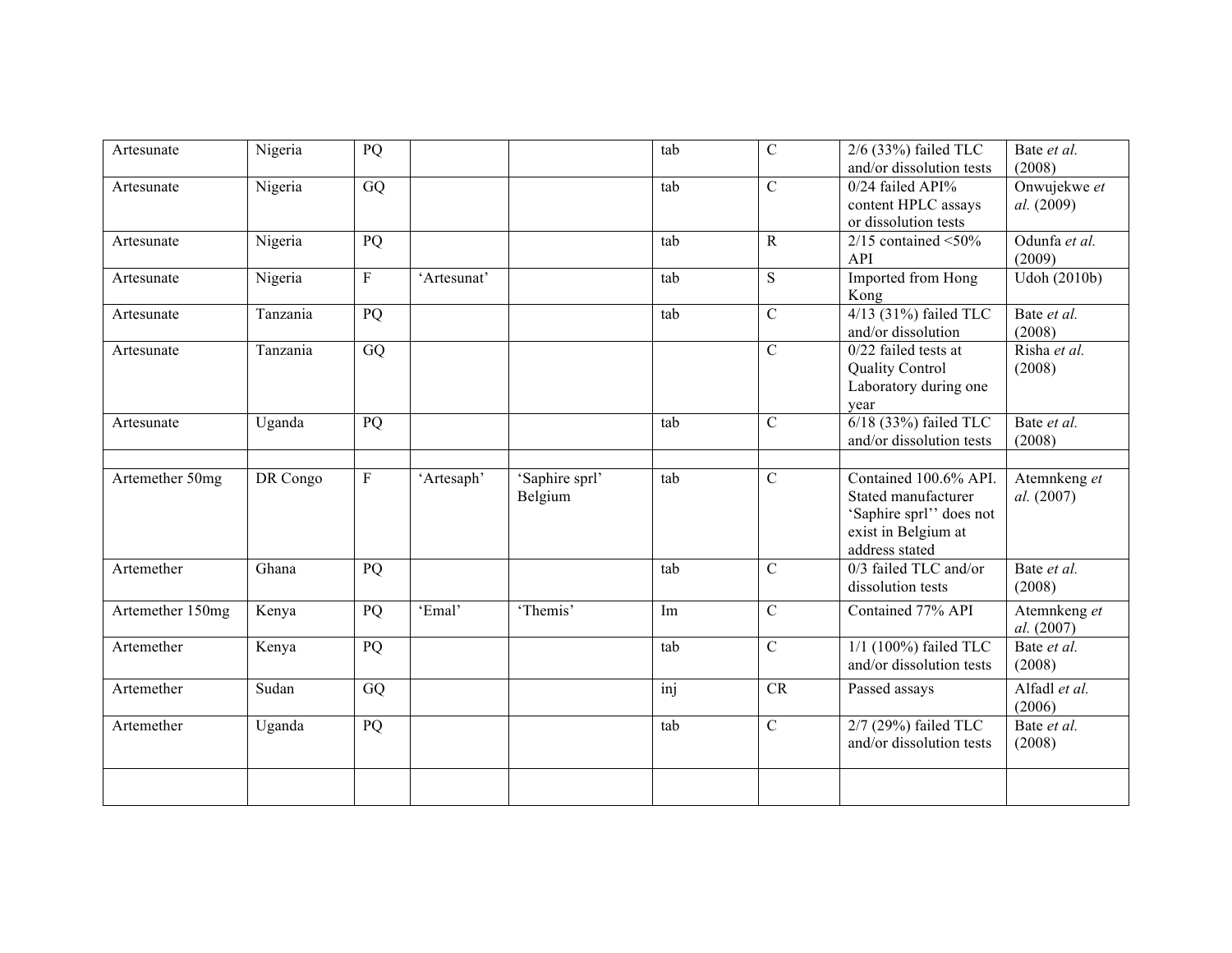| Dihydroartemisinin<br>$60$ mg         | DR Congo | $\mathbf{F}$   | 'Salaxin'   | 'Saphire sprl'<br>Belgium                 | tab    | $\mathcal{C}$  | Contained 87.7% API.<br>Stated manufacturer<br>'Saphire sprl'' does not<br>exist in Belgium at<br>address stated | Atemnkeng et<br>al. (2007)                         |
|---------------------------------------|----------|----------------|-------------|-------------------------------------------|--------|----------------|------------------------------------------------------------------------------------------------------------------|----------------------------------------------------|
| Dihydroartemisinin                    | Ghana    | PQ             |             |                                           | tab    | $\mathcal{C}$  | $2/5$ (40%) failed TLC<br>and/or dissolution tests                                                               | Bate et al.<br>(2008)                              |
| Dihydroartemisinin                    | Kenya    | $\mathbf F$    | 'Cotecxin'  | 'Beijing COTEC<br>New Technology<br>Corp' | tab    | W              | counterfeit                                                                                                      | Kenya<br>Pharmacy Board<br>(2007)                  |
| Dihydroartemisinin<br>$60 \text{ mg}$ | Kenya    | $\overline{F}$ | 'Cotecxin'  | 'Beijing COTEC<br>New Technology<br>Corp' | tab    | CR             | No API detected                                                                                                  | Newton et al.<br>(2006b)                           |
| Dihydroartemisinin<br>160mg           | Kenya    | PQ             | 'Alaxin'    | 'GVS Labs'                                | Powder | $\mathcal{C}$  | Contained 81% API                                                                                                | Atemnkeng et<br>al. (2007)                         |
| Dihydroartemisinin<br>160mg           | Kenya    | PQ             | 'Santecxin' | 'Shsj, China'                             | Powder | $\mathcal{C}$  | Contained 78% API                                                                                                | Atemnkeng et<br>al. (2007)                         |
| Dihydroartemisinin                    | Kenya    | $\rm F$        | 'Cotexin'   |                                           | tab    | S              | Smuggled in handbags                                                                                             | Oyeniran (2006)                                    |
| Dihydroartemisinin                    | Kenya    | PQ             |             |                                           | tab    | $\mathcal{C}$  | 5/9 (56%) failed TLC<br>and/or dissolution tests                                                                 | Bate et al.<br>(2008)                              |
| Dihydroartemisinin                    | Nigeria  | PQ             |             |                                           | tab    | $\overline{C}$ | $1/1$ (100%) failed TLC<br>and/or dissolution tests                                                              | Bate et al.<br>(2008)                              |
| Dihydroartemisinin                    | Nigeria  | ${\bf F}$      |             |                                           | tab    | CR             | $1/4$ (25%) no API<br>detected                                                                                   | Onwujekwe et<br>al. (2009), Ioset<br>& Kaur (2009) |
| Dihydroartemisinin                    | Tanzania | PQ             |             |                                           | tab    | $\mathcal{C}$  | 2/4 (50%) failed TLC<br>and/or dissolution tests                                                                 | Bate et al.<br>(2008)                              |
| Dihydroartemisinin                    | Tanzania | F              | 'Cotecxin'  | 'Beijing COTEC<br>New Technology<br>Corp' | tab    | CR             | No API detected                                                                                                  | Arrow (2001)                                       |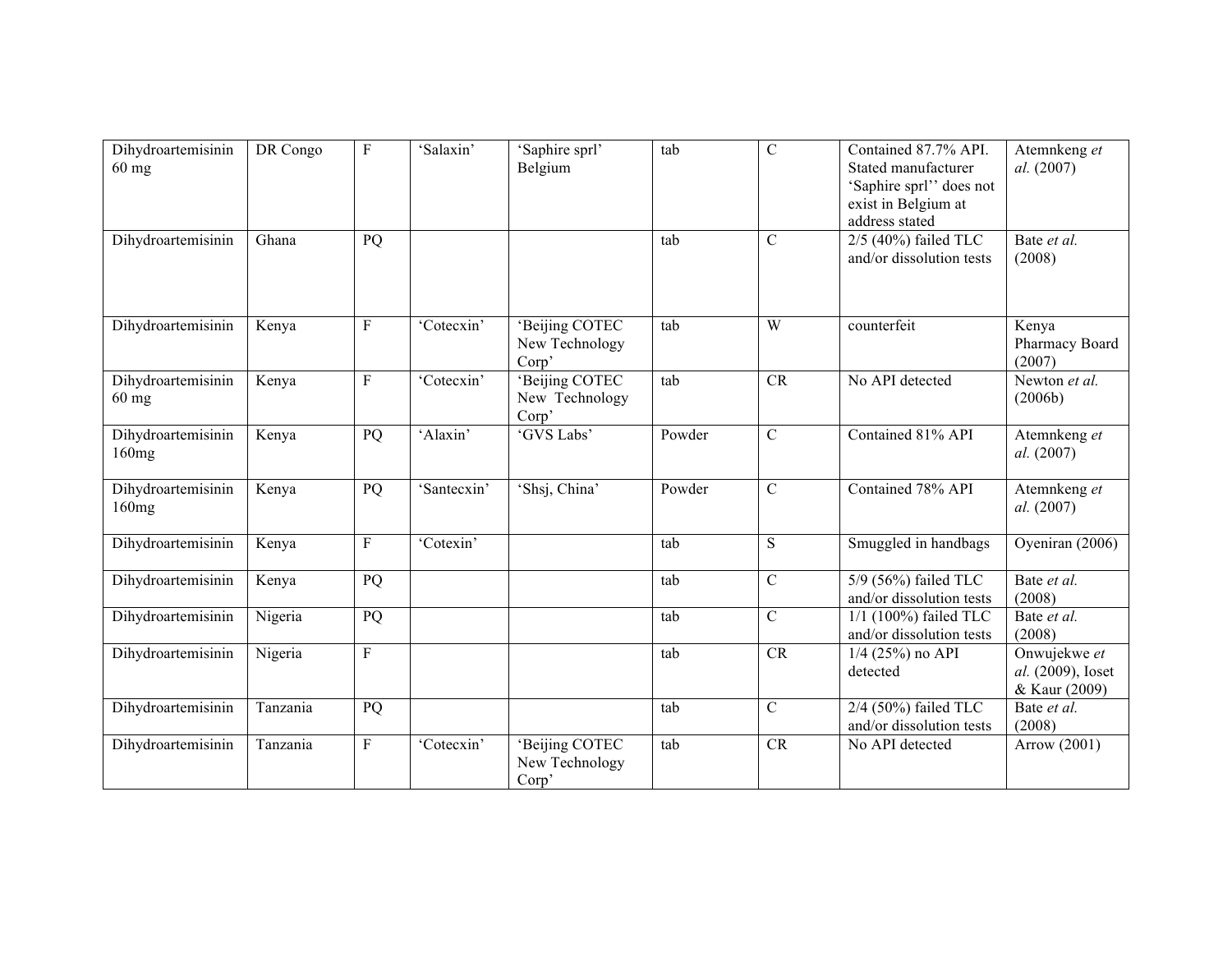| Dihydroartemisinin           | Uganda            | PQ             |           |                               | tab | $\mathcal{C}$ | $2/3$ (67%) failed TLC<br>and/or dissolution tests                                                                                                                       | Bate et al.<br>(2008)                       |
|------------------------------|-------------------|----------------|-----------|-------------------------------|-----|---------------|--------------------------------------------------------------------------------------------------------------------------------------------------------------------------|---------------------------------------------|
| Artemisinin<br>monotherapies | Accra, Ghana      | GQ,<br>PQ      |           |                               | tab | $\mathbf{r}$  | 2007 5/16 (31%), 2010<br>5/23 (22%) failed<br>Minilab tests<br>2007 2/16 (13%), 2010<br>4/24 (17%) failed<br>visual inspection                                           | Bate & Hess<br>(2010)                       |
| Artemisinin<br>monotherapies | Lagos,<br>Nigeria | GQ,<br>PQ      |           |                               | tab | $\mathbf{r}$  | 2007 3/7 (43%), 2008<br>12/65 (18%), 2010<br>6/47 (13%) failed<br>Minilab tests<br>2007 1/7 (14%), 2008<br>$9/65$ (14%), 2010 3/47<br>$(6%)$ failed visual<br>inspection | Bate & Hess<br>(2010)                       |
| Artemether-<br>lumefantrine  | Burkina Faso      | GQ             |           |                               | tab | $\mathcal{C}$ | 0/4 failed Minilab<br>assays                                                                                                                                             | Tipke et al.<br>(2008)                      |
| Artemether-<br>lumefantrine  | Cameroon          | PQ             | 20/120    | 'Ajanta Pharma<br>Ltd., India | tab | $\mathbf{r}$  | Tablets mottled,<br>artemether 82%API.<br>DHA impurity above<br>limits                                                                                                   | WHO (2011)                                  |
| Artemether-<br>lumefantrine  | Ghana             | PQ             |           |                               | tab | $\mathcal{C}$ | 3/8 (38%) failed TLC<br>and/or dissolution tests                                                                                                                         | Bate et al.<br>(2008)                       |
| Artemether-<br>lumefantrine  | Ghana             | $\overline{F}$ | 'Coartem' |                               | tab | S             | Counterfeit packaging                                                                                                                                                    | Hope (2009),<br>Kwei (2009),<br>USP (2009b) |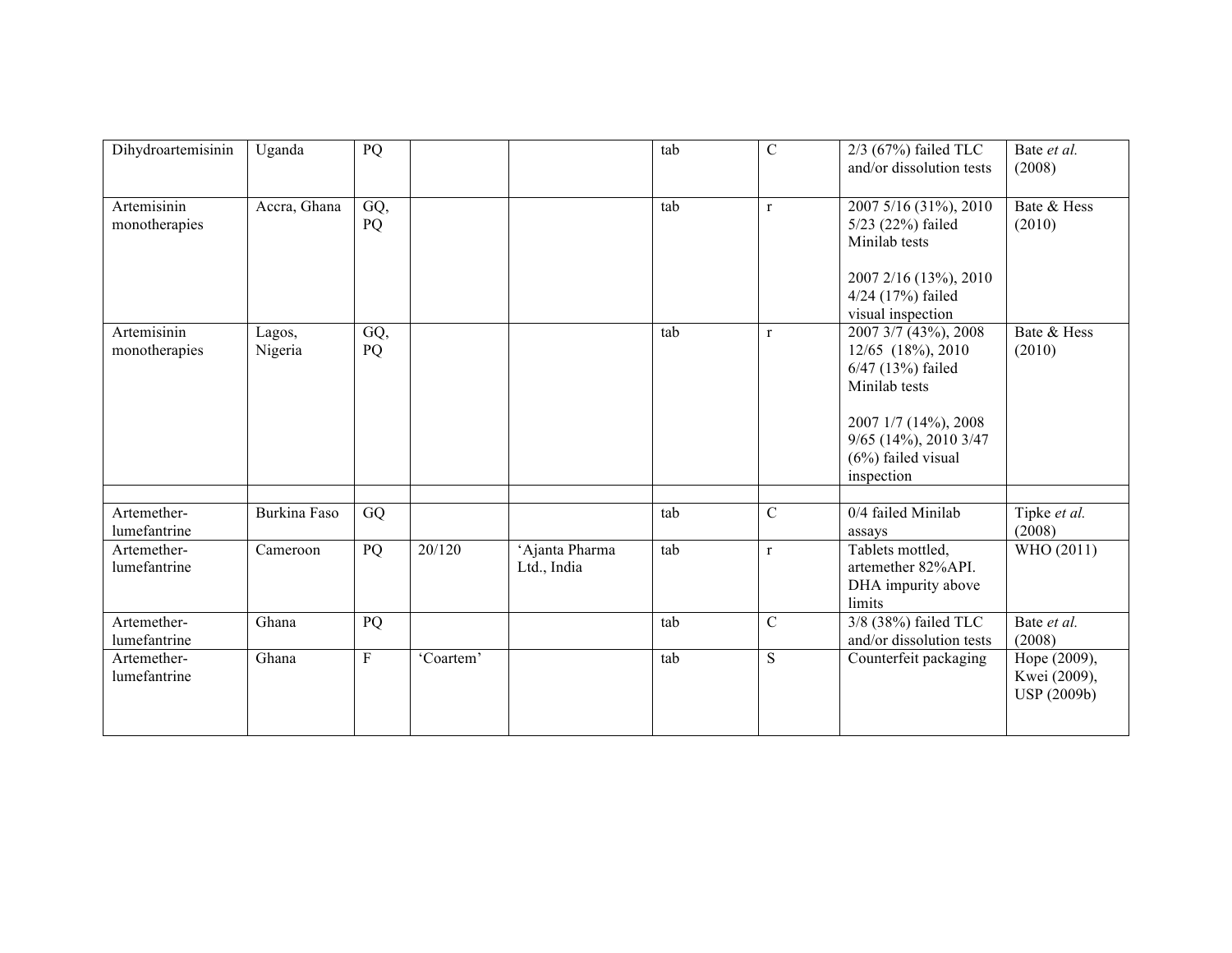| Artemether-<br>lumefantrine | Ghana      | PQ                      | 20/120                        | 'Jiangsu Yixing<br>Forward Pharm<br>Factory, China' | tab | $\mathbf{r}$  | Artemether 87.5% and<br>lumefantrine 84.6<br>%API                                                                                                                    | WHO (2011)            |
|-----------------------------|------------|-------------------------|-------------------------------|-----------------------------------------------------|-----|---------------|----------------------------------------------------------------------------------------------------------------------------------------------------------------------|-----------------------|
| Artemether-<br>lumefantrine | Ghana      | PQ                      | 20/120                        | 'Medreich PLC,<br>India'                            | tab | $\mathbf{r}$  | Tablets mottled,<br>lumefantrine 89.2%<br>API                                                                                                                        | WHO (2011)            |
| Artemether-<br>lumefantrine | Kenya      | PQ                      |                               |                                                     | tab | $\mathcal{C}$ | 0/4 failed TLC and/or<br>dissolution tests                                                                                                                           | Bate et al.<br>(2008) |
| Artemether-<br>lumefantrine | Kenya      | PQ                      | 20/120                        | 'Novartis<br>Pharmaceuticals<br>Corporation, USA'   | tab | $\mathbf{r}$  | High levels of<br>artemether-related<br>impurity                                                                                                                     | WHO (2011)            |
| Artemether-<br>lumefantrine | Madagascar | PQ                      | 'Artefan'                     |                                                     | tab | $\mathbf{r}$  | 1/1 failed USP %API<br>assay and/or dissolution<br>testing                                                                                                           | USP (2009a)           |
| Artemether-<br>lumefantrine | Nigeria    | PQ                      |                               |                                                     | tab | $\mathcal{C}$ | $1/7$ (14%) failed TLC<br>and/or dissolution tests                                                                                                                   | Bate et al.<br>(2008) |
| Artemether-<br>lumefantrine | Nigeria    | $\overline{\mathrm{F}}$ | 'Lonart-DS'                   | 'Bliss GVS Pharma<br>Limited'                       | tab | <sub>S</sub>  | 60,000 tablets hidden in<br>bangs, shoes and<br>blankets, valued at N10<br>million, seized at Lagos<br>International Airport.<br>Detected with Raman<br>spectroscope | Udoh (2010a)          |
| Artemether-<br>lumefantrine | Nigeria    | ${\bf F}$               | 'Lonart-DS<br>80/400'         |                                                     | tab | S             | Imported from Hong<br>Kong                                                                                                                                           | Udoh (2010b)          |
| Artemether-<br>lumefantrine | Nigeria    | $\mathbf{F}$            | 'Persidon<br>20/120'          |                                                     | tab | S             | Imported from Hong<br>Kong                                                                                                                                           | Udoh (2010b)          |
| Artemether-<br>lumefantrine | Nigeria    | $\overline{F}$          | 'Arthefantrin<br>$e^{\prime}$ |                                                     | tab | S             | Imported from Hong<br>Kong                                                                                                                                           | Udoh (2010b)          |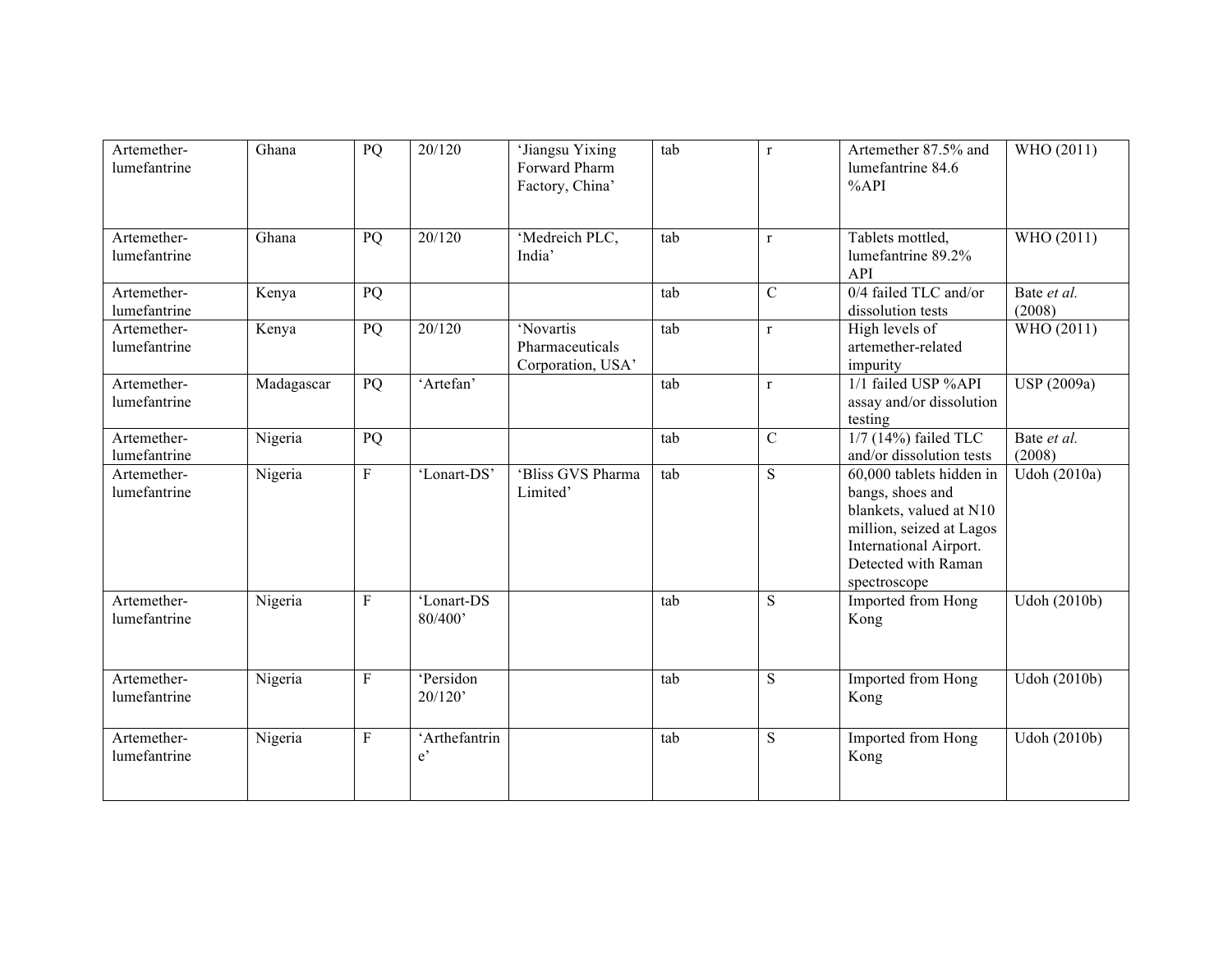| Artemether-<br>lumefantrine | Nigeria | PQ | 20/120 | 'Ecomed Pharma<br>Ltd., Nigeria'                    | tab | $\mathbf{r}$ | Tablets mottled,<br>lumefantrine 85.9%<br>API                                                                               | WHO (2011) |
|-----------------------------|---------|----|--------|-----------------------------------------------------|-----|--------------|-----------------------------------------------------------------------------------------------------------------------------|------------|
| Artemether-<br>lumefantrine | Nigeria | PQ | 20/120 | 'Jiangsu Yixing<br>Forward Pharm<br>Factory, China' | tab | $\mathbf{r}$ | Tablets with spots,<br>artemether 89.7% API<br>and lumefantrine 82.0<br>$%$ API                                             | WHO (2011) |
| Artemether-<br>lumefantrine | Nigeria | PQ | 20/120 | 'Jiangsu Yixing<br>Forward Pharm<br>Factory, China' | tab | $\mathbf{r}$ | Failed dissolution tests<br>for lumefantrine                                                                                | WHO (2011) |
| Artemether-<br>lumefantrine | Nigeria | PQ | 20/120 | 'Jiangsu Yixing<br>Forward Pharm<br>Factory, China' | tab | $\mathbf{r}$ | Artemether 85.5% API,<br>lumefantrine 71.0%<br>API. Failed dissolution<br>tests for lumefantrine                            | WHO (2011) |
| Artemether-<br>lumefantrine | Nigeria | PQ | 20/120 | 'Jiangsu Yixing<br>Forward Pharm<br>Factory, China' | tab | $\mathbf{r}$ | Artemether 89.1% API,<br>lumefantrine 87.3%<br>API.                                                                         | WHO (2011) |
| Artemether-<br>lumefantrine | Nigeria | PQ | 20/120 | 'Macleods<br>pharmaceuticals<br>Ltd.'               | tab | $\mathbf{r}$ | Tablets mottled. No<br>artemether detected,<br>lumefantrine 92.2%<br>API. Artemether-<br>related impurities<br>above limits | WHO (2011) |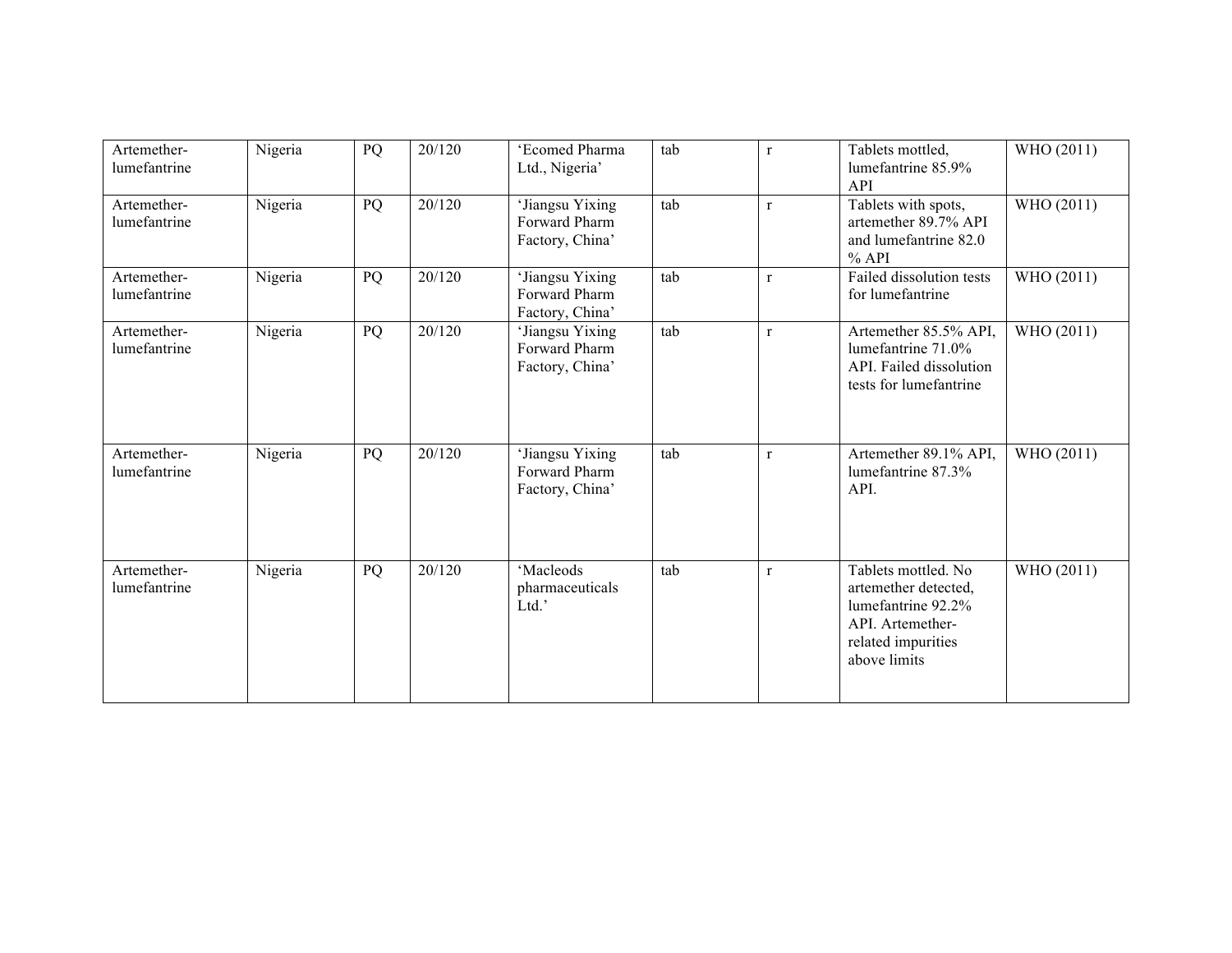| Artemether-<br>lumefantrine | Nigeria  | PQ | 40/240    | 'May & Baker<br>Nigeria PLC'                                                   | tab | $\mathbf{r}$   | Failed dissolution tests<br>for lumefantrine                                                                                                     | WHO (2011)            |
|-----------------------------|----------|----|-----------|--------------------------------------------------------------------------------|-----|----------------|--------------------------------------------------------------------------------------------------------------------------------------------------|-----------------------|
| Artemether-<br>lumefantrine | Nigeria  | PQ | 80/480    | 'Mekophar<br>Chemical<br>Pharmaceutical<br>Joint Stock<br>Company,<br>Vietnam' | tab | $\mathbf{r}$   | Failed dissolution tests<br>for lumefantrine                                                                                                     | WHO (2011)            |
| Artemether-<br>lumefantrine | Nigeria  | PQ | 20/120    | 'Naxpar Lab Ltd,<br>India'                                                     | tab | $\mathbf{r}$   | Failed uniformity of<br>mass tests                                                                                                               | WHO (2011)            |
| Artemether-<br>lumefantrine | Nigeria  | PQ | 20/120    | 'Naxpar Lab Ltd,<br>India'                                                     | tab | $\mathbf{r}$   | Artemether 29.0% API,<br>lumefantrine 81.5%<br>API. Failed uniformity<br>of mass and both<br>artemether and<br>lumefantrine<br>dissolution tests | WHO (2011)            |
| Artemether-<br>lumefantrine | Rwanda   | PQ |           |                                                                                | tab | $\mathbf C$    | 0/3 failed TLC and/or<br>dissolution tests                                                                                                       | Bate et al.<br>(2008) |
| Artemether-<br>lumefantrine | Senegal  | PQ | 'Artefan' |                                                                                | tab | $\mathbf{r}$   | 3/3 failed USP %API<br>assay and/or dissolution<br>testing                                                                                       | USP (2009a)           |
| Artemether-<br>lumefantrine | Tanzania | PQ |           |                                                                                | tab | $\mathbf C$    | 0/1 failed TLC and/or<br>dissolution tests                                                                                                       | Bate et al.<br>(2008) |
| Artemether-<br>lumefantrine | Uganda   | PQ |           |                                                                                | tab | $\overline{C}$ | $2/9$ (22%) failed TLC<br>and/or dissolution tests                                                                                               | Bate et al.<br>(2008) |
| Artemether-<br>lumefantrine | Uganda   | PQ | 'Artefan' |                                                                                | tab | $\mathbf{r}$   | 4/11 failed USP %API<br>assay and/or dissolution<br>testing                                                                                      | USP (2009a)           |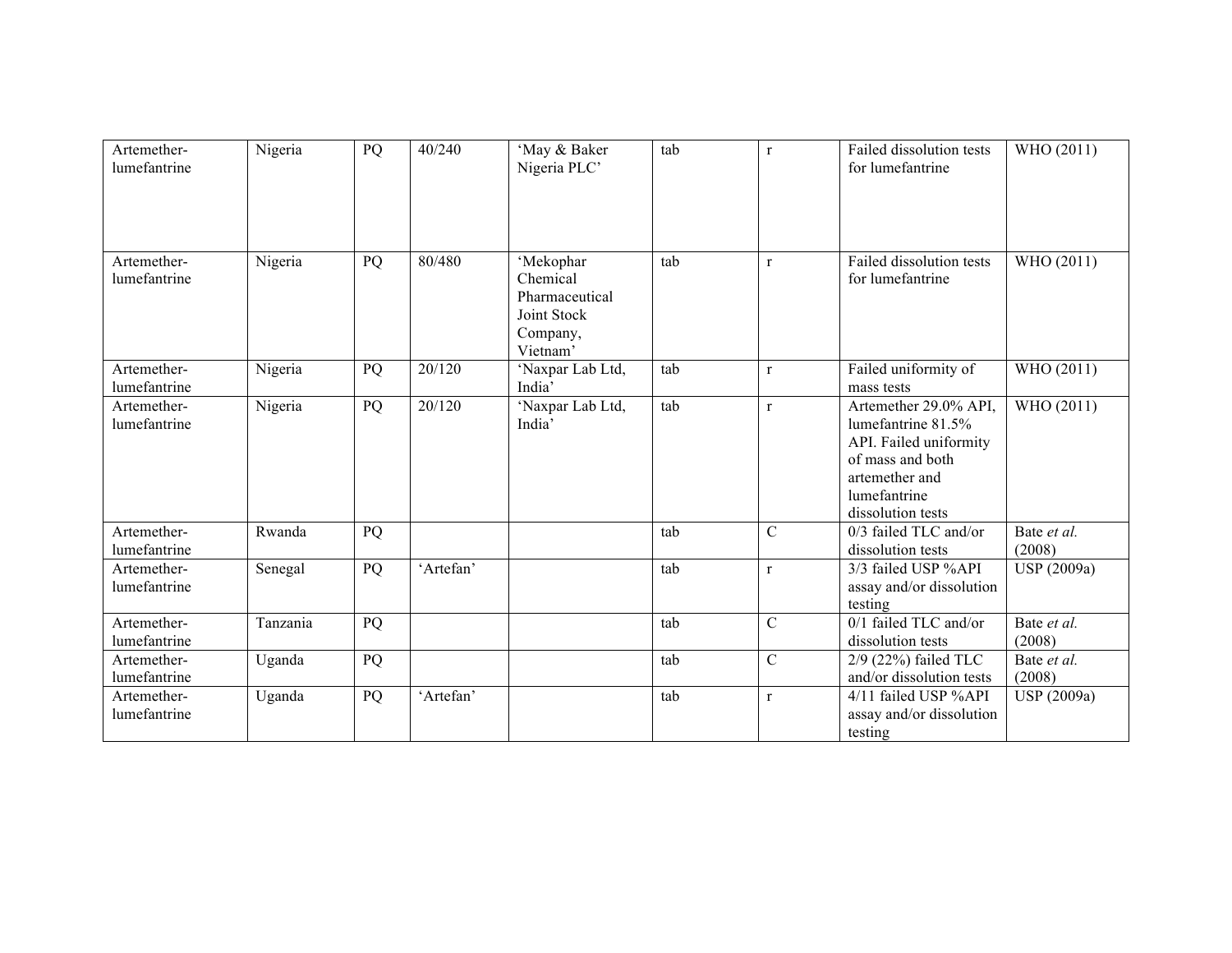| Artesunate +<br>amodiaquine co-<br>blistered   | Cameroon | PQ | 100/300  | 'Adams<br>Pharmaceuticals<br>(ANHUI) Co Ltd,<br>China' | tab | $\mathbf{r}$ | Artesunate 89.4% API                                                                                                      | WHO (2011) |
|------------------------------------------------|----------|----|----------|--------------------------------------------------------|-----|--------------|---------------------------------------------------------------------------------------------------------------------------|------------|
| Artesunate $+$<br>amodiaquine co-<br>blistered | Cameroon | PQ | 100/300  | 'Adams<br>Pharmaceuticals<br>(ANHUI) Co Ltd,<br>China' | tab | $\mathbf{r}$ | Artesunate related<br>substances elevated                                                                                 | WHO (2011) |
| Artesunate +<br>amodiaquine co-<br>blistered   | Cameroon | PQ | 100/300  | 'Adams<br>Pharmaceuticals<br>(ANHUI) Co Ltd,<br>China' | tab | $\mathbf{r}$ | Artesunate 88.2% API.<br>Artesunate related<br>substances elevated                                                        | WHO (2011) |
| Artesunate +<br>amodiaquine co-<br>blistered   | Cameroon | PQ | 10/153.1 | 'Plethico<br>Pharmaceuticals<br>Ltd, India'            | tab | $\mathbf{r}$ | Amodiaquine 85.1%<br>API                                                                                                  | WHO (2011) |
| Artesunate +<br>amodiaquine co-<br>blistered   | Ghana    | PQ | 100/300  | 'Atlantic<br>Pharmaceutical Ltd.<br>Ghana'             | tab | $\mathbf{r}$ | Artesunate 76.7% API.<br>Artesunate related<br>substances elevated.<br>Amodiaquine<br>uniformity of mass<br>non-compliant | WHO (2011) |
| Artesunate +<br>amodiaquine co-<br>blistered   | Ghana    | PQ | 50/153.1 | 'Bliss GVS Pharma<br>Ltd, India'                       | tab | $\mathbf{r}$ | Artesunate related<br>substances elevated                                                                                 | WHO (2011) |
| Artesunate +<br>amodiaquine co-<br>blistered   | Ghana    | PQ | 100/300  | 'Danadams<br>Pharmaceutical<br>Industry Ltd,<br>Ghana' | tab | $\mathbf{r}$ | Artesunate related<br>substances elevated.<br>Artesunate uniformity<br>of mass non-compliant                              | WHO (2011) |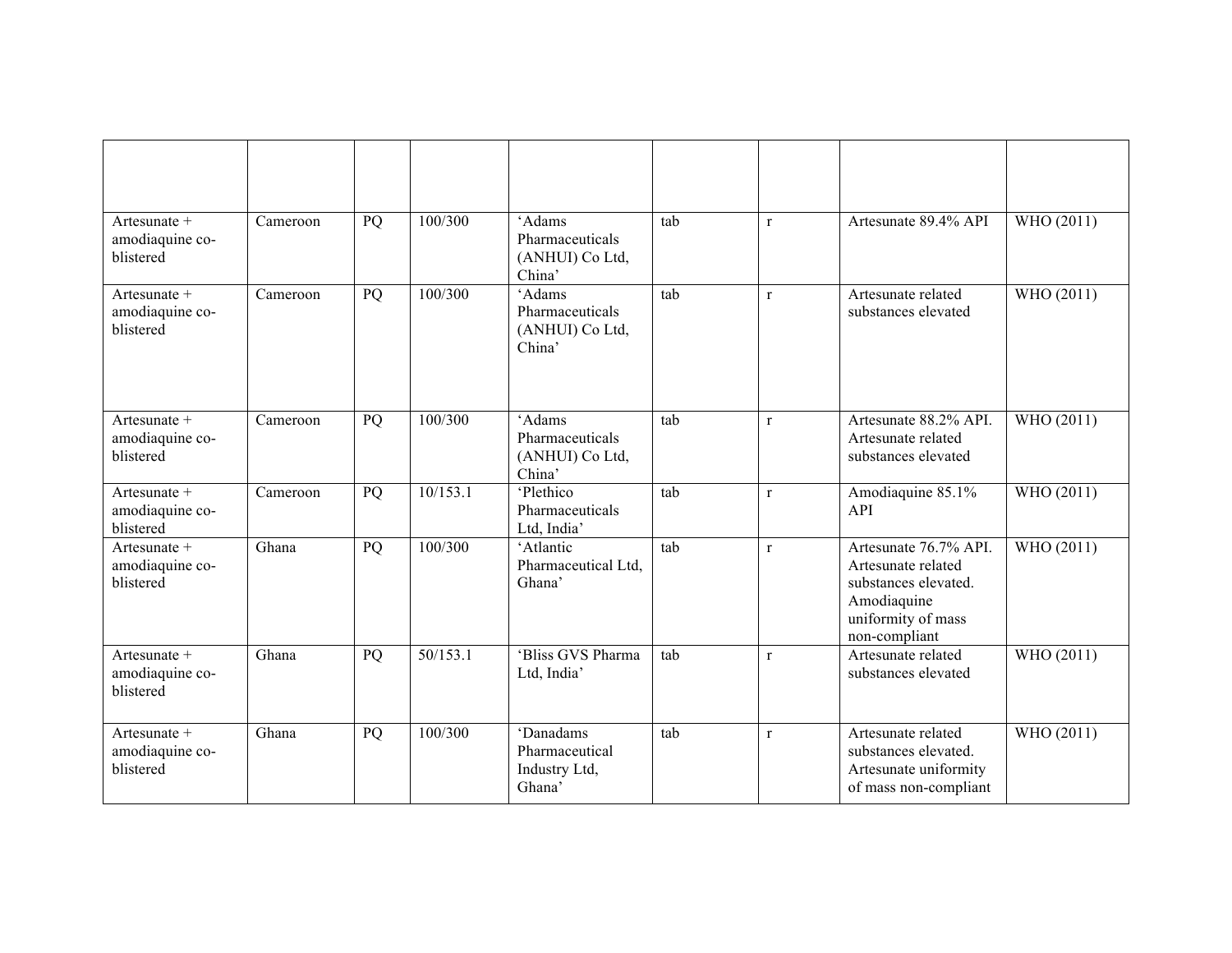| Artesunate $+$<br>amodiaquine co-<br>blistered | Ghana      | PQ | 50/153.1    | 'Ipca Laboratories<br>Ltd, India'                     | tab    | $\mathbf{r}$ | Artesunate uniformity<br>of mass non-compliant                                                                                                                                        | WHO (2011)  |
|------------------------------------------------|------------|----|-------------|-------------------------------------------------------|--------|--------------|---------------------------------------------------------------------------------------------------------------------------------------------------------------------------------------|-------------|
| Artesunate +<br>amodiaquine co-<br>blistered   | Kenya      | PQ | 50/150      | 'Cosmos Ltd,<br>Kenya'                                | tab    | $\mathbf{r}$ | Artesunate related<br>substances elevated                                                                                                                                             | WHO (2011)  |
| Artesunate +<br>amodiaquine co-<br>blistered   | Madagascar | PQ | 'Amosunate' |                                                       | tab    | $\mathbf{r}$ | 2/2 failed USP %API<br>assay and/or dissolution<br>tests                                                                                                                              | USP (2009a) |
| Artesunate $+$<br>amodiaquine co-<br>blistered | Madagascar | PQ | 'Falcimon'  |                                                       | tab    | $\mathbf{r}$ | 1/4 failed USP %API<br>assay and/or dissolution<br>tests                                                                                                                              | USP (2009a) |
| Artesunate $+$<br>amodiaquine co-<br>blistered | Nigeria    | PQ | 200/600     | 'Adams<br>Pharmaceutical<br>(ANHUI) Co Ltd,<br>China' | tab    | $\mathbf{r}$ | Artesunate 89.4% API.<br>Artesunate related<br>substances elevated.<br>Artesunate dissolution<br>non-compliant.<br>Amodiaquine $\&$<br>artesunate uniformity<br>of mass non-compliant | WHO (2011)  |
| Artesunate +<br>amodiaquine                    | Nigeria    | PQ | 50/150      | 'Adams<br>Pharmaceutical<br>(ANHUI) Co Ltd,<br>China' | powder | $\mathbf{r}$ | Artesunate related<br>substances elevated.<br>Contaminant on TLC                                                                                                                      | WHO (2011)  |
| Artesunate $+$<br>amodiaquine co-<br>blistered | Nigeria    | PQ | 100/300     | 'Baader Schulz<br>Lab, India                          | tab    | $\mathbf{r}$ | Artesunate related<br>substances elevated.<br>Amodiaquine<br>uniformity of mass<br>non-compliant                                                                                      | WHO (2011)  |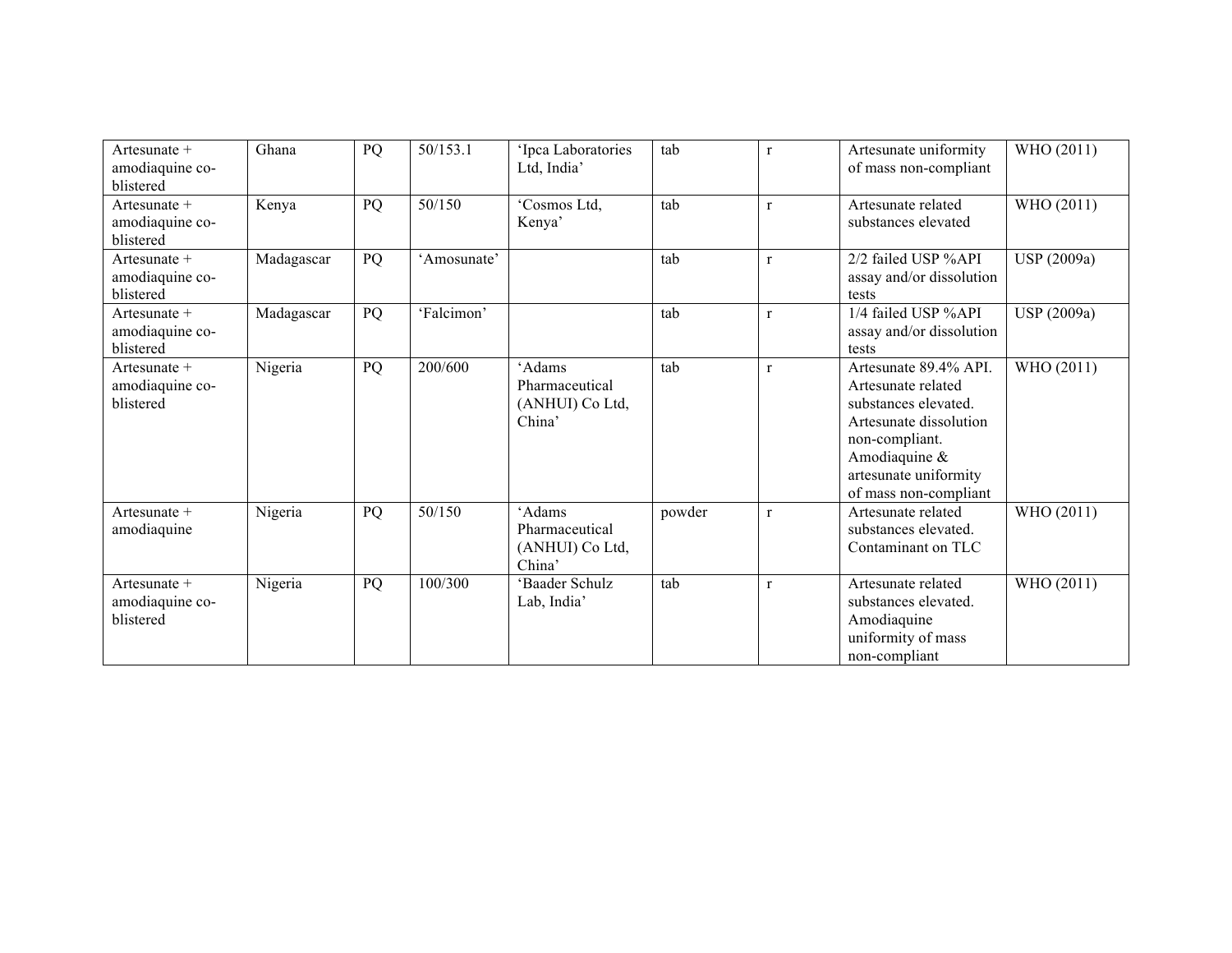| Artesunate $+$<br>amodiaquine co-<br>blistered | Nigeria | PQ | 50/153.1   | 'Baader Schulz<br>Lab, India'             | tab | $\mathbf{r}$ | Amodiaquine 115%<br>API. Artesunate related<br>substances elevated.<br>Artesunate uniformity<br>of mass non-compliant.<br>Contaminant on TLC | WHO (2011)  |
|------------------------------------------------|---------|----|------------|-------------------------------------------|-----|--------------|----------------------------------------------------------------------------------------------------------------------------------------------|-------------|
| Artesunate $+$<br>amodiaquine co-<br>blistered | Nigeria | PQ | 50/150     | 'Madras<br>Pharmaceuticals,<br>India'     | tab | $\mathbf{r}$ | Artesunate related<br>substances elevated.<br>Contaminant on TLC                                                                             | WHO (2011)  |
| Artesunate $+$<br>amodiaquine                  | Nigeria | PQ | 50/150     | 'Madras<br>Pharmaceuticals,<br>India'     | tab | $\mathbf{r}$ | Artesunate related<br>substances elevated.<br>Contaminant on TLC                                                                             | WHO (2011)  |
| Artesunate $+$<br>amodiaquine co-<br>blistered | Nigeria | PQ | 50/153.1   | 'Saga Laboratories<br>Ltd, India'         | tab | $\mathbf{r}$ | Artesunate failed<br>disintegration and<br>dissolution tests.<br>Artesunate related<br>substances elevated.                                  | WHO (2011)  |
| Artesunate +<br>amodiaquine co-<br>blistered   | Nigeria | PQ | 50/153.1   | 'Saga Laboratories<br>Ltd, India'         | tab | $\mathbf{r}$ | Artesunate failed<br>dissolution tests.<br>Artesunate related<br>substances elevated.                                                        | WHO (2011)  |
| Artesunate +<br>amodiaquine co-<br>blistered   | Nigeria | PQ | 50/200     | 'Swiss Pharma<br>Nigeria Ltd,<br>Nigeria' | tab | $\mathbf{r}$ | Artesunate related<br>substances elevated.<br>Contaminant on TLC                                                                             | WHO (2011)  |
| Artesunate $+$<br>amodiaquine co-<br>blistered | Senegal | PQ | 'Camoquin' |                                           | tab | $\mathbf{r}$ | 2/2 failed USP %API<br>assay and/or dissolution<br>tests                                                                                     | USP (2009a) |
| Artesunate +<br>amodiaquine co-<br>blistered   | Senegal | PQ | 'Falcimon' |                                           | tab | $\mathbf{r}$ | 4/15 (27%) failed USP<br>%API assay and/or<br>dissolution tests                                                                              | USP (2009a) |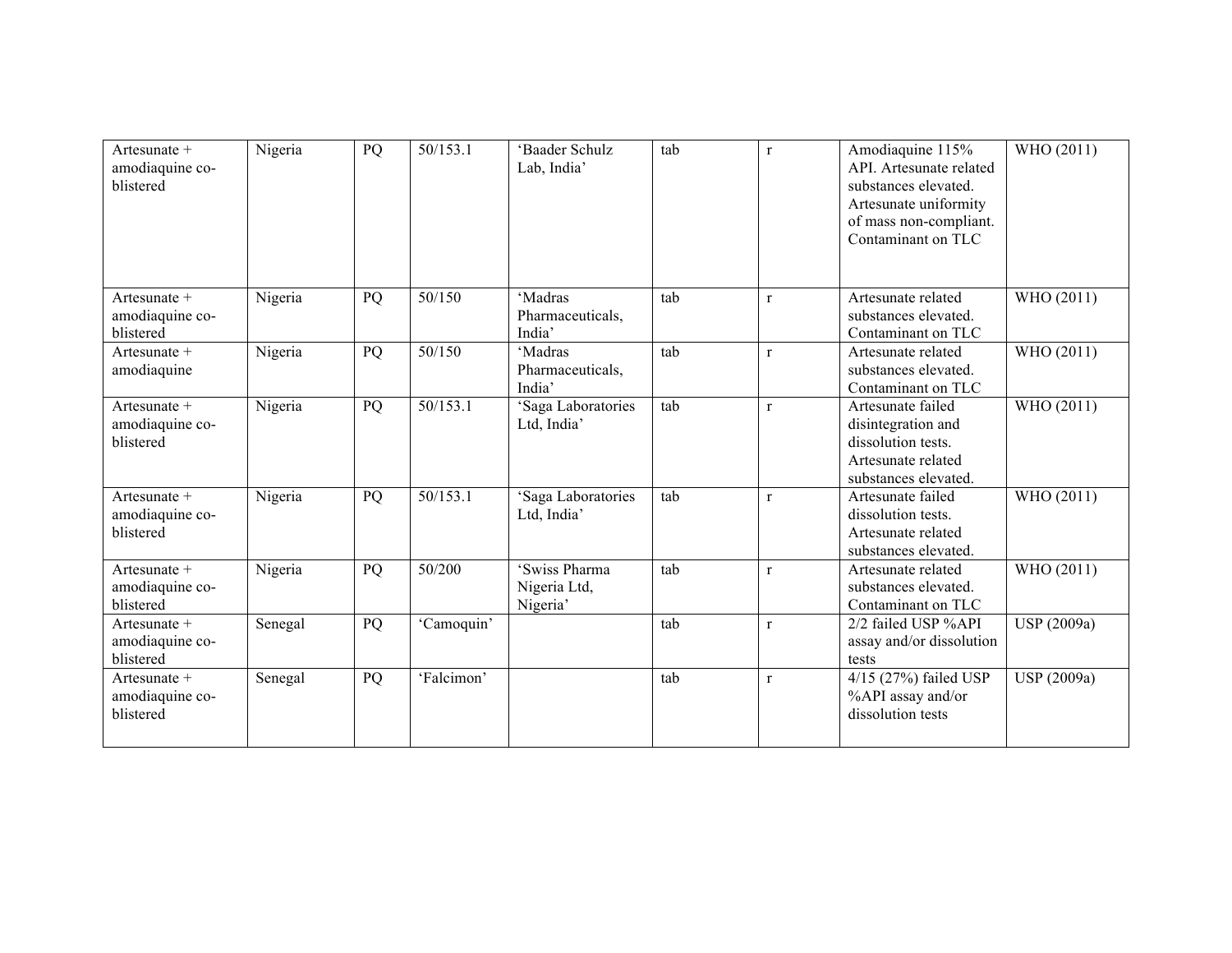| Artesunate +<br>amodiaquine co-<br>blistered  | Senegal    | PQ | 'Larimal'  |                                     | tab    | $\mathbf{r}$ | 1/1 failed USP %API<br>assay and/or dissolution<br>tests         | USP (2009a)        |
|-----------------------------------------------|------------|----|------------|-------------------------------------|--------|--------------|------------------------------------------------------------------|--------------------|
| Artesunate +<br>amodiaquine co-<br>blistered  | Uganda     | PQ | 'Duact'    |                                     | tab    | $\mathbf{r}$ | 2/2 failed USP %API<br>assay and/or dissolution<br>tests         | USP (2009a)        |
| Artesunate +<br>amodiaquine co-<br>blistered  | Uganda     | PQ | 'Larimal'  |                                     | tab    | $\mathbf{r}$ | 5/5 failed USP %API<br>assay and/or dissolution<br>tests         | USP (2009a)        |
| Artesunate $+$<br>amodiaquine<br>coformulated | Cameroon   | PQ | 50/200     | 'Kamala Overseas,<br>India'         | tab    | $\mathbf{r}$ | Artesunate 82.5% API.<br>Artesunate failed<br>dissolution tests  | WHO (2011)         |
| Artesunate +<br>amodiaquine<br>coformulated   | Cameroon   | PQ | 50/200     | 'Kamala Overseas,<br>India'         | tab    | $\mathbf{r}$ | Artesunate 73.1% API.<br>Artesunate failed<br>dissolution tests  | WHO (2011)         |
| Artesunate +<br>amodiaquine<br>coformulated   | Cameroon   | PQ | 50/200     | 'Kamala Overseas,<br>India'         | tab    | $\mathbf r$  | Artesunate 72.4% API.<br>Contaminant on TLC                      | WHO (2011)         |
| Artesunate +<br>amodiaquine co-<br>blistered  | Madagascar | PQ | 'Coasucam' |                                     | tab    | $\mathbf r$  | $1/11$ (9%) failed USP<br>%API assay and/or<br>dissolution tests | <b>USP</b> (2009a) |
| Artesunate +<br>amodiaquine<br>coformulated   | Nigeria    | PQ | 100/306.2  | 'Emzor Pharma<br>Ind. Ltd, Nigeria' | caplet | $\mathbf{r}$ | Artesunate 87.2% API.<br>Contaminant on TLC                      | WHO (2011)         |
| Artesunate +<br>amodiaquine<br>coformulated   | Nigeria    | PQ | 100/306.2  | 'Emzor Pharma<br>Ind. Ltd, Nigeria' | caplet | $\mathbf r$  | Artesunate failed<br>dissolution tests.<br>Contaminant on TLC    | WHO (2011)         |
| Artesunate +<br>amodiaquine<br>coformulated   | Nigeria    | PQ | 100/306.2  | 'Emzor Pharma<br>Ind. Ltd, Nigeria' | caplet | $\mathbf{r}$ | Artesunate 82.5% API.<br>Contaminant on TLC                      | WHO (2011)         |
| Artesunate +<br>amodiaquine<br>coformulated   | Nigeria    | PQ | 50/150     | 'Emzor Pharma<br>Ind. Ltd, Nigeria' | caplet | $\mathbf{r}$ | Artesunate 87.8% API.<br>Contaminant on TLC                      | WHO (2011)         |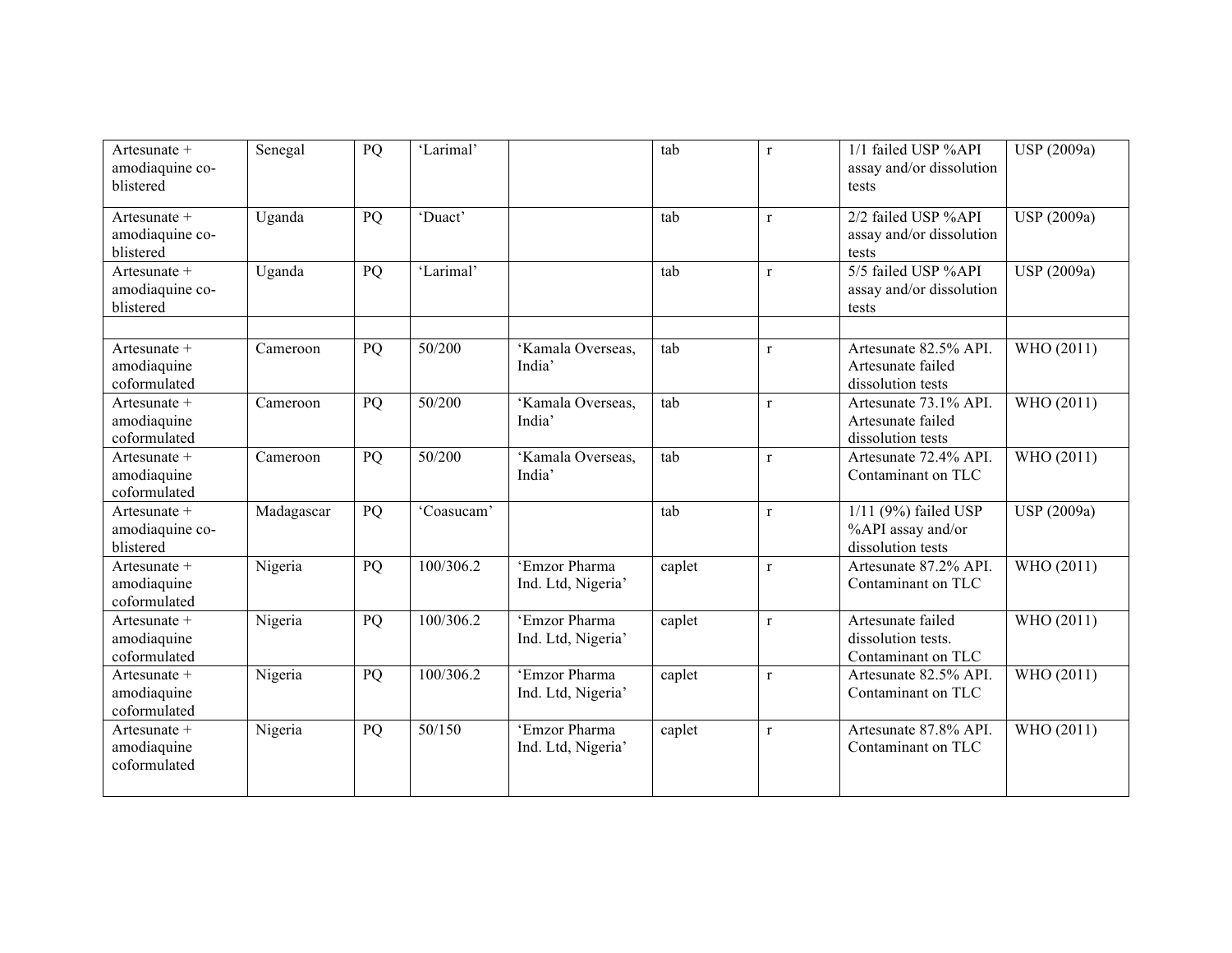| Artesunate +<br>amodiaquine<br>coformulated                     | Nigeria           | PQ        | 200/600            | 'Mercury<br>Laboratories Ltd,<br>India'                      | tab    | $\mathbf{r}$ | Artesunate failed<br>dissolution tests                                                                                                                           | WHO (2011)                                           |
|-----------------------------------------------------------------|-------------------|-----------|--------------------|--------------------------------------------------------------|--------|--------------|------------------------------------------------------------------------------------------------------------------------------------------------------------------|------------------------------------------------------|
| Artesunate +<br>amodiaquine<br>coformulated                     | Nigeria           | PQ        | 50/150             | 'Rajat Pharmachem<br>Ltd, India'                             | powder | $\mathbf{r}$ | Amodiaquine 76.4%<br>API. Contaminant on<br><b>TLC</b>                                                                                                           | WHO (2011)                                           |
| Artesunate +<br>Sulphadoxine-<br>pyrimethamine co-<br>blistered | Senegal           | PQ        | 'Co-arinate'       |                                                              | tab    | $\mathbf{r}$ | 1/3 (33%) failed USP<br>%API assay and/or<br>dissolution tests                                                                                                   | <b>USP</b> (2009a)                                   |
| Artesunate +<br>mefloquine co-<br>blistered                     | Senegal           | PQ        | 'Artequin'         |                                                              | tab    | $\mathbf{r}$ | 3/3 failed USP %API<br>assay and/or dissolution<br>tests                                                                                                         | USP (2009a)                                          |
| Dihydroartemisinin-<br>piperaquine                              | Kenya             | ${\bf F}$ | 'Duo-<br>Cotecxin' | 'Beijing Holley<br>Cotec<br>Pharmaceuticals<br>Company Ltd.' | tab    | W            | Counterfeit                                                                                                                                                      | Kenya<br>Pharmacy Board<br>$(2007)$ , Anon<br>(2007) |
| ACTs                                                            | Accra, Ghana      | GQ,<br>PQ |                    |                                                              | tab    | $\mathbf r$  | 2007 3/8 (38%), 2010<br>$1/10$ (10%) failed<br>Minilab tests<br>2007 1/8 (13%), 2010<br>$0/10$ (0%) failed visual<br>inspection                                  | Bate & Hess<br>(2010)                                |
| <b>ACTs</b>                                                     | Lagos,<br>Nigeria | GQ,<br>PQ |                    |                                                              | tab    | $\mathbf{r}$ | 2007 1/7 (14%), 2008<br>$1/5$ (20%), $1/17$ (6%)<br>failed Minilab tests<br>2007 1/7 (14%), 2008<br>$0/5$ (0%), 2010 0/17<br>$(0\%)$ failed visual<br>inspection | Bate & Hess<br>(2010)                                |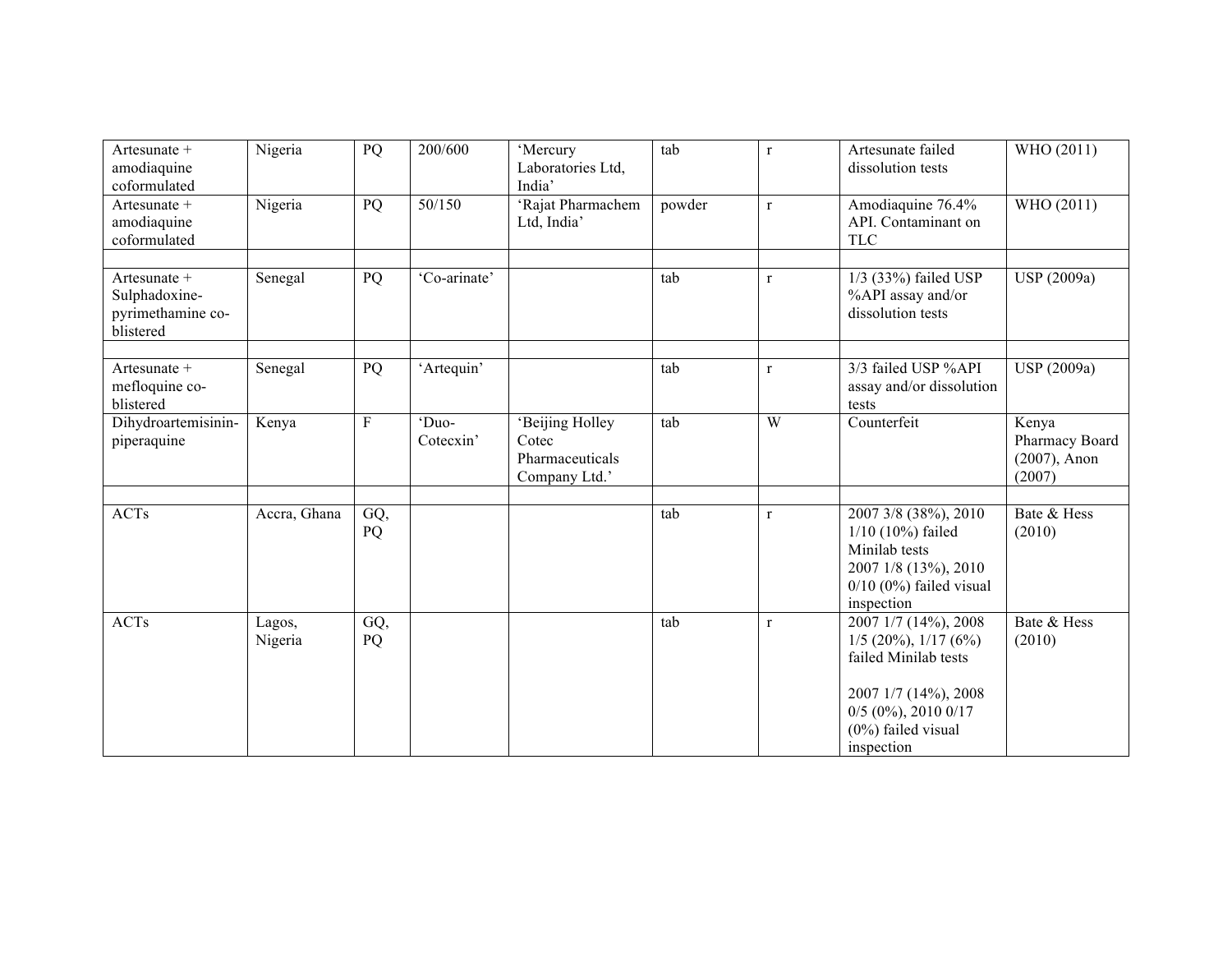## **References**

Abdi YA, Rimoy G, Ericsson O, Alm C, Massele AY: **Quality of chloroquine preparations marketed in Dar es Salaam, Tanzania**. *Lancet* 1995, **346**: 1161.

Alfadl AA, Abdoon S, Elamin M, Elnabi NG: **Quality of Antimalarial Drugs in Sudan: Results of Post-Marketing Surveillance**. *Sudanese Journal of Public Health* 2006, **1**: 108-11. Available: http://indexmedicus.afro.who.int/iah/fulltext/quality-antimalarial.pdf. Accessed 15<sup>th</sup> April 2011.

Aina BA, Tayo F, Taylor O: **Quality of chloroquine dosage forms in Lagos State General Hospitals.** *Nigeria. J. Pharm. Pharmacol,* 2007: Suppl 1. A44.

Amin AA, Snow RW, Kokwaro GO: **The quality of sulphadoxine-pyrimethamine and amodiaquine products in the Kenyan retail sector.** *J. Clin. Pharm. Ther.* 2005, **30**: 559-65.

Amin AA, Kokwaro GO: **Antimalarial drug quality in Africa.** *J. Clin. Pharm. Ther.* 2007, **32**: 429-440.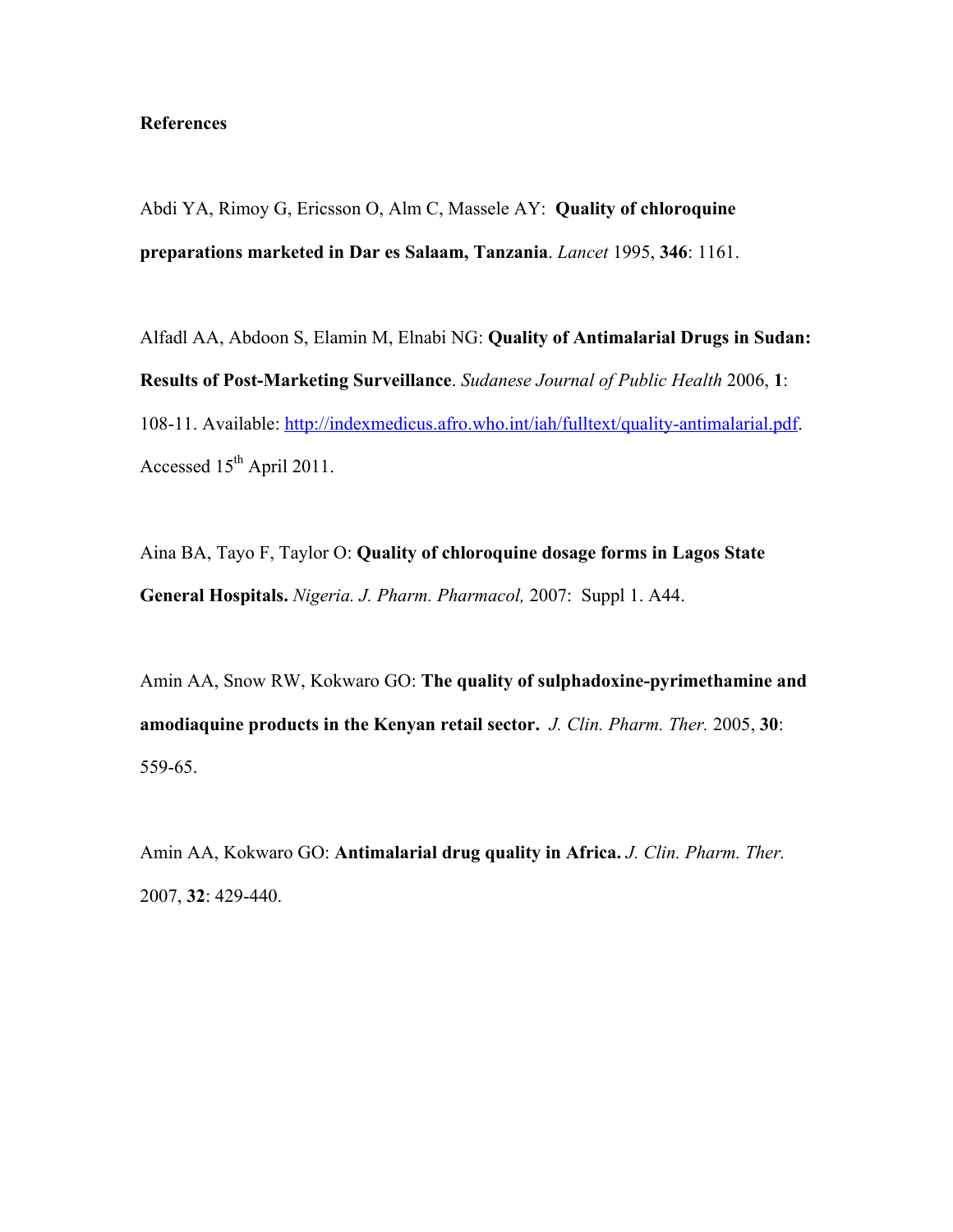Anon: **Fake quinine tablets alert in Rwanda**. Business Action to Stop Counterfeiting and Piracy,  $1<sup>st</sup>$  April 2001. Available at:

http://88.208.193.7/bascap/article.php?articleid=344. Accessed 12 October 2011.

Anon: **GlaxoSmithKline case study** (7<sup>th</sup> April 2003). Judicial Protection of IPR in China, 2003a. Available: http://www.chinaiprlaw.com/english/news/news14.htm. Accessed 12 March 2011.

Anon: **Counterfeiting abroad and home: British Pharmaceutical Conference.** *Pharm. J* 2003b, **271**: 453–4.

Anon: **Belgian customs seize record haul of fake pills, from India.** 2 October 2008. Available at

http://www.protectmymeds.com/site/news\_room/belgian\_customs\_seize\_record\_haul\_of fake pills from india. Accessed 12 October 2011.

Anon: **Malaria drugs recalled in Kenya.** *BBC News*, 2007. Available: http://news.bbc.co.uk/1/hi/world/africa/6951586.stm. Accessed 12 March 2011.

Antony PGR, Temu-Justin M: **The quality of drugs manufactured in Tanzania.** *East Cent. Afr. J. Pharm. Sci.* 1999, **2**: 45-49.

Arrow KJ: **Fake malaria drugs in Tanzania.** *Marketletter*, 20 February 2001.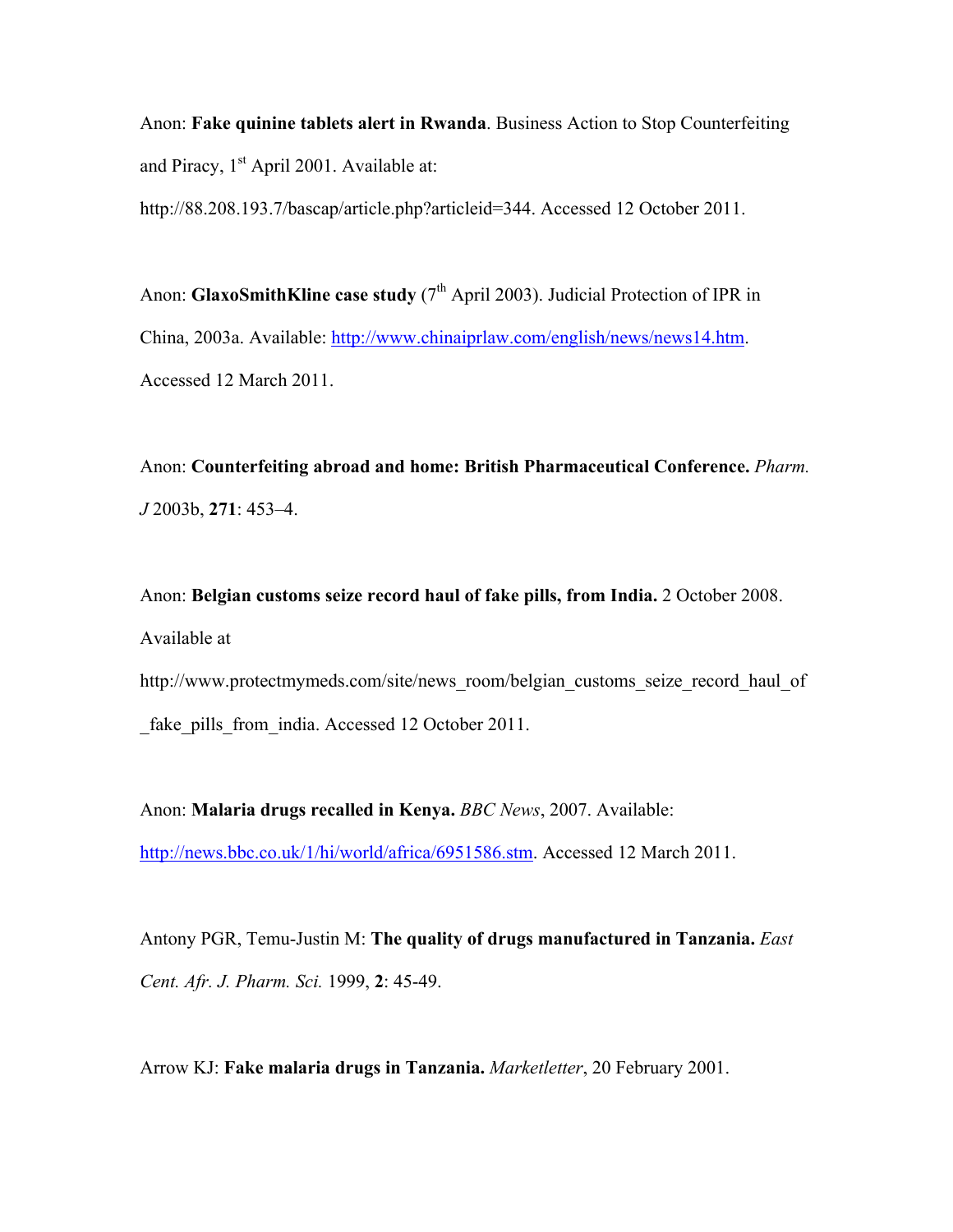Atemnkeng MA, De Cock K, Plaizier-Vercammen J: **Quality control of active ingredients in artemisinin derivative antimalarials within Kenya and DR Congo**. *Trop. Med. Int. Hlth.* 2007, 12: 68–74.

Barbereau S: **Guinea: faux medicaments.** *E-med* Jan 11, 2006. Available http://www.essentialdrugs.org/emed/archive/200601/msg00038.php. Accessed 12 October 2011.

Basco LK, Ringwald P, Manene AB, Chandenier J: **False chloroquine resistance in Africa**. *Lancet* 1997, **350**: 224.

Basco LK: **Molecular epidemiology of malaria in Cameroon. XIX. Quality of antimalarial drugs used for self-medication.** *Am. J. Trop. Med. Hyg.* 2004, **70**: 245–50.

Bate R, Coticelli P, Tren R, Attaran A. **Antimalarial drug quality in the most severely malarious parts of Africa - a six country study.** *PLoS One* 2008, **3**: e2132.

Bate R, Hess K: **Anti-malarial drug quality in Lagos and Accra - a comparison of various quality assessments.** *Malar. J.* 2010, **9:** 157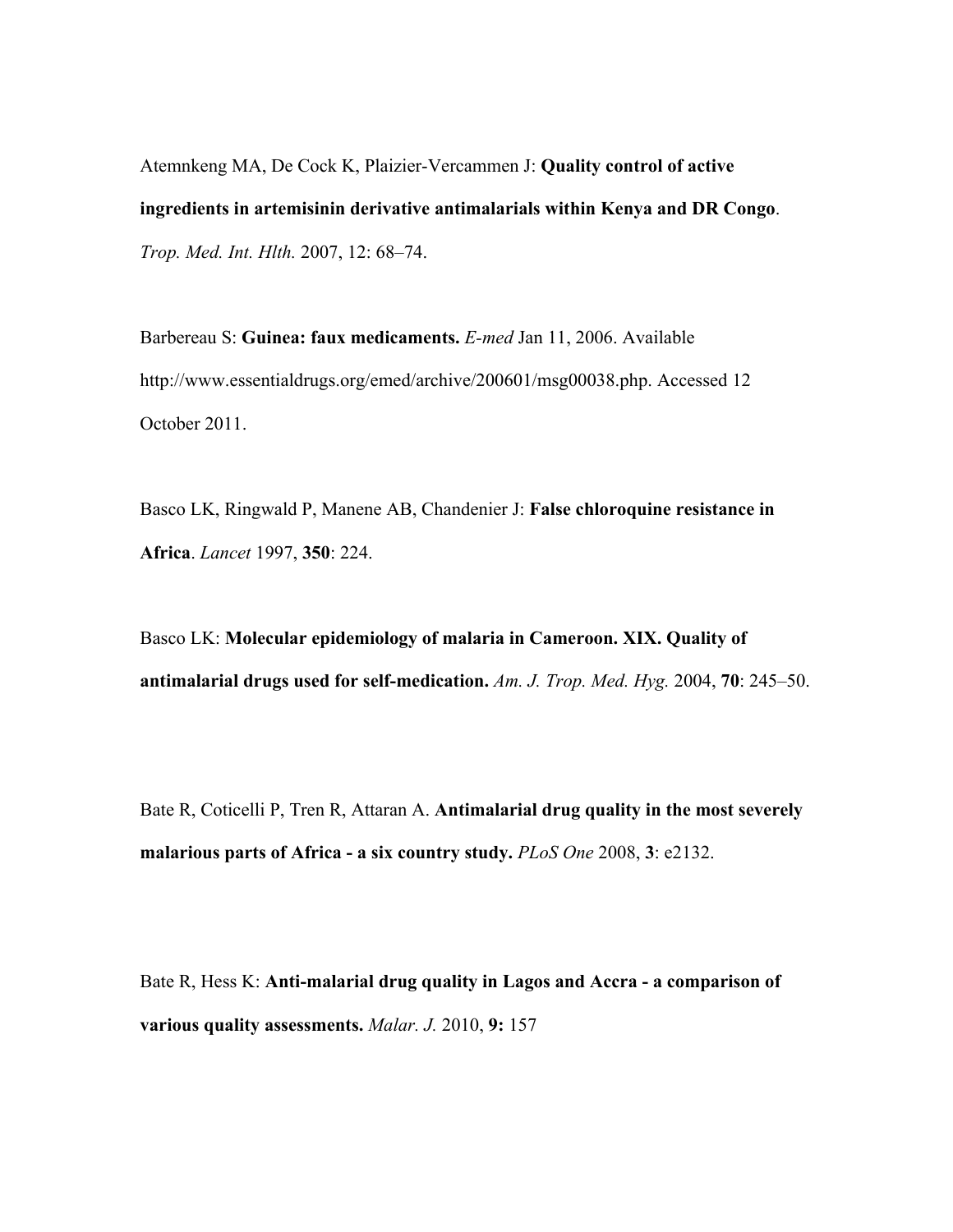Bogere H, Nafula J: Fake quinine on market. Daily Monitor, 10<sup>th</sup> May 2007.

Cockburn R, Newton PN, Agyarko EK, Akunyili D, White NJ **. The global threat of counterfeit drugs: why industry and governments must communicate the dangers.** *PLoS Medicine* 2005, **2**: e100.

Deisingh, AK: **Pharmaceutical Counterfeiting.** *Analyst* 2005, **130**: 271–279.

Economist Intelligence Unit: World Pharma: A Potential Massacre. 14<sup>th</sup> December 2009. Available: http://viewswire.eiu.com/index.asp?layout=ib3Article&article\_id=1685058953&pubtypei d=1152462500&country\_id=1510000351&IBNL=true&rf=0. Accessed Jan 21 2010.

Edike T: **NAFDAC raids fake drug label printing house.** *Vanguard (Lagos).* 12 December 2003.

Erhun WO, Babalola OO, Erhun MO: **Drug regulation and control in Nigeria: The challenge of counterfeit drugs.** *J. Health Pop. Develop. Countries* 2001, **4**: 23–34.

Esimone CO, Okoye FB, Onah BU, Nworu CS, Omeje EO: **In vitro bioequivalence study of nine brands of artesunate tablets marketed in Nigeria**. *J. Vector Borne Dis*. 2008a, **45**: 60-5.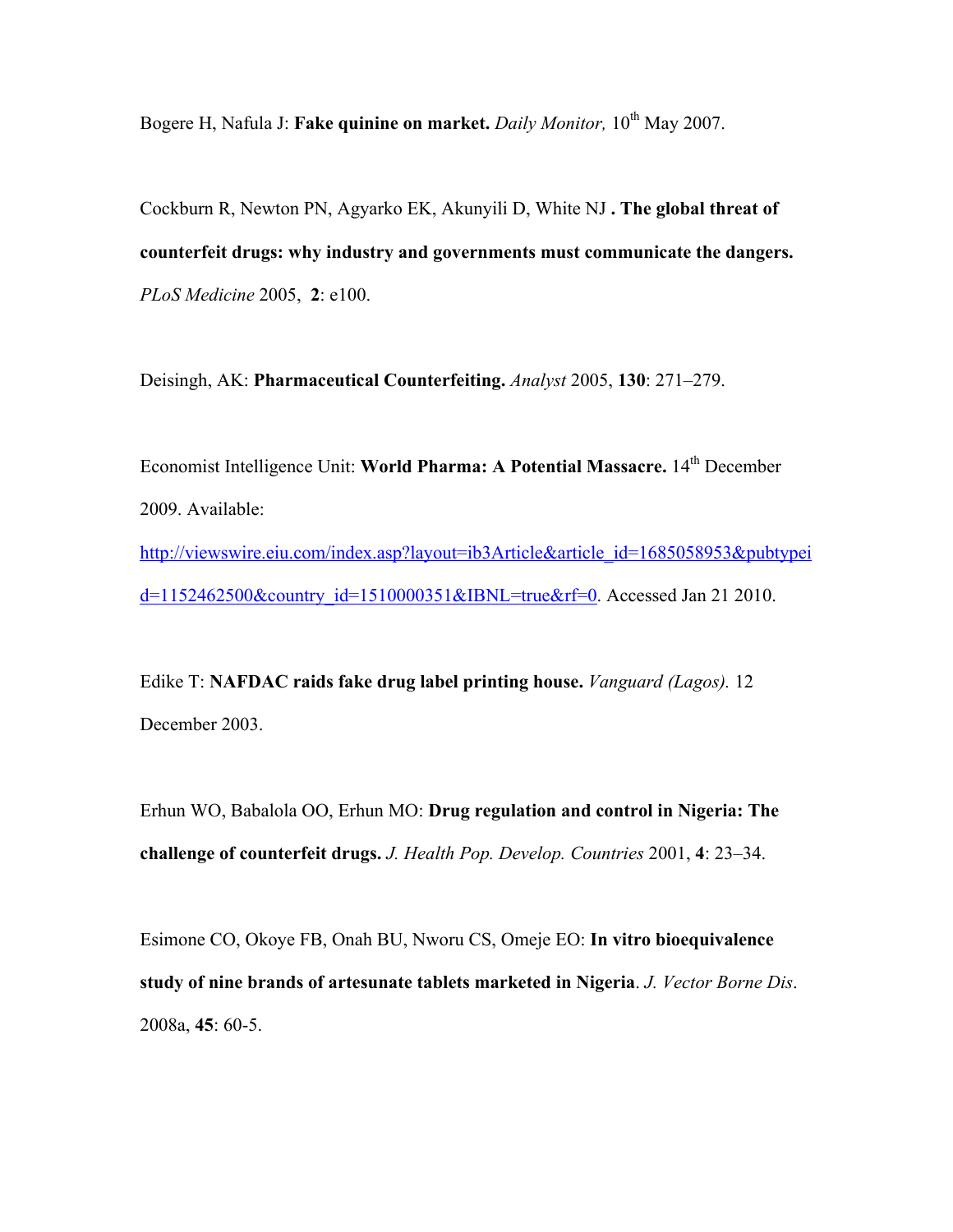Esimone CO, Omeje EO, Okoye FB, Obonga WO, Onah BU: **Evidence for the spectroscopic determination of artesunate in dosage form.** *J. Vector Borne Dis.* 2008b, **45**: 281-6.

Gaudiano MC, Antoniella E, Bertocchi P, Valvo L: **Development and validation of a reversed-phase LC method for analysing potentially counterfeit antimalarial medicines.** *J. Pharm. Biomed. Anal.* 2006, **42**: 132-5.

Gaudiano MC, Di Maggio A, Cocchieri E, Antoniella E, Bertocchi P, Alimonti S, Valvo L.: **Medicines informal market in Congo, Burundi and Angola: counterfeit and substandard antimalarials.** *Malar. J.* 2007, **6**: 22.

Ghana News Agency: **Pharmacia withdraws metakelfin in white sachets. Available at:**

17 Feb 2002. http://www.modernghana.com/news/20469/1/pharmacia-withdrawsmetakelfin-in-white-sachets.html. Accessed 12 October 2011.

Ghana News Agency: **Ghana blames Chinese companies for dumping fake antimalaria drugs***. Africa Review* 23 June 2011. Available at: http://www.africareview.com/News/Ghana+blames+Chinese+companies+for+fake+mala ria+drugs/-/979180/1187694/-/pasi7j/-/login. Accessed 12 October 2011.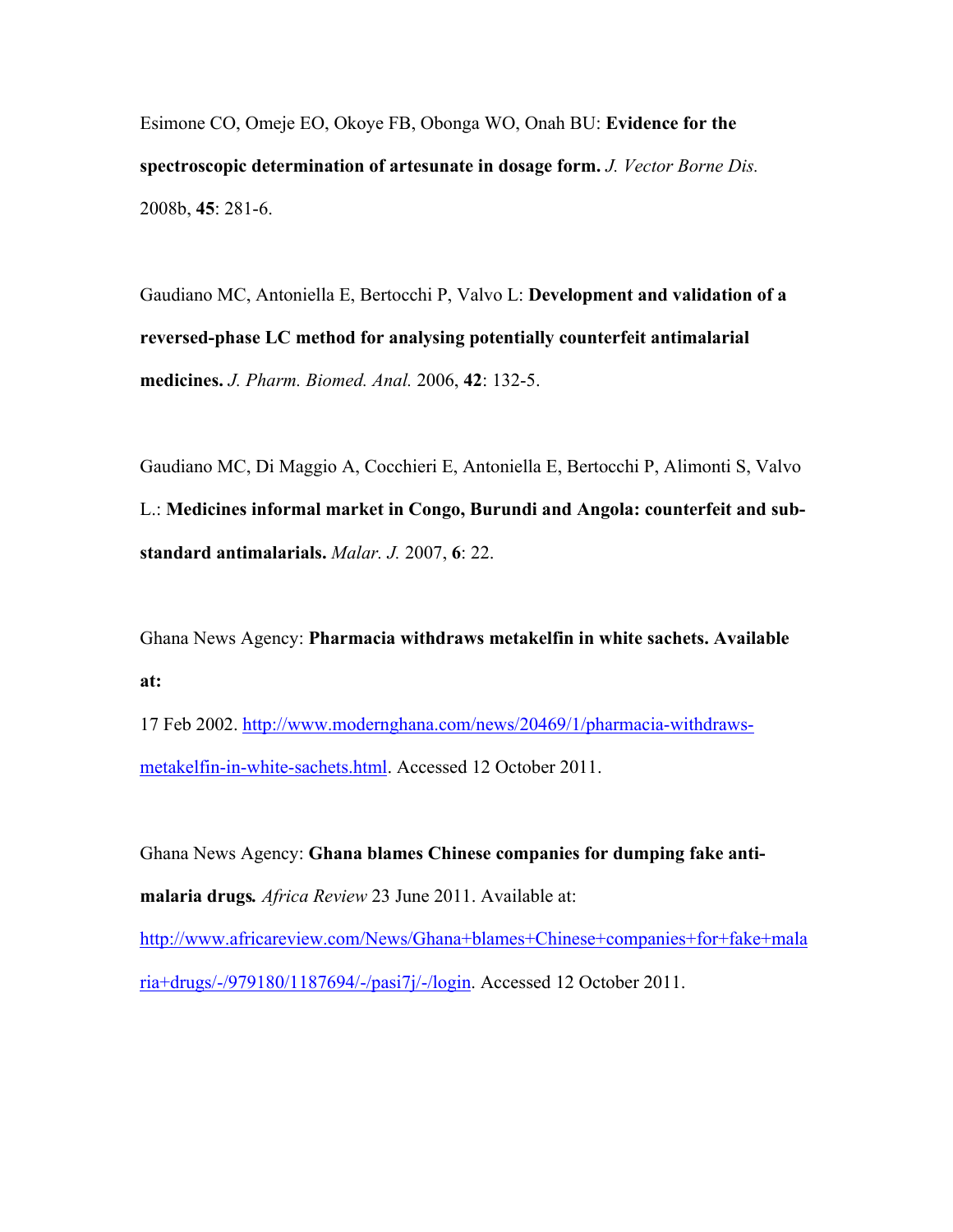Ghana News Agency: **FDB recalls Counterfeit and Substandard Anti-Malarial Medicines.** Ghana News Agency 8<sup>th</sup> November 2010. Available at http://www.ghanaweb.com/GhanaHomePage/health/artikel.php?ID=197020#. Accessed 12 October 2011.

Hebron Y, Tettey JNA, Pournamdari M, Watson DG: **The chemical and pharmaceutical equivalence of sulphadoxine/pyrimethamine tablets sold on the Tanzanian market.** *J. Clin. Pharm. Ther.* 2005, **30**: 575-581.

Hope KE: **Beware of fake Co-Artem malaria tabs on the market.** *The Ghanaian Times* July  $10^{th}$  2009.

Idowu OA, Alapara SB, Lasisi AA: **Assessment of quality of chloroquine tablets sold by drug vendors in Abeokuta, Nigeria.** *Tanz. Health Res. Bull.* 2006, **8**: 45–46.

Ioset JR, Kaur H: **Simple field assays to check quality of current artemisinin-based antimalarial combination formulations**. *PLoS One* 2009, **4**: e7270.

Jähnke RWO: **Counterfeit medicines and the GPHF-Minilab for rapid drug quality verification.** *Pharm. Ind.* 2004, **66**: 1187–1193.

Jande MB, Ngassapa O, Kibwage IO: **Quality of Sulfadoxine/Pyrimethamine tablets marketed in Dar es Salaam, Tanzania.** *East Cent. Afr. J. Pharm. Sci.* 2000, **3**: 20-24.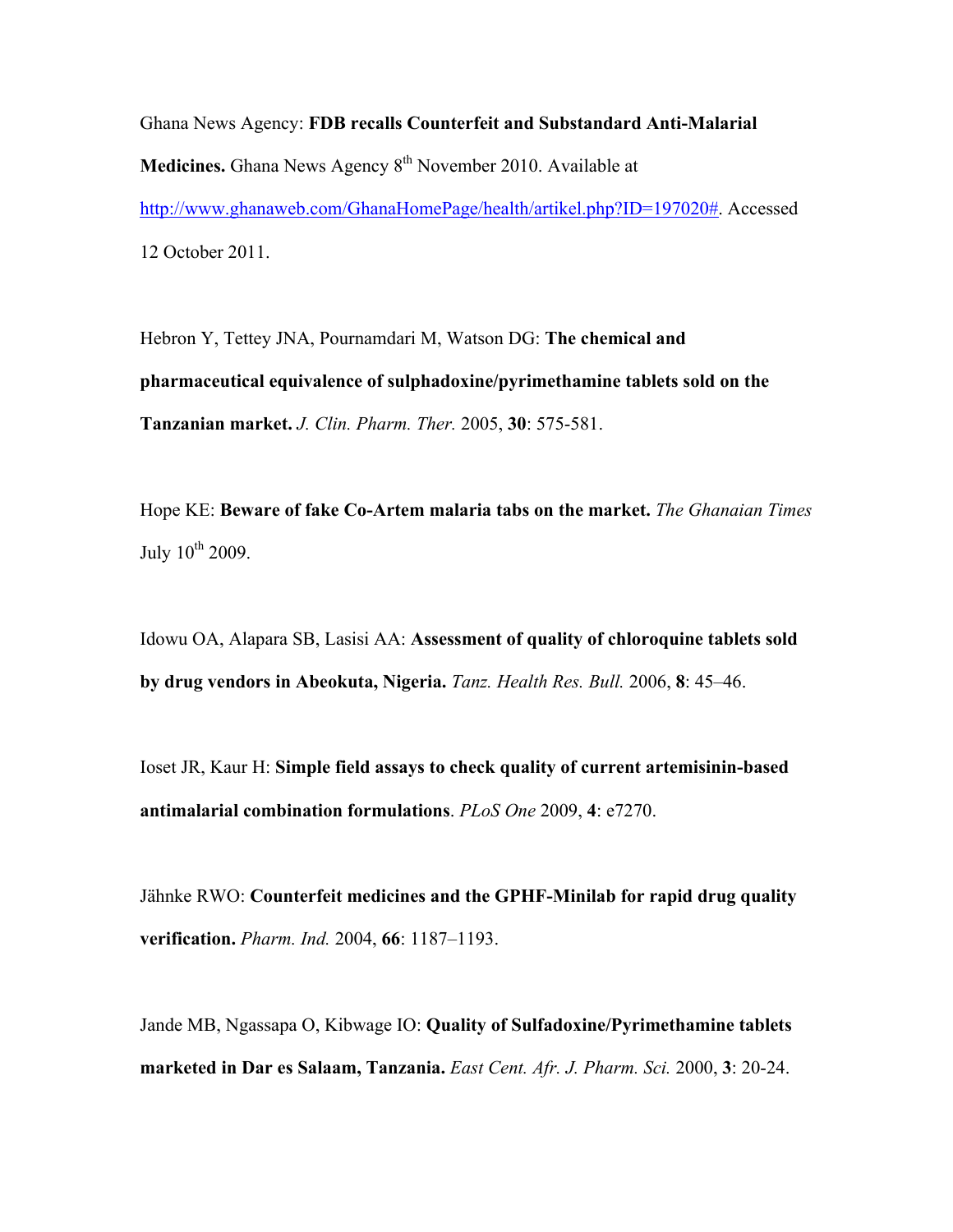Kaur H, Goodman C, Thompson E, Thompson KA, Masanja MI, Kachur SP, Abdulla S.: **A Nationwide Survey of the Quality of Antimalarials in Retail Outlets in Tanzania.** *PLoS One* 2008, **3**: 10.

Kayumba PC, Risha PG, Shewiyo D, Msami A, Masuki G, Ameye D, Vergote G, Ntawukuliryayo JD, Remon JP, Vervaet C: **The quality of essential antimicrobial and antimalarial drugs marketed in Rwanda and Tanzania: influence of tropical storage conditions on in vitro dissolution.** *J. Clin. Pharm. Ther*. 2004, 29: 331-8.

Kibwage IO, Thuranira JK, Gathu L, Githiga LM, Nguyo JM, Ngugi JK, King'ondu O: **Drug quality control work in the drug analysis and research unit: observation during 1991-1995.** *East Cent. Afr. J. Pharm. Sci.* 1999, **2**: 32-36.

Kibwage IO, Ngugi JK: **Sulphadoxine/pyrimethamine tablet products on the Kenyan market: quality concerns.** *East Cent. Afr. J. Pharm. Sci.* 2000, **3**: 14–9.

Koch E, Simmm M, Wech M: **La mafia des faux medicaments.** *Courrier Int.* 1994, **204**: 36.

Kron MA: **Substandard primaquine phosphate for US Peace Corps personnel.** *Lancet* 1996, **348**: 1453–4.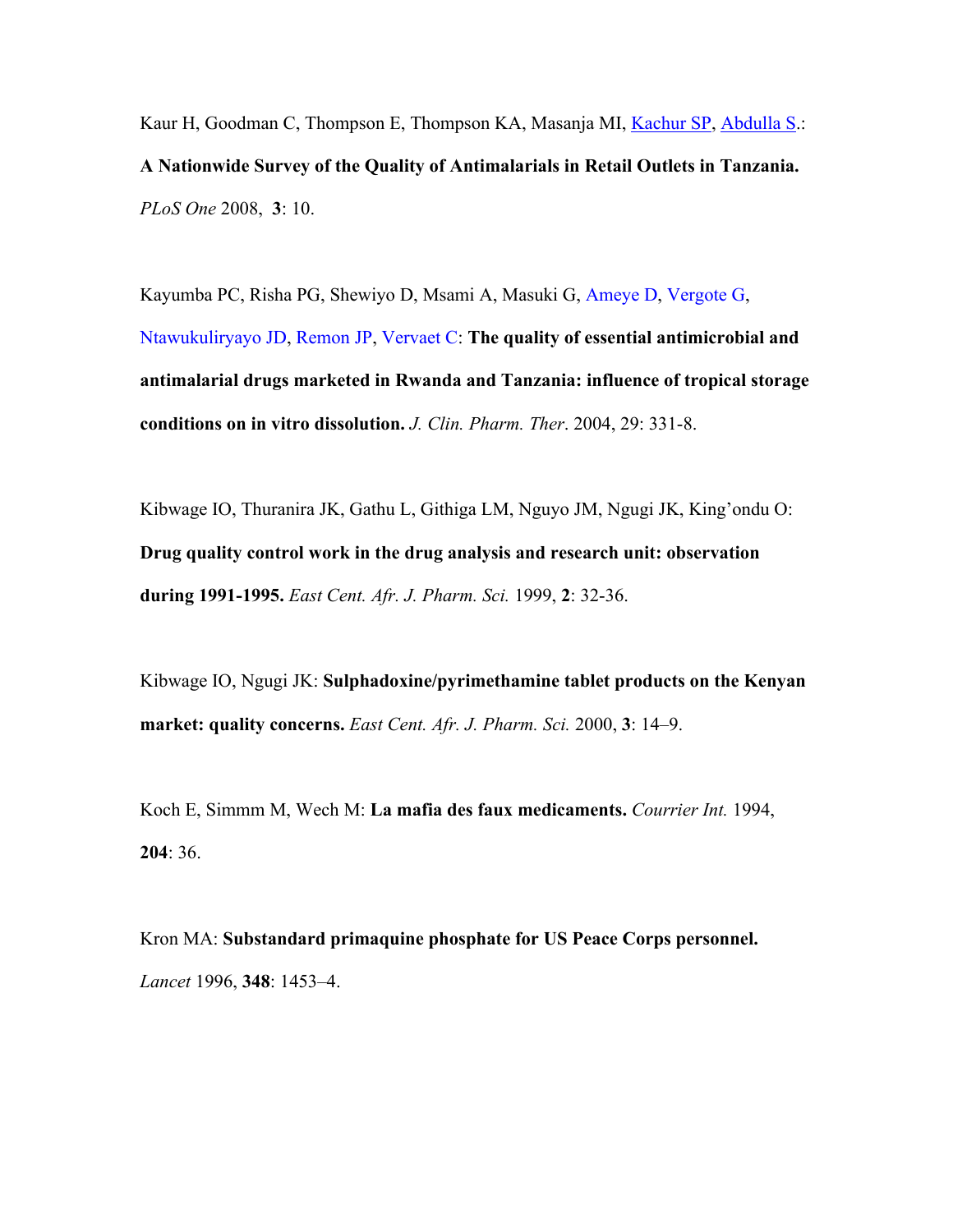Kwei R: **Counterfeit drugs threaten to roll back the gains**. *Eyes on Malaria (AMREN Magazine)* 2009. Available: http://www.eyesonmalaria.org/fourthedition27.html. Accessed 12 March 2011.

Legris, C : **La détection des médicaments contrefaits par investigation de leur authenticité. Étude pilote sur le marché pharmaceutique illicite de Côte d'Ivoire.** Thèse pour le diplôme d'état de docteur en pharmacie soutenus à la Faculté de Pharmacie Nancy I; 2005. Available at: http://www.remed.org/html/theses.html. Accessed 12 October 2011.

Mahmoud BM, Ali HM, Homeida MMA, Bennett JL: **Bioequivalence of five chloroquine brands marketed in Sudan**. *Int. Pharm. J.* 1994, **8**: 164–167.

Minzi OM, Moshi MJ, Hipolite D, Massele AY, Tomson G, Ericsson O, Gustafsson LL: **Evaluation of the quality of amodiaquine and sulphadoxine/pyrimethamine tablets sold by private wholesale pharmacies in Dar Es Salaam Tanzania.** *J. Clin. Pharm. Ther.* 2003, **28**: 117-22.

Minzi OM, Massele A, Justin-Temu M, Ericsson O, Gustafsson LL. **Existence of antimalarial formulations with low bioavailability in Tanzania.** *Trop. Doct.* 2006**, 36:** 93-7.

Mugabe D: **Fake drugs hit Ugandan market.** *The New Vision* 7th September 2009.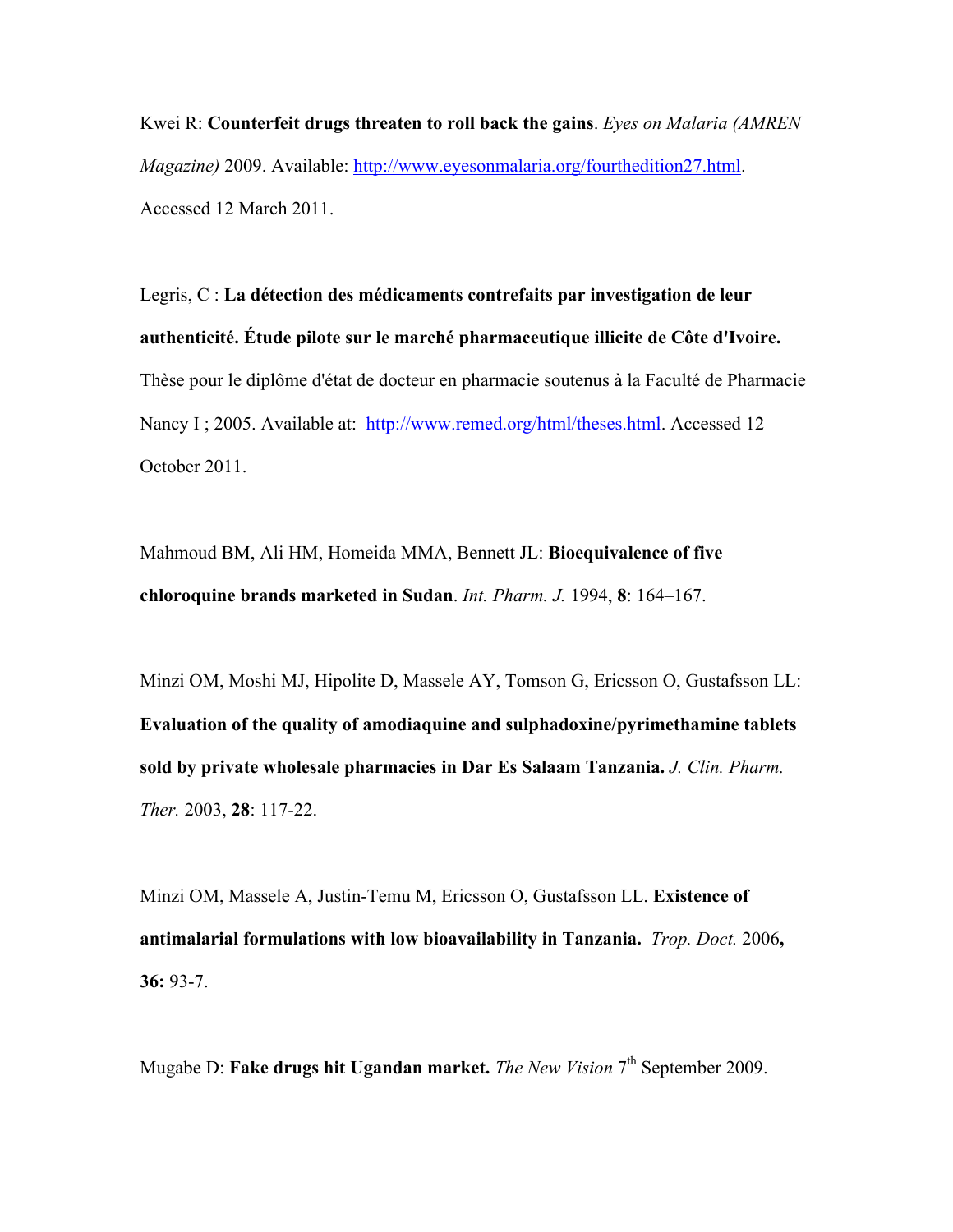Murphy SA, Mberu E: **A study of the comparative bioavailability of pyrimethaminesulfadoxine obtained from two oral preparations.** *East Afr. Med. J.* 1994, **71**: 328-9.

Ndomondo-Sigonda M: **Counteracting counterfeiting: strategies for improving the integrity of the medicinal marketplace in Tanzania.** 2005. Available at http://www.msh.org/seam/reports/fip-cairo\_2005/57\_counteracting.pdf. Accessed 12 October 2011.

Newton PN, Green MD, Fernández FM, Day NJP, White NJ: **Counterfeit anti-infective medicines**. *Lancet Infect. Dis.* 2006a, **6**: 602-613.

Newton PN, McGready R, Fernández F, Green MD, Sunjio M, Bruneton C, Phanouvong S, Millet P, Whitty CJ, Talisuna AO, Proux S, Christophel EM, Malenga G, Singhasivanon P, Bojang K, Kaur H, Palmer K, Day NPJ, Greenwood BM, Nosten F, White NJ: **Manslaughter by fake artesunate in Asia –will Africa be next ?** *PLoS Medicine* 2006b, **3**: e197.

Nsimba SE, Aden-Abdi Y, Rimoy G, Massele AY, Alm C, Ericsson O, Gustafsson LL:, **Comparative in vitro and in vivo study of a sugar-coated chloroquine preparation marketed in Tanzania versus an ordinary brand.** *J. Clin. Pharm. Ther.* 2001, **26**: 43- 8.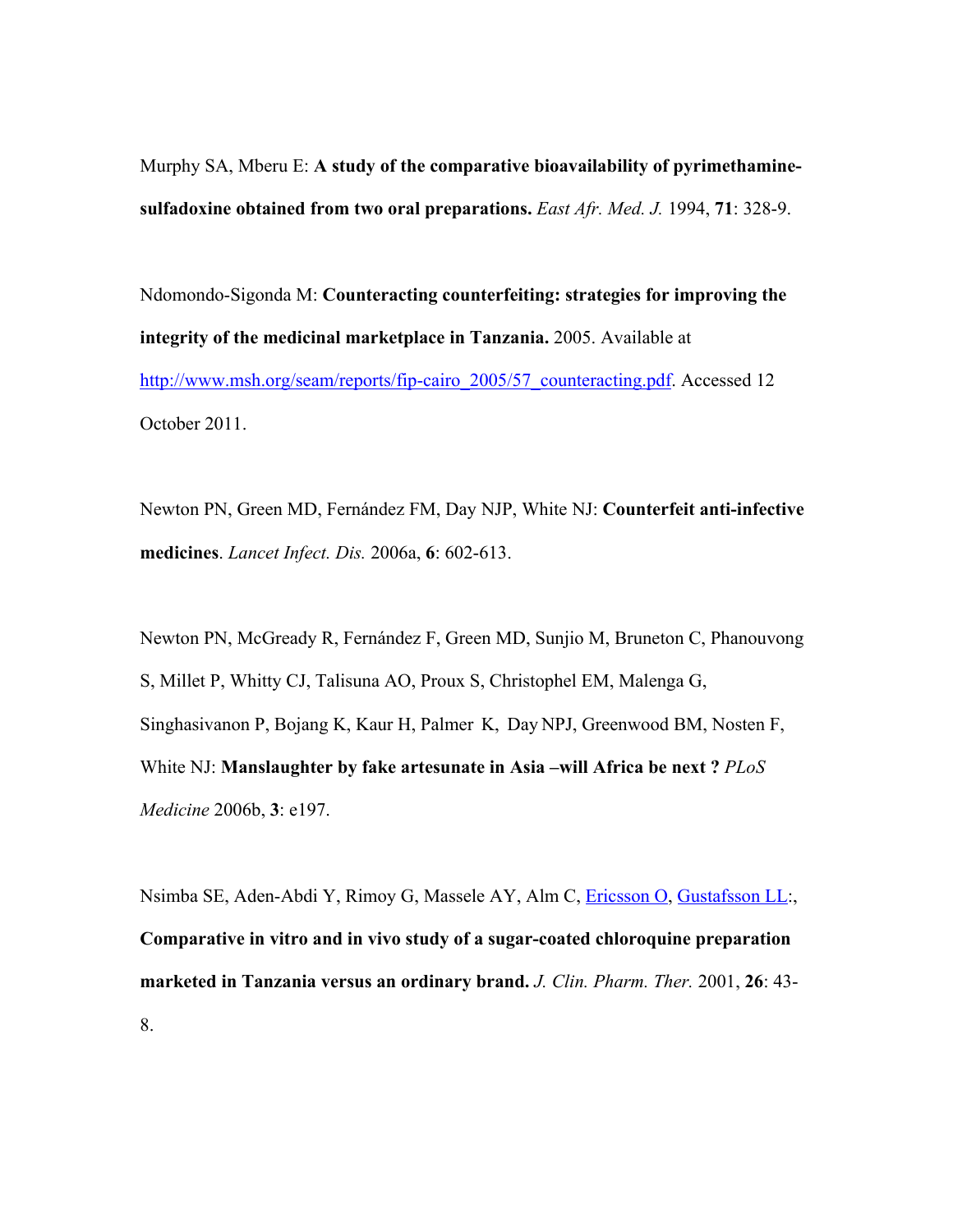Odeniyi MA, Adegoke OA, Adereti RB, Odeku OA, Itiola OA: **Comparative analysis of eight brands of sulfadoxine-pyrimethamine tablets.** *Trop. J. Pharm. Res.* 2003, **2:** 161-167.

Odunfa OO, Adegoke OA, Onaga IC: **Pharmaceutical equivalence of some commercial samples of artesunate and amodiaquine tablets sold in Southwestern Nigeria.** *Trop. J. Pharm. Res.* 2009, **8**: 491-499.

Ofori-Kwakye K, Y Asantewaa, O Gaye: **Quality of artesunate tablets sold in pharmacies in Kumasi, Ghana.** *Trop. J. Pharm. Res.* 2008, **7**: 1179-1184.

Ogwal-Okeng JW, Okello DO, Odyek O: **Quality of oral and parenteral chloroquine in Kampala.** *East Afr. Med. J.* 1998, **75**: 692-4.

Ogwal-Okeng JW, Owino E, Obua C: **Chloroquine in the Ugandan market fails quality test: a pharmacovigilance study.** *Afr. Health Sci.* 2003, **3**: 2–6.

Onwujekwe O, Kaur H, Dike N, Shu E, Uzochukwu B, Hanson K, Okoye V, Okonkwo P: **Quality of anti-malarial drugs provided by public and private healthcare providers in south-east Nigeria.** *Malar. J.* 2009, **8**: 22.

Oyeniran M: **NAFDAC seizes N3M malaria drugs**. *Nigeria Tribune* 28 Sept 2006. Available: http://www.tribune.com.ng/28092006/news/news13.html. Accessed 3 Nov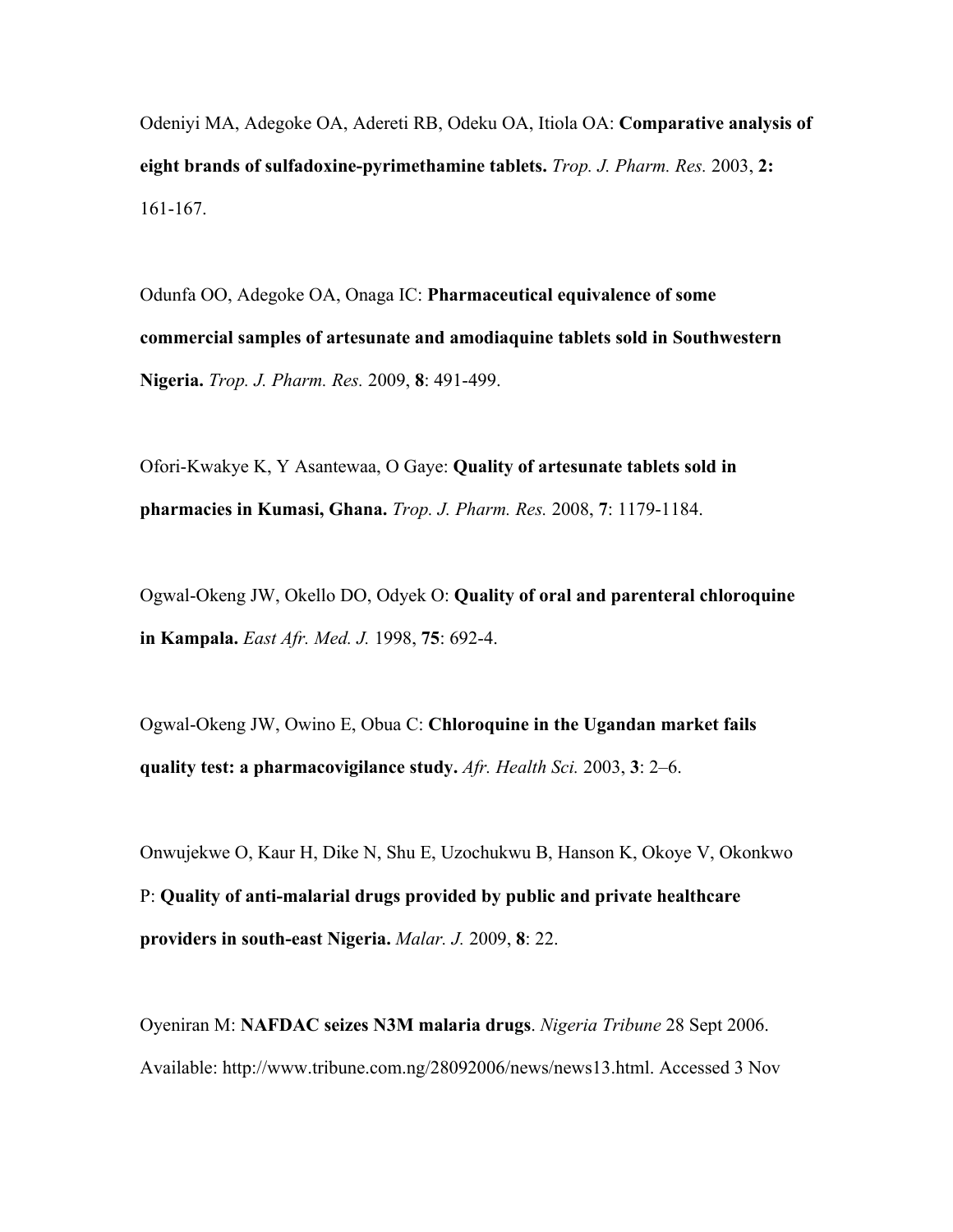2006.

Oyeniran M: **NAFDAC seizes N10M malaria drugs.** *Nigeria Tribune* 4 April 2007.

Ogundipe S: **Nigeria: Nafdac Seizes N32 Million Fake Anti-Malarial Drugs** 2 June 2009. Available at http://allafrica.com/stories/200906020015.html. Accessed 12 October 2011.

Reidenberg MM, BA Conner: **Counterfeit and substandard drugs.** *Clin. Pharmacol. Ther.* 2001, **69**: 189-193.

Rimoy GH, Moshi MJ, Massele AY: **Comparative bioavailability of oral sugar-coated and plain formulation of chloroquine phosphate marketed in Tanzania.** *Trop. Doct.* 2002, **32**: 15-7.

Risha PG, Shewiyo D, Msami A, Masuki G, Vergote G, Remon JP: **In vitro evaluation of the quality of essential drugs on the Tanzanian market.** *Trop. Med. Int. Hlth.* 2002, **7**: 701-7.

Risha PG, Msuya Z, Clark M, Johnson K, Ndomondo-Sigonda M, Layoff T: **The use of Minilabs to improve the testing capacity of regulatory authorities in resource limited settings: Tanzanian experience.** *Health Policy* 2008, **87**: 217-22.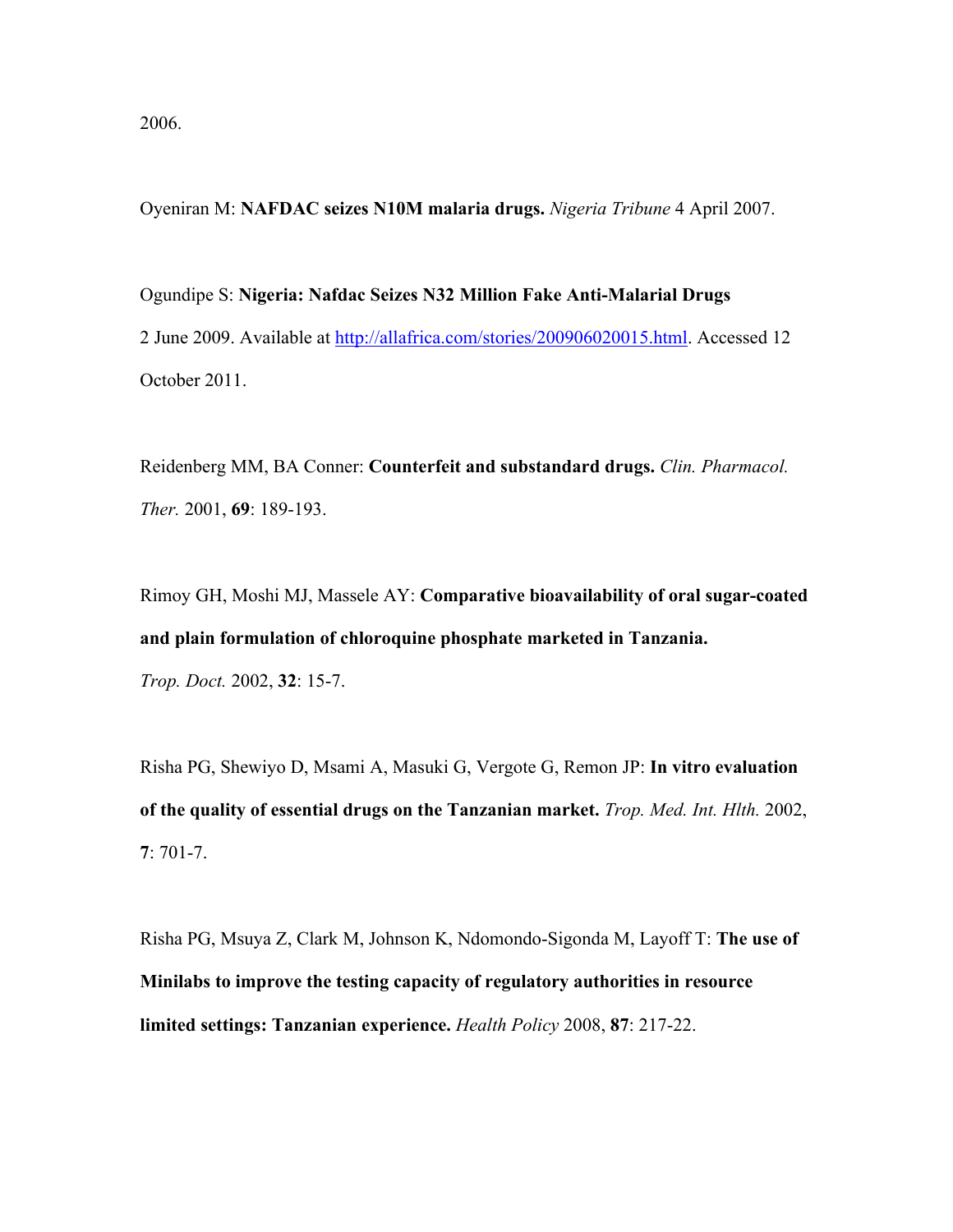Sesay MM: **Fake drugs – a new threat of health care delivery.** *Africa Health* June/July 1988, 13–15.

Shakoor O, Taylor RB, Behrens RH: **Assessment of the incidence of substandard drugs in developing countries.** *Trop. Med. Int. Hlth.* 1997, **2**: 839-845.

Shekighenda L: **TFDA halts sale, use of metakelfin.** 1st April 2009. *IPPmedia*. Available at: http://www.ippmedia.com/ . Accessed 12 October 2011.

Smine A., Diouf K, Blum NL: **USPDQI Antimalarial Drug Quality in Senegal 2002**. Submitted to the U.S. Agency for International Development by the United States Pharmacopeia Drug Quality and Information Program. Rockville, MD: United States Pharmacopeia. Available at: http://pdf.usaid.gov/pdf\_docs/PNACW987.pdf. Accessed 12 October 2011.

Sowunmi A, Salako LA, Ogunbona FA: **Bioavailability of sulphate and dihydrochloride salts of quinine.** *Afr. J. Med. Sci.* 1994, **23**: 275-8.

Taylor RB, Shakoor O, Behrens RH, Everard M, Low AS, Wangboonskul J, Reid RG, Kolawole JA: **Pharmacopoeial quality of drugs supplied by Nigerian pharmacies.** *Lancet* 2001, **357**: 1933–1936.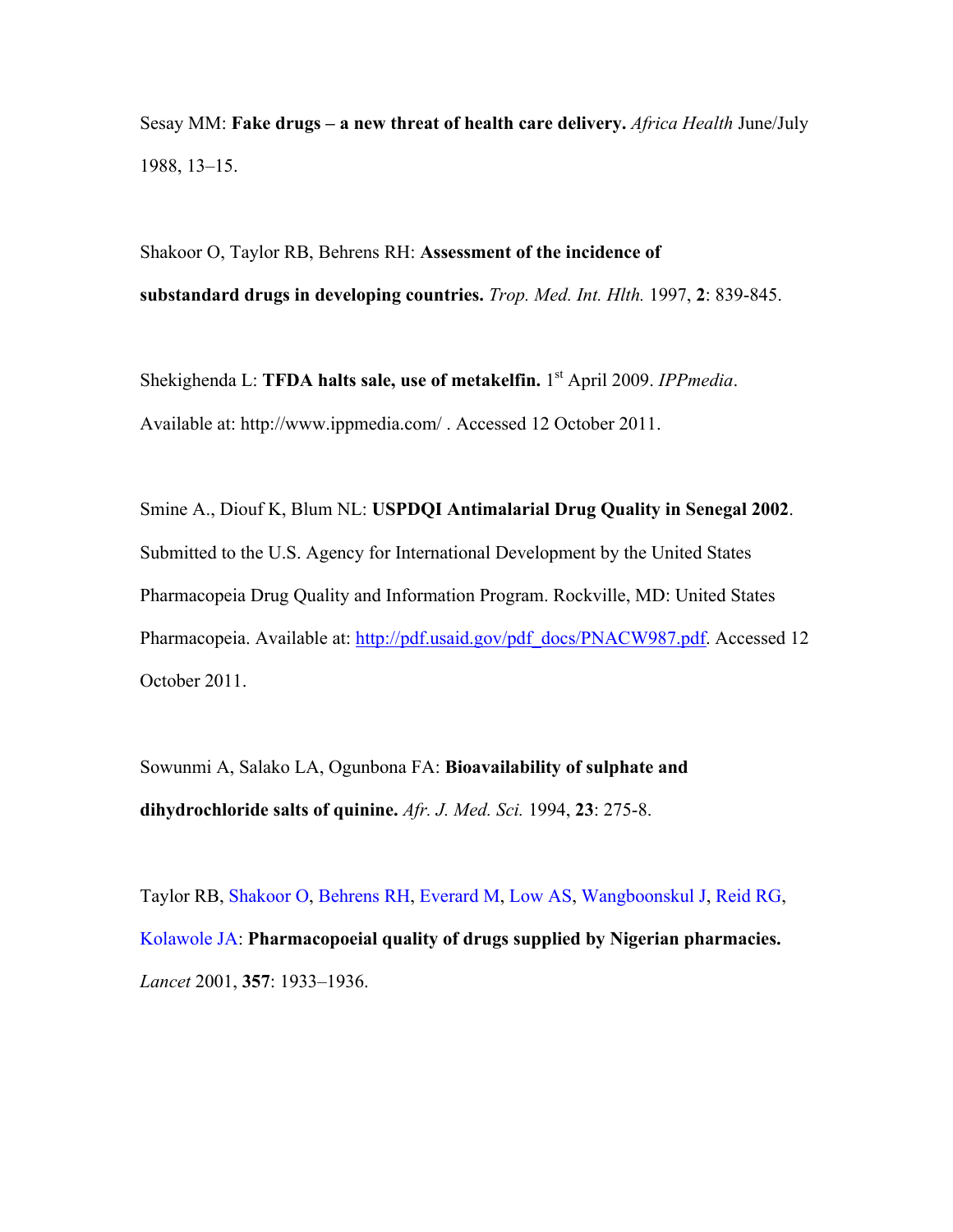ten Ham M: **Counterfeit drugs: implications for health.** *Adverse Drug React. Toxicol. Rev.* 1992, **11**: 59-65.

Thoithi GN, Abuga KO, Nguyo JM, Mukindia G, Kingondu O, Ngugi JK, Kibwage IO: **Drug quality control in Kenya: observation in drug analysis and research unit during the period 1996-2000.** *East Cent. Afr. J. Pharm. Sci.* 2002, **5**: 28-32.

Tipke M, Diallo S, Coulibaly B, Störzinger D, Hoppe-Tichy T, Sie A, Müller O: **Substandard anti-malarial drugs in Burkina Faso**. *Malar. J.* 2008, **7:** 95.

The Pharmacy and Poisons Board, Republic of Kenya Ministry of Health. 2007. **Public Alert**. Available: http://www.pharmacyboardkenya.org. Accessed 12 March 2011.

Udoh F: **NAFDAC impounds N10 Million Fake Malaria Drugs.** *AllAfrica.com.* 21 Jan 2010a.

Udoh F: **Nigeria: NAFDAC impounds consignments of fake drugs valued at N500 Million.** *AllAfrica.com*. 10 June 2010b.

United States Pharmacopeia: **Survey of the quality of selected antimalarial medicines circulating in Madagascar, Senegal, and Uganda**. United States Pharmacopeial Convention, 2009a. Available:

http://www.usaid.gov/our\_work/global\_health/hs/publications/qamsa\_report\_1109.pdf.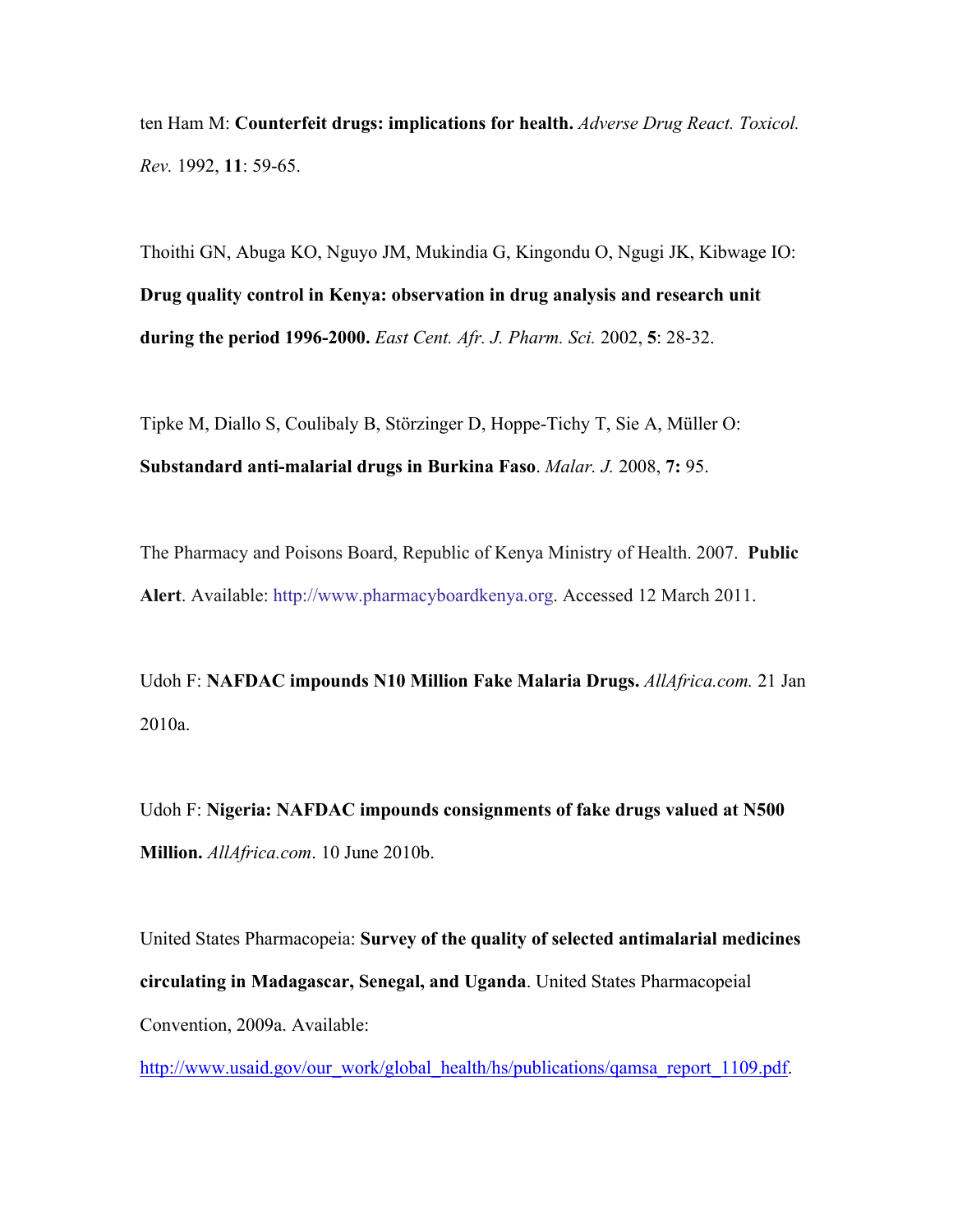Accessed 12 March 2011.

United States Pharmacopeia: **Counterfeit antimalarial drug discovered in Ghana with aid of USP Drug Quality and Information Program.** Press release, USP, 2009b. Available at www.uspdqi.org. Accessed 12 March 2011.

Wolff JC, Thomson LA, Eckers C: **Identification of the 'wrong' active pharmaceutical ingredient in a counterfeit Halfan drug product using accurate mass electrospray ionisation mass spectrometry, accurate mass tandem mass spectrometry and liquid chromatography/mass spectrometry**. *Rapid Comm. Mass. Spect.* 2003, **17**: 215–221.

World Health Organization: **La qualité des médicaments sur le marché pharmaceutique africain - Étude analytique dans trois pays: Cameroun, Madagascar, Tchad.** Série de recherche, No. 18. WHO/DAP/95.3. 1995. Available at: http://apps.who.int/medicinedocs/collect/medicinedocs/pdf/s2212f/s2212f.pdf. Accessed 12 October 2011.

World Health Organization: **The quality of antimalarials – A study in selected African countries.** WHO/EDM/PAR/2003.4. Geneva. 2003. Available at: http://www.who.int/medicinedocs/pdf/s4901e/s4901e.pdf. Accessed 12 October 2011.

World Health Organization: **Survey of the quality of selected antimalarial medicines circulating in six countries of sub-Saharan Africa**. World Health Organization.